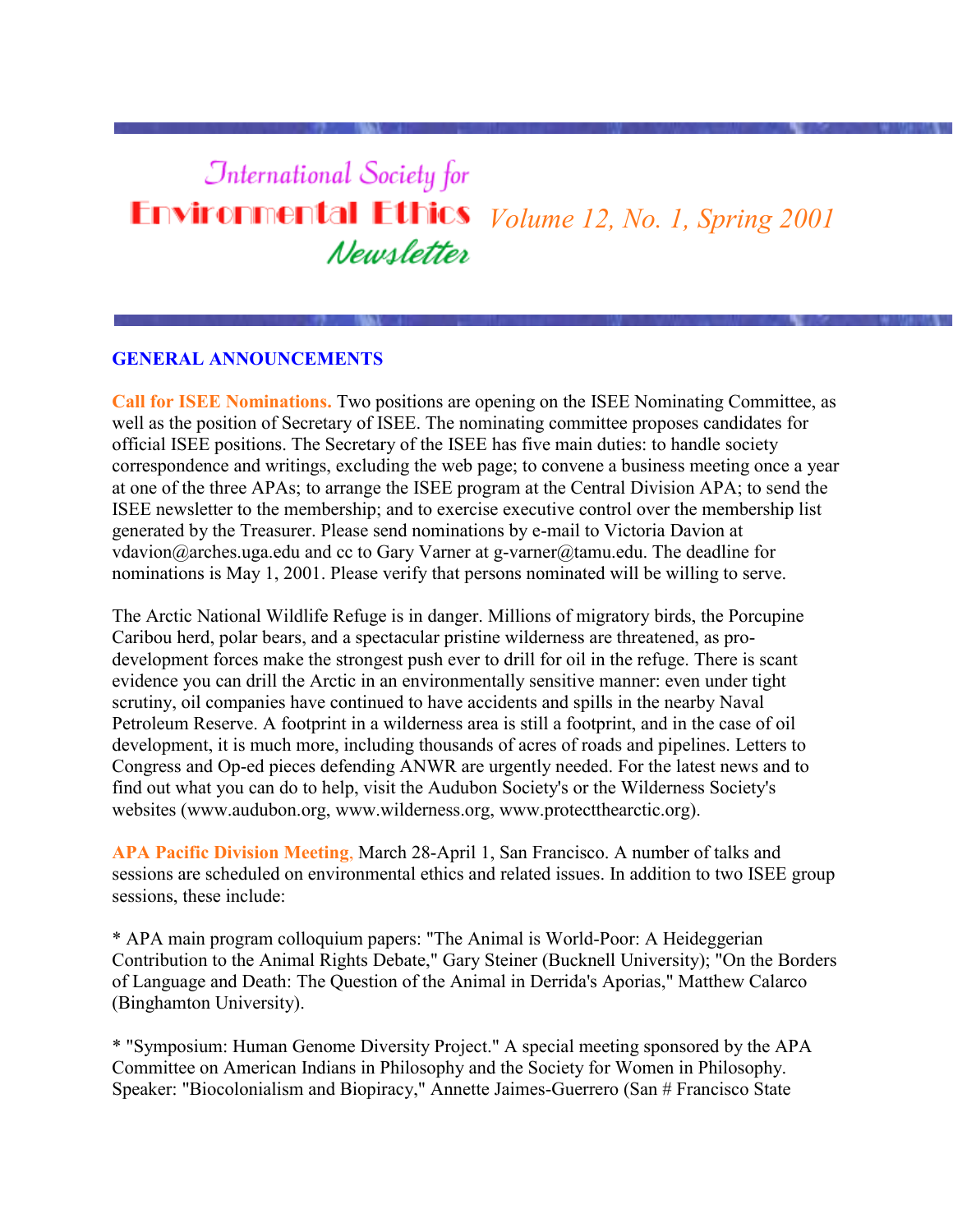University). Commentator: Nancy Tuana (University of Oregon). Chair: Joely DeLaTorre (San Francisco State University).

\* Society for Philosophy and Technology Group Session I. "Technology and Nature: Responsibility and the Environment." Speakers: "Ethics and Observation: Thoreau and Harman," Andrew Ward (Georgia Tech), "Environmentalism and Technology: A Critical Theory Perspective," Tyler Veak (Virginia Tech), "Biotechnology, Human Potentials, and Animal Rights," Jason Kawall (University of Tennessee/Chattanooga). Chair: Noam Cook (San Jose State University).

\* Society for Philosophy and Technology Group Session II. "Technology and Nature: The Distinction in Popular Culture." Speakers: "The Nature/Technology Relationshp in Pop Culture," Gloria Gannaway (UC/Berkeley), "The Appearing Waning of Appearing Appearances: Phenomenology and Smart Clothing," Cornelius Heesters (McMasters University). Chair: Noam Cook (San Jose State University).

\* Society for the Study of Ethics and Animals Group Session. Papers: "Are Animals Moral Agents: Revising Our Views of Animals and of Morality," Grace Clement (Salisbury State University), "Vegetarianism and Virtue: Does Consequentialism Demand Too Little?" David Corner (CSU Sacramento). Chair: Ralph Acampora (Hofstra University).

\* Society for Philosophy and Geography Group Session I. "Space and Place in Japanese Thought." "The Space of the Self," Erin McCarthy (St. Lawrence University), "Ritual and Zen Architecture," Takeyoshi Nishiuchi (Bowdoin College).

\* Society for Philosophy and Geography Group Session II. "The Myth of the Uncontaminated Land: Plato's Treatment of Foreigners in the Laws," Farhang Erfani (Villanova University), "Why is the Earth Silent in the Face of this Destruction? Technology and Earth in Heidegger," Jennifer Jennings (Tulane University).

\* Western Phenomenology Conference Group Session: "Physics, Nature, Environment." Speakers: "Meeting Place," Tom Davis (Whitman College), ""Xunos: Heraclitus' Ontology of 'Being With'," Irene Klaver (University of North Texas), "Of Earth and Its Time," Daniela Vallega-Neu (CSU/Stanislaus). Chair: Alejandro Vallega (CSU/Stanislaus).

\* International Institute for Field Being Group Session. Paper: "Eco-Feminism and Eco-Being," Donna Giancola (Suffolk University).

APA Central Division Meeting, May 3-5, Minneapolis. Many talks and sessions are scheduled on environmental ethics and related issues. In addition to two ISEE group sessions, these include:

\* APA main program colloquium papers: "On Sentience and Moral Status," Bart Gruzalski (Pacific Center for Sustainable Living); "The Impact of Moral Extensionism on Private Property Rights," Eric Reitan (Oklahoma State University); "The Incoherence of Indirect Duties Regarding Animals" in Kant's philosophy, James Skidmore (Idaho State University).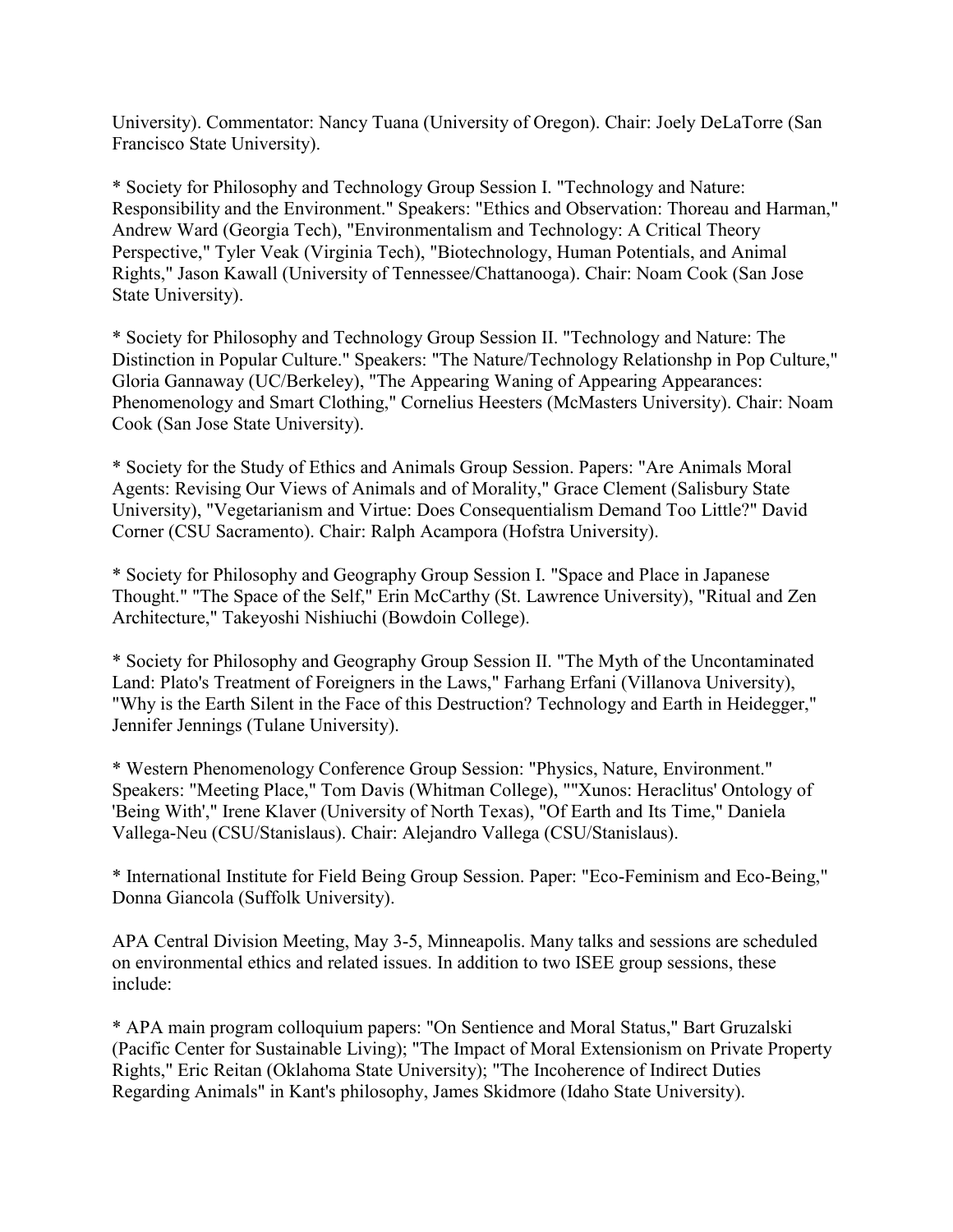\* "Environmental Racism," a special session sponsored by the APA Committee on Blacks in Philosophy. Paper: "Four Decades After Little Rock: Segregation and the Conservation of Race," Ronald Sundstrom (University of Memphis).

\* "Cultural Differences and the Development of Science and Technology: Perspectives East and West," a special session sponsored by the APA Committee on Asians and Asian Philosophy. Papers: "Determinism and Cultural Construction: Western Appropriations of Science and Technology," Teresa Castelao-Lawless (Grand Valley State University); "Ad-Hocness, Conventions, Social Constructs and Artifacts, James Edwards (University of Redlands); "Unity of Man and Nature vs. Dichotomy of Subject and Object, Xinhe Hu (Chinese Academy of rSocial Science); "Chinese Science," Zhaolo Lu (Tiffin University).Chair: Terence Horgan (University of Memphis).

\* North American Society for Social Philosophy Group Session. Author Meets Critics: James Sterba, Three Challenges to Ethics: Environmentalism, Feminism and Multiculturalism Commentators: Iris Young (University of Chicago), Karen Warren (Macalester College). Chair: Eve Cole (University of Minnesota/Duluth).

\* Society for Philosophy and Technology Group Session I. "The Precautionary Principle." Speakers: Richard Sherlock (Utah State University), Carolyn Raffensperger (Science and Environmental Health Network). Commentator: Robert Hood (Middle Tennessee State University).

\* Society for Philosophy and Technology Group Session II. "Don Ihde's Expanding Hermeneutics: Visualizing Science." Speakers: Michiel Korthals (Wageningen University), Don Ihde (SUNY/Stonybrook).

\* Society for the Study of Ethics and Animals Group Session. Papers: "Vegetarianism and the Limits of Philosophy," Bill Martin (DePaul University), "Thought Without Talk?" Seetha Burtner (Purdue University). Chair: H. Peter Steeves (DePaul University).

\* Society for Philosophy and Geography Group Session I. "Virtual Communities and Physical Geography," Andrew Ward (Georgia Tech), "Basically Proper Places, or, How to Offer a Philosophically Defensible Theory of Place," Kevin Zanelotti (University of Kentucky). Chair: Jonathan Maskit (Denison University).

\* Society for Philosophy and Geography Group Session II. "Social and Cultural Space." "A Phenomenological Geography of Social Space," Christine Metzo (University of Kentucky), "Culture and Territory," Avery Kolers (University of Louisville). Chair: Jonathan Maskit (Denison University).

\* American Indian Philosophy Association Group Session: "American Indian Identity and Environment." Talk: "The Hidden Path from Dream to Reality," Davie Martinez (University of Minnesota). Commentators: Shari Collins-Chobanian (Arizona State University West), Michael Brown (University of Minnesota). Chair: Anne Waters (Texas Woman's University).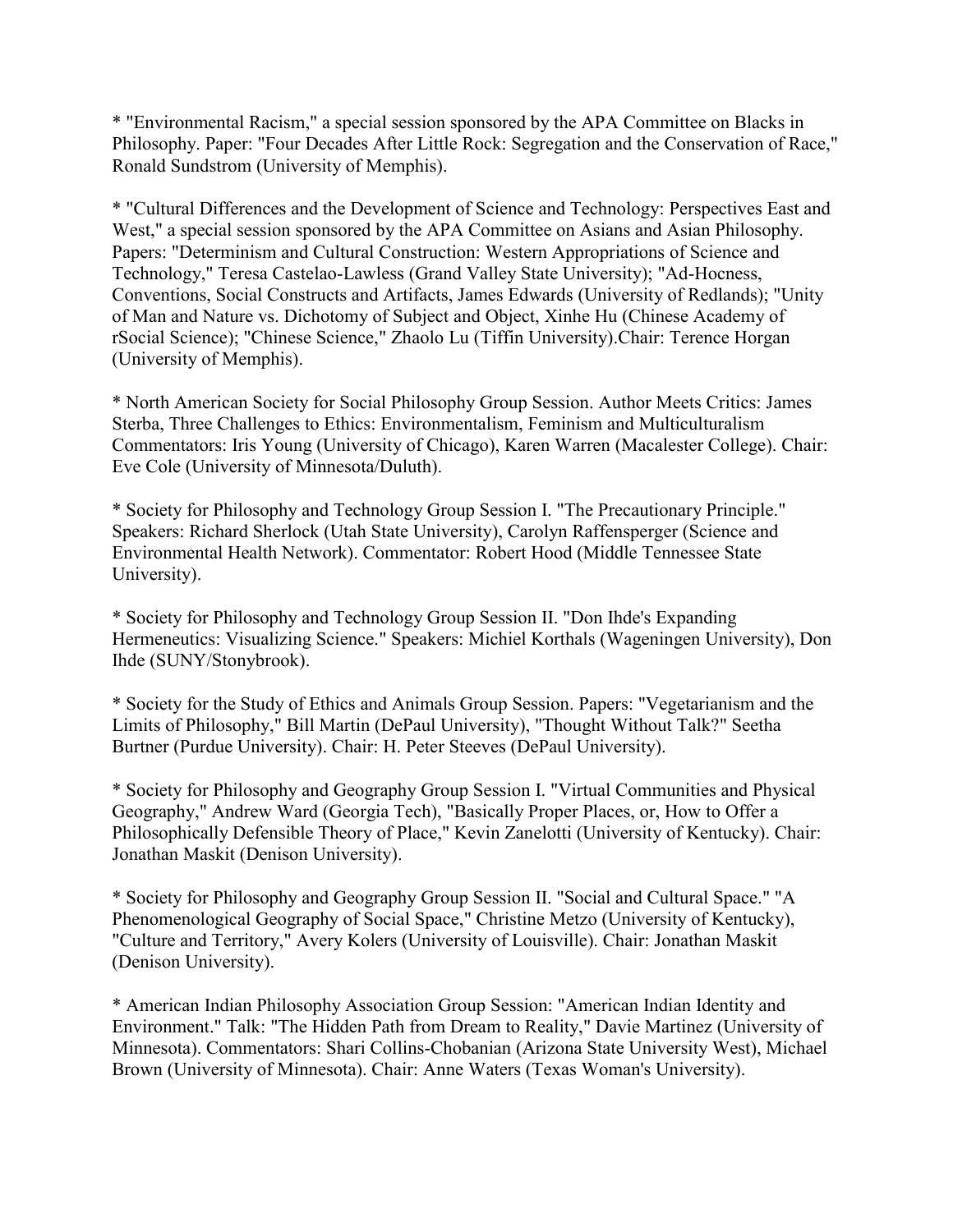**The Society for the Advancement of American Philosophy** held its annual meeting in Las Vegas, March 11-13. The final plenary session was titled "The City as Nature's Other: A Still Unresolved Dilemma." Participants were Josephine Corubia (Penn State), Vincent Colapietro (Penn State), Joseph Grange (University of Southern Maine) and J.J. McDermott (Texas &M).

**India Forum Bulletin** is an interesting quarterly newsletter on environmental and economic affairs in India. For further information or to subscribe, contact (IndiaForum@karansingh.com) or (monishv@rediffmail.com).

**The Leopold Letter** is the newsletter of the Leopold Center for Sustainable Agriculture, Iowa State University. It seeks to encourage increased interest n and use of sustainable farming practices and to stimulate public discussion of same. It is available on the web at (www.leopold.iastate.edu).

**Second Nature** is a Boston-based non-profit working to help colleges and universities bring environmental sustainability into the curriculum and into all areas of university life. They offer a range of programs, training sessions, one-on-one consulting and resources. Visit their website (www.secondnature.org) for information on courses, methods, bibliographic references, and more.

**The Johns Hopkins Population Information Program** announces a new web page on Population and the Environment. Go to (www.jhuccp.org/popenviro) for a new populationenvironment CD-ROM, special reports, updates on projects in Ecuador and Indonesia, photos, document searches, organizational links, and educational materials.

# **OPPORTUNITIES**

**The Environmental Studies Program at Oberlin College** invites applications for a one-year position to teach five courses, including introductory courses and upper level courses in environmental ethics and policy. The position may be renewable for second year. Requirements: Ph.D. degree in hand or expected by 8/15/01; strong background in humanities and social sciences. Send letters of application, c.v., graduate academic transcripts, and at least three letters of reference by 5/1/01, to David Orr, Chair, Environmental Studies, 122 Elm Street, Oberlin, Ohio 44074. Late applications may be accepted until position is filled. Salary commensurate with qualifications. AA/EOE.

**McGill University** Faculty of Religious Studies and the School of Environment have initiated a search for a shared position, specializing in religion, ethics and the environment. Deadline for applications was January 15, 2001. Further information at (www.mcgill.ca).

**Markets and Morality** is a semiannual journal which tackles tough issues regarding the interaction between economics and Christian social thought. In a recent article, Allan Firzsimmons writes on "Ecological Confusion among the Clergy," and other articles have dealt with issues in ecological stewardship. Subscribe for a year for \$25, and receive five recent issues free. To subscribe, simply visit the Markets and Morality website at http://www.acton.org/publicat/m\_and\_m/index.html.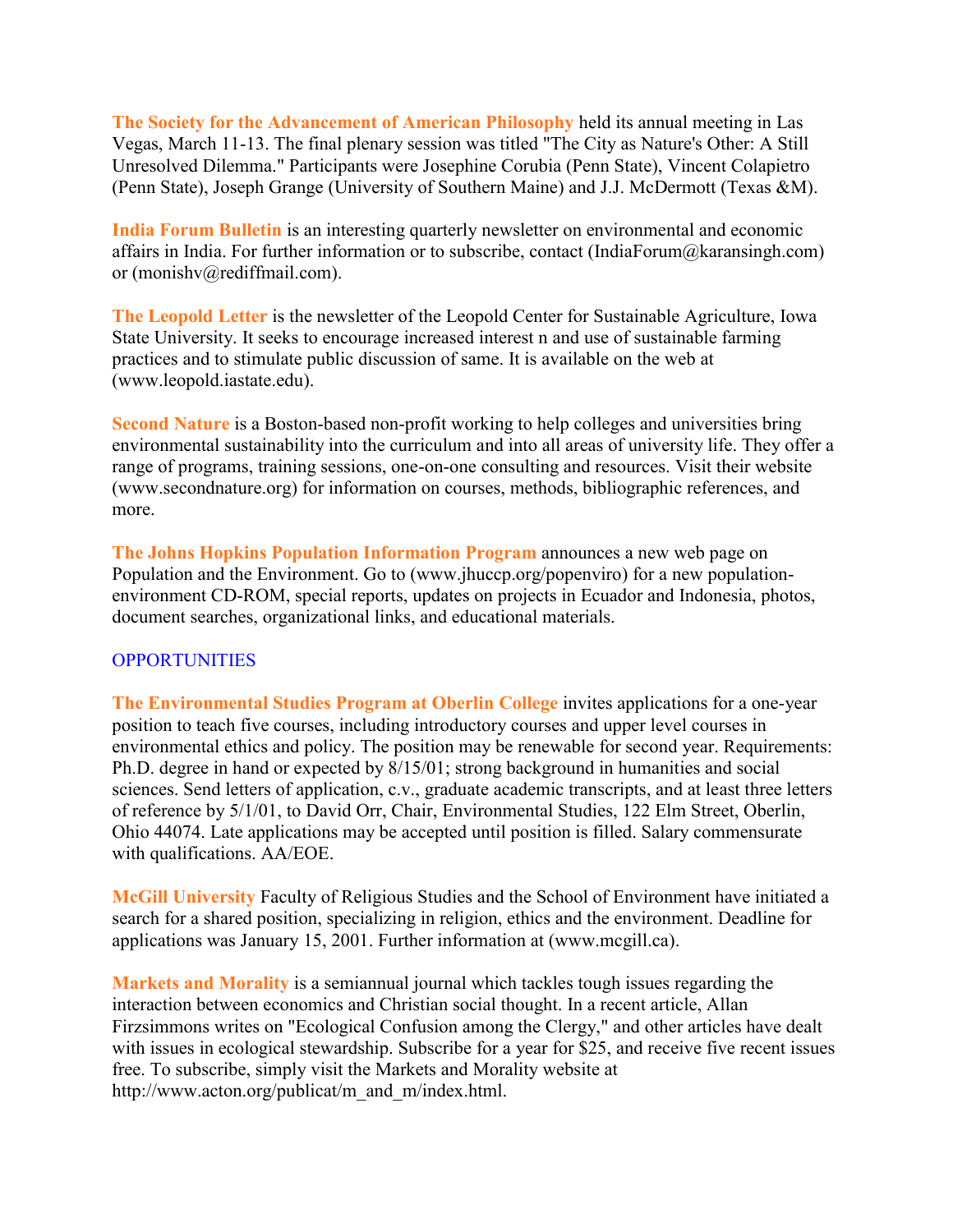**EcoPrometheus** is a new web page on environmental ethicsfrom Spain! It includes both Spanish translations of English language materials and interesting new contributions from scholars in Spain and Latin America. The address is: http://ctcs.fsf.ub.es/prometheus/index.htm.

**The Murie Center** will offer a graduate course in environmental ethics titled "Restoring Our Wild Roots: Women's Sense of Place in Nature," from July 18 - August 1, 2001 at the historic Murie ranch in Moose, Wyoming. The course will bring together ten women from diverse backgrounds to explore the importance of restoring a personal relationship with wild nature in conservation work. Conversation and reflection will set the stage for a deep inquiry regarding our interactions with the wild and each other. Throughout the course, the Center will host conversations with inspiring and influential women whose lives and conservation work have been shaped by their relationship with the land, giving participants an important link to the legacy of women in conservation. Combined with this inquiry, the group will work with historic preservation specialists to help restore the Wild Lone cabin. From these experts, participants will learn basic cabin restoration skills and will put these skills to work to help create a living space for the Murie Center s future participants. For more information, contact: Matt Daly, The Murie Center, P.O. Box 399, Moose, WY 83012. Phone: 307-739-2246. Email: mattd@muriecenter.org. Website: www.muriecenter.org.

**The Second Brazilian Congress on Conservation Areas** (II Congresso Brasileiro de Unidades de Conservacao) met November 5-9, 2000 in Campo Grande, Brazil, a city just south of the Pantanal. About 850 professionals in environmental conservation attended, from governments and NGO's. There were hundreds of papers on all aspects of conservation in Brazil, published in two volumes of conference proceedings. The director of the congress was Miguel Milano (Federal University of Parana). Three plenary speakers from North America were: Michael Soulé (The Wildlands Project), John Terborgh (Center for Tropical Conservation, Duke University), and Holmes Rolston (Colorado State Univ.).

The federal government of Brazil, as well as the several state governments, have designated a number of parks, although landholding patterns and politics in Brazil make this problematic. Officially, there is little public land in Brazil, even in undeveloped areas; vast areas are privately held, often descending from large land grants from the Portuguese crown in the early days of European settlement. In this respect, Brazil is more like the state of Texas than other U.S. western states. National parks have been declared on such lands, with payments to landowners to be spread across several decades. Such payments are variously made and not made. On these lands also, indigenous peoples and more recent arrivals have continued to live, on lands they did not officially own and to which they make various claims of rights. On the positive side, private lands offer opportunities for conservation, especially on marginally productive lands which can be purchased.

# CONFERENCES AND CALLS FOR PAPERS

**ISEE Group Sessions**. Proposals are invited for individual papers or group sessions for the APA Western, Central and Eastern Division meetings. For the Western, contact ISEE newsletter editor Phil Cafaro, acting for ISEE treasurer Max Oelschlaeger. For the Central, contact ISEE secretary Laura Westra. For the Eastern, contact ISEE Vice-President Dale Jamieson. Addresses at the end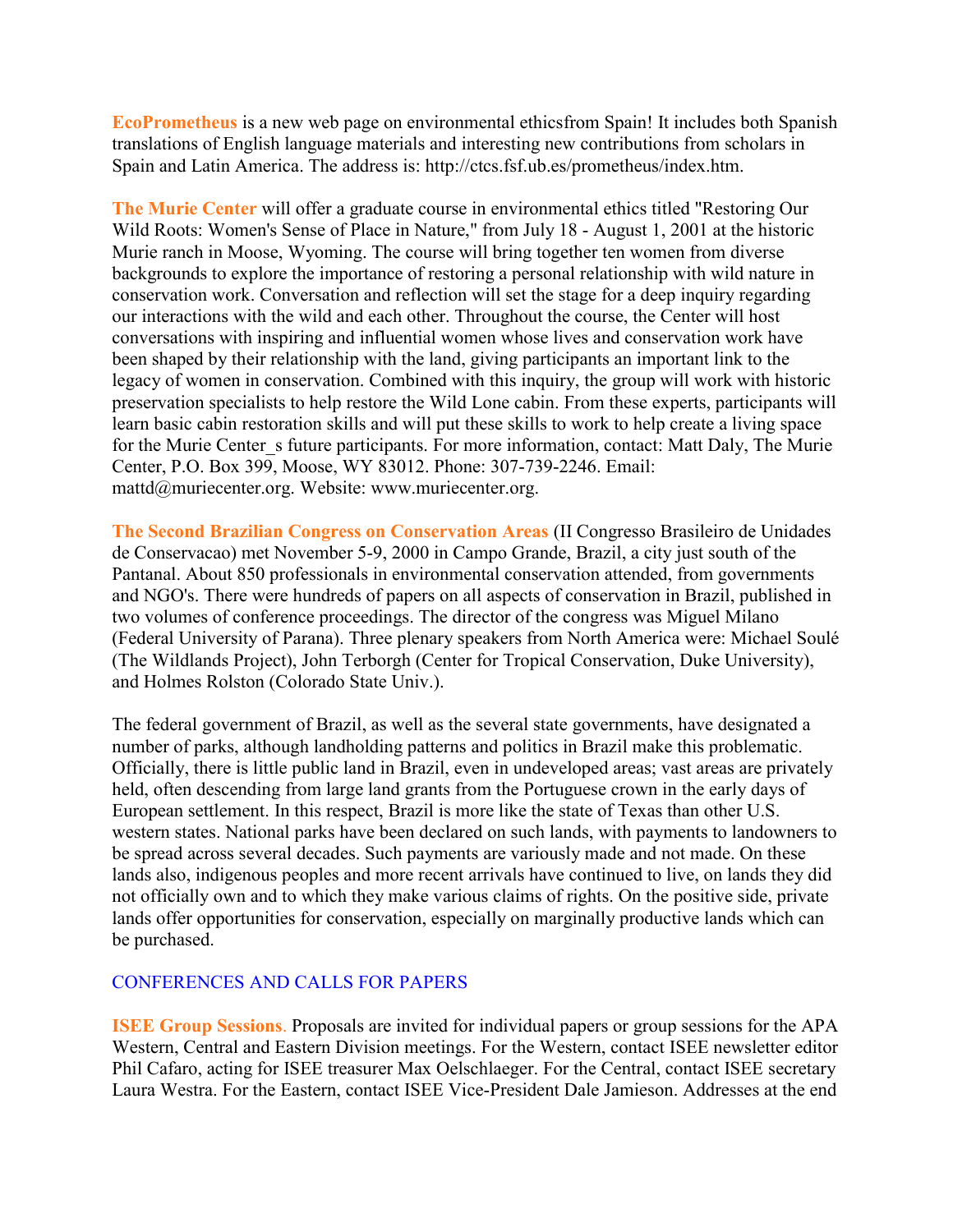of the newsletter. The deadline for proposals is September 1 for the Western and Central, March 1 for the Eastern.

The Third International Conference of Art Culture Nature, an association for the study of the arts and the environment, will be held June 25-26 at Northern Arizona University, Flagstaff, AZ. The conference theme is "Public Art." For further information see the ACN homepage (faculty.ssu.edu/~acn/ do not use "www").

Society for Conservation Biology Conference. A session sponsored by the ISEE on "Aboriginal Peoples and Environmental Ethics" is planned for the SCB conference in Hilo, Hawaii, July 29th - Aug. 1, 2001. To submit a paper proposal for this session, follow the instructions enclosed at http://www.uhh.hawaii.edu/~scb/scbAbstracts.htm. Sessions at the SCB conferences are brief (15 minute presentation time) and strictly enforced. The proposals should be sent directly to Bethany Woodworth and a copy of the proposal sent to session chair Michael Nelson at m2nelson@uwsp.edu.

**Applying Deep Ecology.** The Trumpeter is a peer-reviewed, interdisciplinary, on-line quarterly dedicated to Deep Ecology. They invite articles from all relevant disciplines, including philosophy, social sciences, women's studies, psychology, politics, religion and aboriginal studies. Articles should promote critical thinking and discussion of the philosophy, ethics, spirituality, science and public policy regarding our relationship to the earth. They also accept poetry and narratives that are appropriate and add to the discussion and understanding of Deep Ecology. Please visit their web site http://trumpeter.athabascau.ca/ and go to the submissions page for author instructions. Papers should be sent to Dr. Bruce Morito, Centre for Global and Social Analysis, Athabasca University, 1 University Drive, Athabasca AB T9S 3A3 Canada. Email brucem@athabascau.ca.

The Trumpeter is also soliciting manuscripts for a special edition on "Applying Environmental Ethics." The proposed issue will cover a number of different aspects but might include: papers on how environmental ethics might apply to one or several issues or areas [e.g. resource management, law, activism and environmental policy], and papers on actual applications, successful or attempted. For more information about this special issue, please contact: Annie Booth, Environmental Studies Program, University of Northern British Columbia, Prince George, BC V2N 4Z9. E-mail: annie@unbc.ca.

**Call to Earth**, the official journal of the International Society for Environmental Ethics (IAEP), is in its second year of operation and sends out a special call for papers for upcoming issues. Please send (a) short essays of 2400 words or less, (b) book reviews of 700 words or less, briefer "critical comments" on new books, and annotated bibliographies of recent material, and (c) announcements about conferences, programs, and other items of interest. Please provide a disc with a hard copy, or send contributions via email to Kenneth Maly, Editor, Dept. of Philosophy, UW-LaCrosse, LaCrosse, WI 54601 (maly.kenn@uwlax.edu).

IAEP's fourth annual program will be held October 7-8, 2001, at Goucher College in Baltimore. A special session will be held on "Nature and the Sacred." For further information visit their website at [\(www.environmentalphilosophy.org\)](http://www.environmentalphilosophy.org/).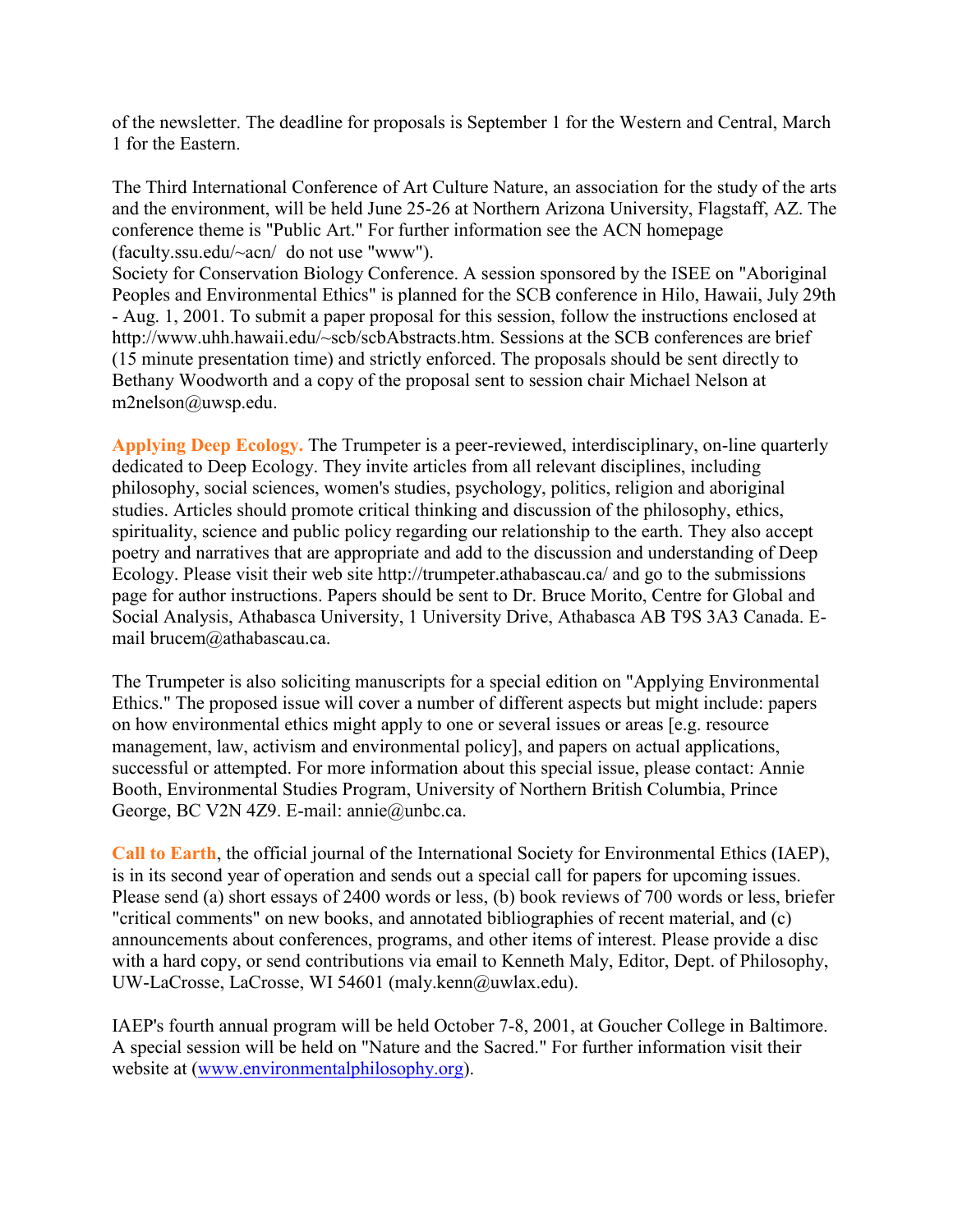#### **ENVIRONMENTAL ETHICS IN CHINA 2000**

A special report submitted by Yang Tongjin, secretary-general of the Chinese Society for Environmental Ethics (CSEE) and Associate Professor at the Center for Applied Ethics, Chinese Academy of Social Sciences (CASS).

1.Environmental News. In Spring 2000, many parts of north China were repeatedly hit by severe sandstorms. Realizing that the environmental conditions of northwestern China (including Inner Mongolia) were becoming worse and worse, the central government made a policy to turn large acreages of cultivated land back to forests and grasslands in the northwestern region, in order to protect the region's environment. According to this policy, more than 250,000 hectares of farmland, mainly in the upper reaches of the Yellow River and the Yangtse River, was to be planted with trees and grass in 2000, and more cultivated land will be turned back to forests and grasslands in ensuing years. Meanwhile, the China Youth Development Foundation initiated the Mother River Protection Operation (MRPO). The main purpose of MRPO is to plant 70,000 hectares of land with trees on the valleys of Yellow, Yangtse and other major rivers in China within five years through volunteer work.. The governments of some foreign countries have also taken part in China's environment protection projects. For example, the German government has by now donated 100 million US dollars to China for re forestation purposes. In the area of NGO activities, the Japanese Corporate Institute of Ethics (founded in 1945) celebrated its 55th anniversary by arranging for 600 of its members to plant 55,000 trees in the Kubuqi desert in Inner Mongolia. Many NGOs in China, especially Global Village and Friends of Nature, have also been doing their best to mobilize more common people to participate in caring for and protecting the environment around them. Due to all these efforts, environmental conditions in China improved remarkably in 2000.

2 Conferences. Although bioethics and economic ethics are the main focus of attention in the field of applied ethics in China, environmental ethics is attracting more and more attention. From May 13 - 16, the Chinese Society for Environmental Ethics (CSEE), in close collaboration with the Harbin Institute of Technology, convened "The First National Conference on the Green University and Green Education" in Harbin, Heilongjiang Province. In view of the fact that many universities have already been offering environmental education courses, the main focus of this conference was on how to incorporate the insights of environmental ethics into these courses. From June 9 - 11, the Center for Applied Ethics of the Chinese Academy of Social Sciences, together with Wuxi University, convened "The First National Conference on Applied Ethics " in Wuxi, Jiangsu Province. Environmental ethics and the foundation of its worldview were one of the themes of the conference.

From August 16 - 19, the Heilongjiang Society of Ethics, together with Qiqihar University, convened a "Conference on Ecological Ethics" in Qiqihar. Scholars from Heilongjiang Province discussed current developments in environmental ethics in the West and in China, the theoretical foundations of environmental ethics, and environmental thinking in traditional China. From October 25 - 26, a "Symposium on Environmental Politics" was held at Shandong University. The challenge of environmentalism and the new trends of green ideology were the main themes of this meeting. Per Gahrton, who is a member of the European Parliament (EP), the founder of the Swedish green party, the chair of the EP's China delegation and the former co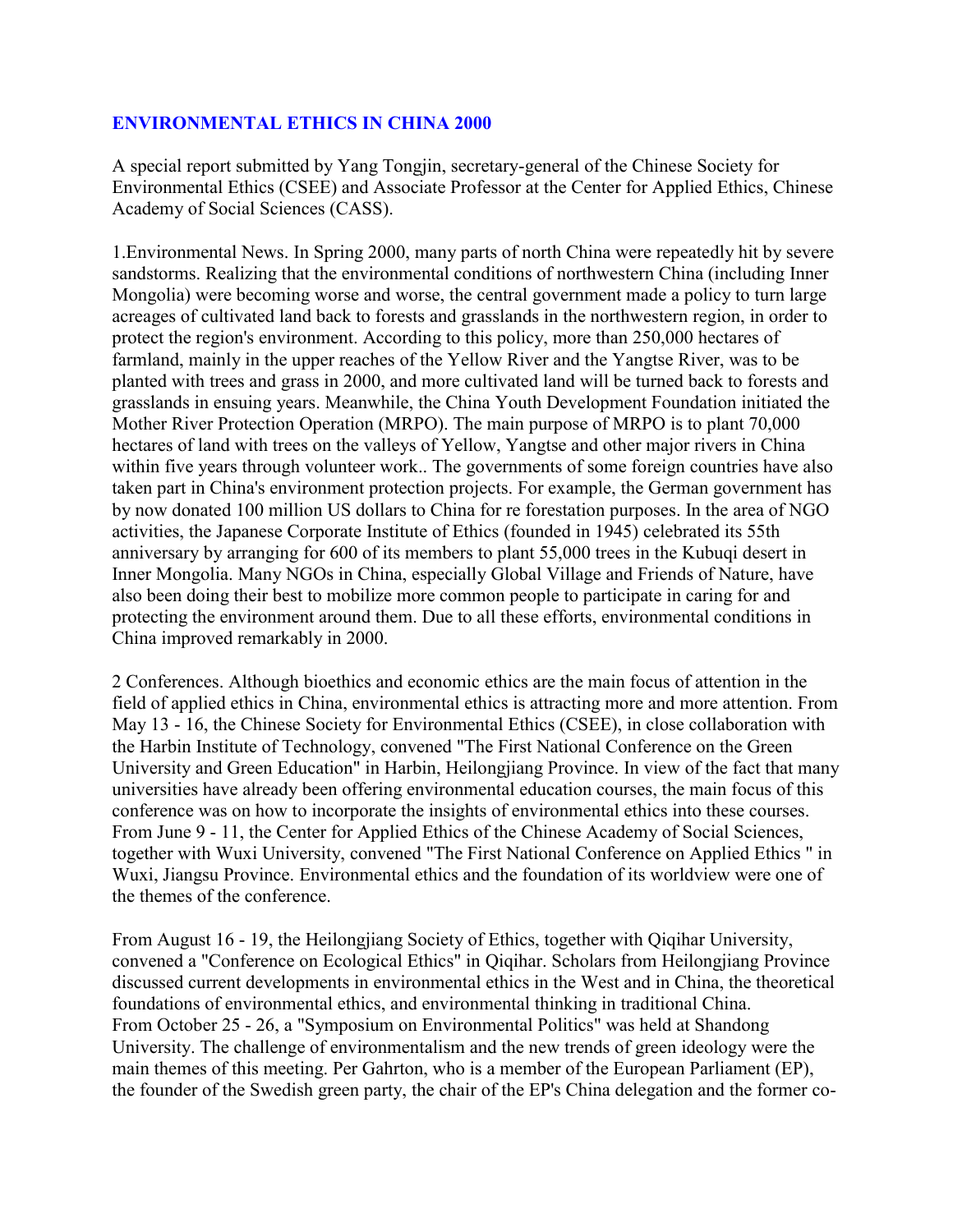secretary of the Coordination of European Greens (1984 -- 1989), gave a special lecture at this meeting, titled "Green Parties in the 21st Century: Basic Ideas, Short History and Prospects for the Future".

3. Research. Chinese scholars have shown a strong interest in Western environmental ethics since the early 1990s. Many scholars got interested in environmental ethics first through a study of Western theories in this field. With more and more Western works in environmental ethics being made available in Chinese, Chinese scholars' understanding of and research in Western environmental ethics is becoming more comprehensive and deep. The Chinese version of Holmes Rolston, III's Philosophy Gone Wild (trans. by Liu Er and Ye Ping) and *Environmental Ethics* (trans. by Yang Tongjin) were both published in 2000 and are likely soon to have an impact on the development of Chinese environmental ethics. The year 2000 also saw the publication of Yang Tongjin's Toward A Deep Environmentalism: The Basic Ideas of Environmental Ethics. The first book-length treatment of Western environmental ethical thinking in China, this work introduces and analyzes systematically the basic ideas of anthropocentrism, animal liberation/rights theory, biocentrism and ecocentrism (including the land ethic, deep ecology and Rolston's theory of natural values). Several articles are also worth mentioning. Liu Er's "An Overview of Contemporary Western Environmental Philosophy" introduces the main ideas of major schools of contemporary Western environmental philosophy. Wang Zhengping's "Deep Ecology: A New Kind of Environmental Values" and Lei Yi's "The Ecological Movement Theory: From Shallow to Deep" discuss the ultimate norms, basic principles, contributions and limitations of deep ecology.

In the area of general theory, Chinese scholars have concentrated on two subjects. One is the controversy over anthropocentrism. Although criticized by many, nonanthropocentrism is dominant in the environmental ethics circle in China. Lei Yi's "Anthropocentrism and Its Critiques" and Xu Hongxin's "On the Illusion of Anthropocentrism" demonstrate the inadequacy of anthropocentrism. Ye Ping's "On the Ecological Rights of Nonhuman Beings" tries to defend the rights of nonhuman beings. Ren Chunxiao's "Some Philosophical Argumentation about Ecological Ethics" provides some convincing arguments for a nonanthropocentric environmental ethics. Ethical questions concerning sustainable development are another major subject of environmental ethics in China. Chen Cangshu's Sustainable Development From the Perspective of Philosophy, the first book revealing the theoretical and practical predicaments of sustainable development, and He Zhonghua's "Some Difficulties Faced by Sustainable Development" discuss and analyze the philosophical and ethical dilemmas in the idea of sustainable development. Fan Dongping's "The Value Goals of Sustainable Development" explores the ethical implications of sustainable development. In addition, Kuang Fuguang's A Text of Environmental Ethics is worth notice.

Harmony between Nature and human beings is in the basic spirit of traditional Chinese philosophy. Exploring the modern implications of this idea from the perspective of environmental ethics is a focus of study for many scholars in the field. He Huaihong's "A Summary of Ecological Ethical Thoughts in Confucianism" summarizes the environmental ethical ideas implied in metaphysics, ethics and life attitudes of Confucianism. Meng Peiyuan's "On the Ecological Philosophy Reflected in Yizhuan" explore the nonanthropocentric environmental ethical ideas of Yizhuan, a part of one of the Confucian classics which was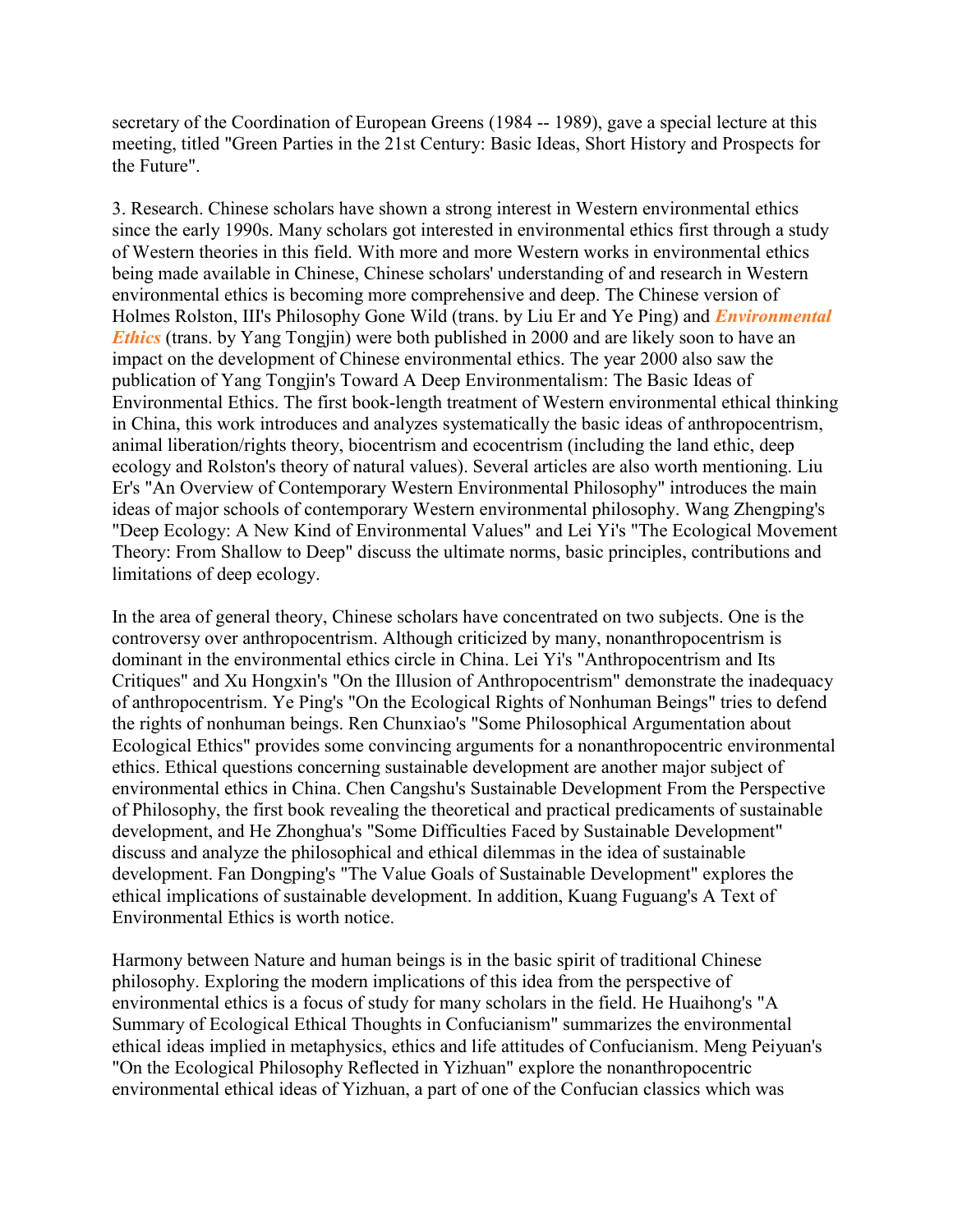written more than two thousands years ago. Li Huiqin and Guo Changhua's "A Preliminary Discussion on Ecological Ethical Thought of Confucianism Prior to the Qin Dynasty" delineates basic Confucian attitudes toward Nature from B.C.770 to B.C.221. Yang Tongjin's "Chinese and Western Animal Protection Ethics: An Outline for Comparative Studies" explores agreements and disagreements between western and traditional Chinese cultures.

Due to the convening of "The First National Conference on the Green University and Green Education", environmental education, or green education, became one of the important concerns of Chinese scholars in 2000. Many articles explore the contents and methods of environmental education. The professional journal Environment and Society, sponsored by CSEE and the Center for Environment and Society, Harbin Institute of Technology, devoted many pages to environmental education in 2000. Finally, it must be pointed out that aid from ISEE contributed a lot to the study of environmental ethics in China during the past year.

# ENVIRONMENTAL ETHICS IN INDIA

#### A personal reflection from the newsletter editor.

From December 28 to January 24, 2001, I traveled through India with a group of twenty university professors and high school teachers from Fort Collins, Colorado, part of a Colorado State University/Fulbright study group. The goal of this project was to introduce teachers who had never been to India to its tremendous cultural diversity, so that we could teach our students about it. As an amateur naturalist, I was also interested in exploring India's biodiversity, particularly its birdlife, and learning about efforts to conserve it. And as an environmental philosopher, I was anxious to learn more about Indians' environmental values. The group traveled to Delhi, Agra and Varanasi in the Gangetic plain, Cochi and the marshes (or "backwaters") of tropical Kerela state, Mahabalipuram, Kanchipuram and Chennai in Tamil Nadu, and Jodhpur and Jaisalmer in Rajasthan in the desert northwest.

Traveling through India was an exhilarating experience, above all because of the friendliness and hospitality of Indians. India is a country of tremendous diversity and contrasts, with a great richness of peoples, cultures, spiritual traditions, and landscapes. It was fascinating to trace out the mixture of continuity and change, as a 4,000 year-old civilization heads into the twenty-first century. Reading the papers and listening to the politicians, I sometimes wondered whether "I.T." (information technology) had replaced "OM" as the new Indian mantra. Then I would speak to visitors outside a temple, or hear a concert of Carnatic violin music, or listen to a new retelling of the Ramayana, and realize that Indians' deep connections to a rich past will not be easily severed.

I hope that this is true regarding biodiversity, and that future generations of Indians will be able to keep a thriving connection to the natural world. After hearing Ramachandra Guha and others say that preserving wild nature is a luxury for poorer nations, it was heartening to visit Bharatpur Bird Sanctuary in Rajasthan and see that Indians love to explore nature, just like Americans. At Bharatpur, a U.N. World Heritage Site, I saw a few American and European tourists, adding new bird species to their life lists. But I saw many more Indians along the paths: schoolchildren walking arm in arm, enjoying the day; old men with beat-up binoculars, trying for a closer look at the Siberian cranes. It was the same at other natural areas I visited. Whether at a small bird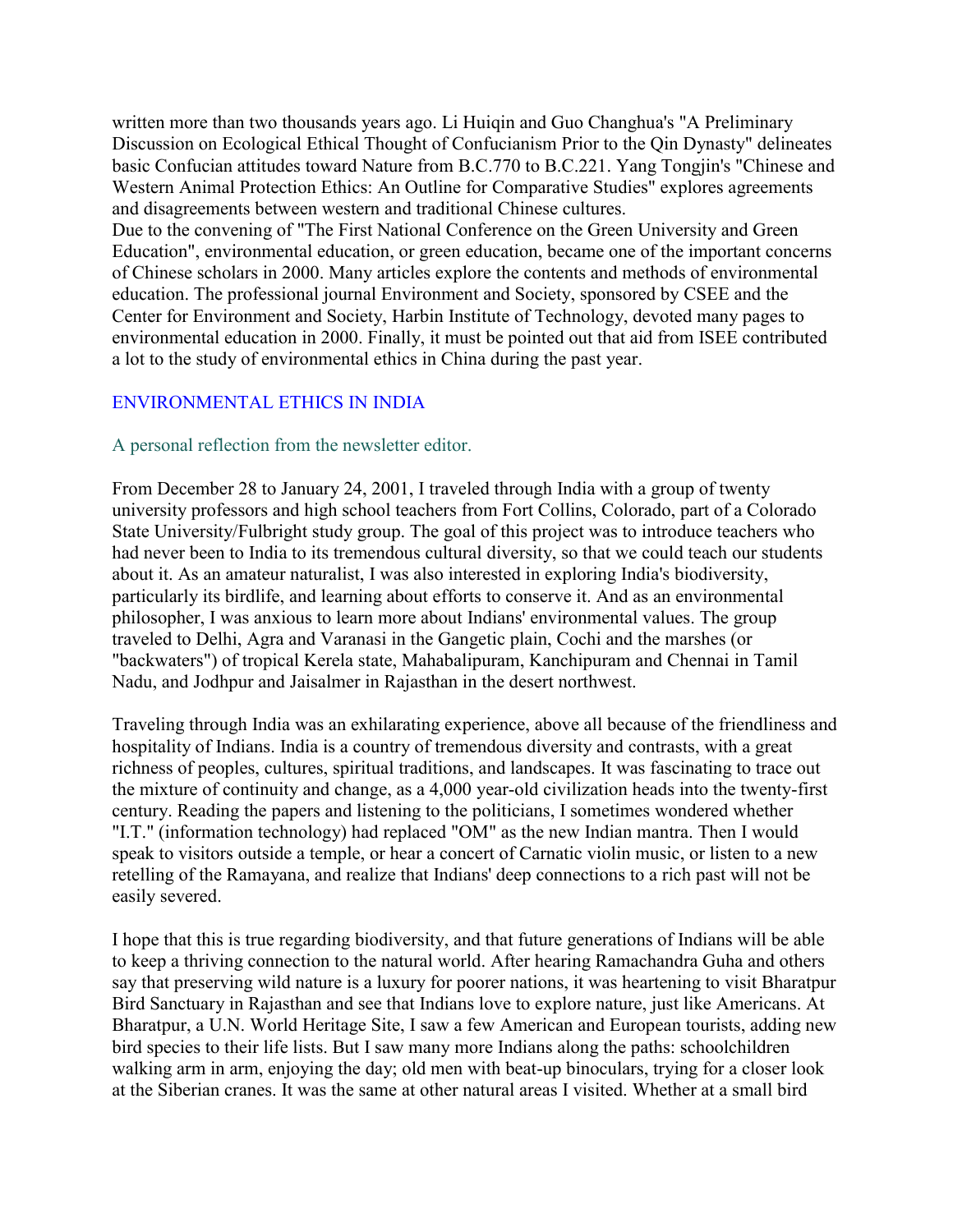sanctuary in Kerela or a nature preserve overlooking the Taj Mahal, Indians seemed to enjoy being outdoors, seeing the flora and fauna, and showing these to a foreigner.

In India, it is clear that cultural diversity and biodiversity are intertwined. Wherever our group traveled, we saw and heard evidence of an ancient and rich appreciation of the natural world. At Mahabalipuram, I was dazzled by the 7th century granite carvings of elephants, lions and deer. Whatever the religious symbolism involved in these carvings, the artists and their patrons clearly knew and loved wild nature. The many styles of traditional dancing that we saw-including Oddisi, Kuchhupudi, and Bharatanatyam-all made reference to birds and beasts. Dancers reimagined the darting quickness of deer, the grace of cranes, and the proud fierceness of lions. 16th century Mughal paintings in Bombay's Prince of Wales Museum beautifully captured North India's biodiversity and the many human activities accompanying it, from hunting to lolling with a sweetheart. Traditional Tamil Nadu love poetry divided the landscape into five "ecotypes," we learned, and associated different emotions and activities, as well as different plants and animals, with each area. Can these traditional cultural activities and their appreciation continue, if the biodiversity to which they refer disappears?

India, I think, faces the same issues in conserving biodiversity that America does. We both have rapidly growing populations-in India due to high birthrates, in America due to high immigration rates. We both need to ask ourselves what part of a valuable landscape we will set aside for wild nature. Of course, India is more densely populated and has less money to buy and manage wild lands. Yet Americans' gluttonous appetites for raw materials also make it difficult for us to preserve wild lands, as shown in our current debate about whether to preserve or drill in the Alaska National Wildlife Refuge.

Along with the visit to Bharatpur Preserve, two further highlights deserve mention. The first was a visit with Dr. Karan Singh, former Maharajah of Jammu and Kashmir, in New Delhi. Singh was a minister in Indira Gandhi's cabinet for ten years and head of Project Tiger's steering committee during the 1970s. We discussed Project Tiger's ups and downs over the years. While he agreed that current efforts to involve locals in the program were valuable and necessary to its long-term success, he also thought that earlier efforts to secure tiger habitat were essential. "What about arguments that it was wrong to move villages and restrict local access to fuel and fodder?" I asked. "No habitat, no tigers," was his answer. He didn't think that anyone could call him or herself a conservationist, who could accept the extinction of India's tigers.

Currently, Dr. Singh is working on faith-based approaches to environmentalism, which he thinks are particularly important in the Indian context (this point was also made to me by several other Indian environmentalists, for example, by Raghuvanash Saxsena, head of Planning and Strategy for the World Wide Fund for Nature India). He has written several books grounding environmental protection in a reformed Hinduism, and has also helped organize several ecumenical conferences on religion and the environment. Singh also emphasized the importance of population for India's environmental future. Indeed, everyone I spoke to in India, from environmentalists and government officials, to taxi drivers and schoolteachers, agreed that population growth needs to be halted, if India is to protect its environment and improve the quality of life for all its people.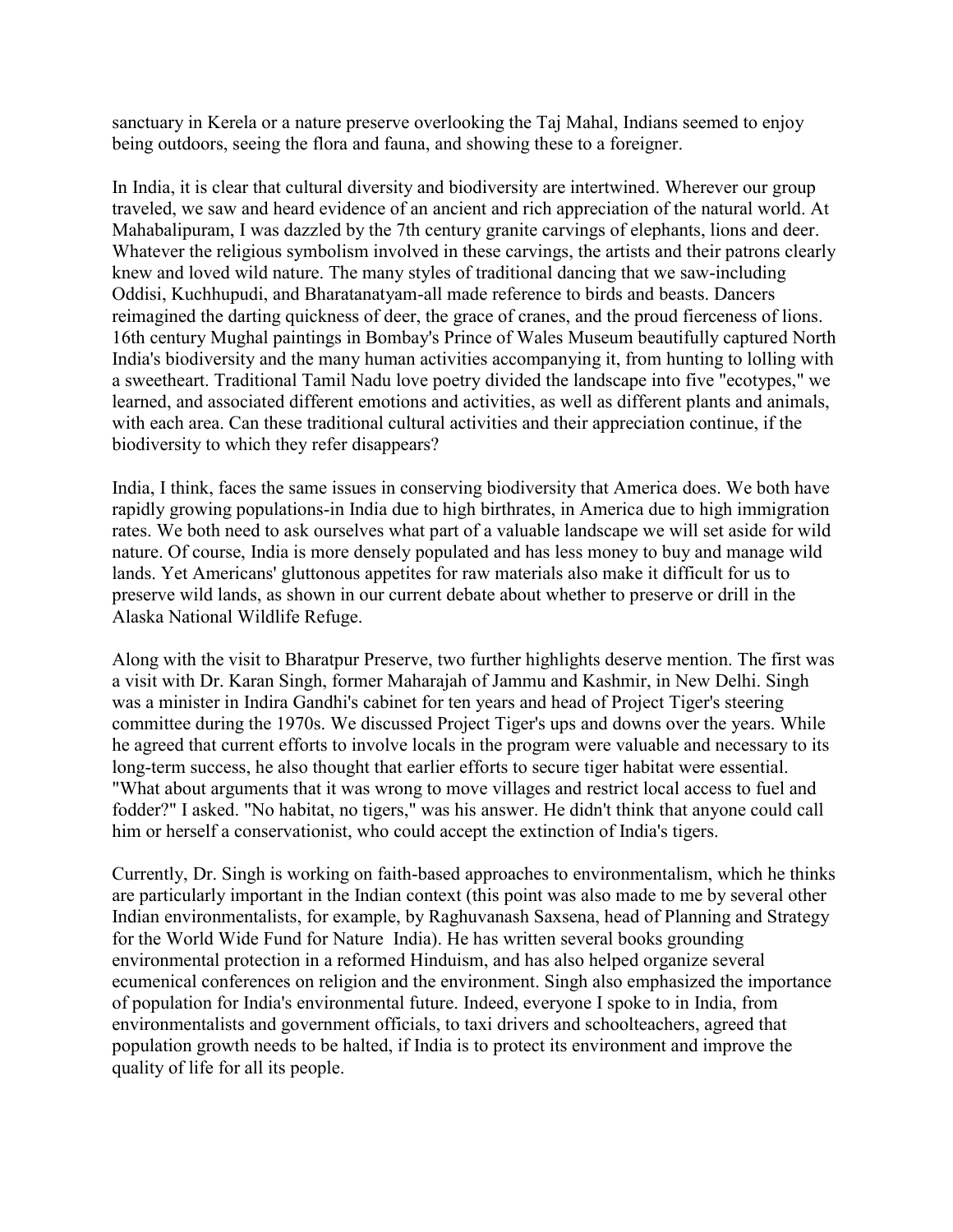Another highlight was a day-long visit with the President of the All-India Bioethics Association (AIBA), Dr. Jayapaul Azariah, in Chennai (formerly Madras). Jay, a marine zoologist, took several group members on a fascinating tour of the city, focused on water issues. He explained the efforts he and his graduate students have made, over the years, to get residents to see their rivers as resources and to convince government officials to clean them up. While Jay is personally sympathetic to "intrinsic value" arguments, he believes that in India, just getting people to a rationally self-interested "resourcism" would often represent progress. We learned more about India's urban environmental issues in those few hours with Jay, than we would have in a month of poring over scholarly articles and government reports. It was inspiring to hear about his persistent efforts to keep pressing for a better environmental future. Jay is a great resource for environmental ethicists interested in Indian issues; his email is (jazariah@yahoo.com ).

In the end, this was the most important message I took back from India: In the face of grave environmental problems, environmental scholars in India and America must work for practical change. We have no right to get discouraged and give up, there is real work to do and future generations are depending on us to do it!

# **MEDIA**

**High Plains Films** is the premier environmental documentary film house in North America. Their films are excellent for stimulating discussion of environmental issues and environmental values. For a full list of films, prices and details for ordering, contact High Plains Films, P.O. Box 8796, Missoula, Montana 59807. Phone: (406) 543-6726. Fax: (406) 728-9432. Email: dhd@highplainsfilms.org. Website: www.highplainsfilms.org. Titles include:

\* Varmints (1998, 91 or 57 minutes), on shooting and poisoning prairie dogs in the American West, a keystone species of the shortgrass prairie ecosystem.

\* Killing Coyote (2000, 28, 57 or 83 minutes), on predator control efforts against America's most resourceful canid. Both these films are excellent for introducing animal rights issues.

\* Southbound (1996, 48 minutes): logging issues in the great forests of the southern U.S.

\* Green Rolling Hills (1995, 29 minutes): deforestation, grassroots environmental efforts, and government/corporate collusion in Appalachia.

\* The Element of Doom (1993, 32 minutes): documents mining's impacts on the last wild areas of the Ozark Mountains.

\* This Land is Your Land (1999, 15 minutes, finalist, 23rd International Wildlife Film Festival): documents a century of national forest management and discusses possible paths forward for USFS.

\* Motor (1999, 38 minutes): an evocative story about ORV use on public lands and waterways.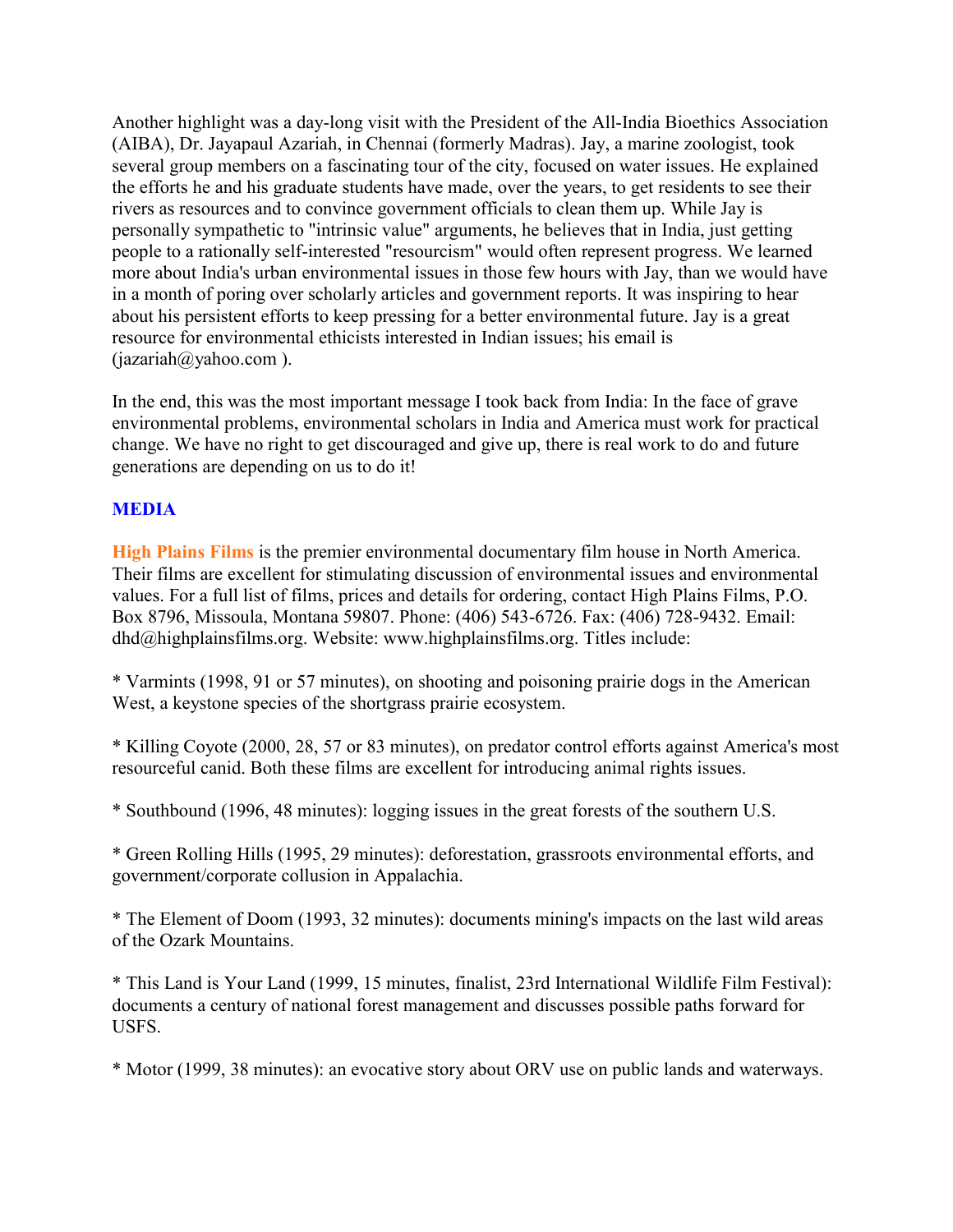\* End of the Road (2000, 17 minutes): discusses the meaning and value of "roadless areas" on U.S. national forests.

\* Wind River (1999, 34 minutes): discusses water rights issues in Wyoming's wind river country, with applications throughout the western U.S.

\* Wildland (2000, 35 minutes): builds an ethical argument in favor of protecting wild lands, by looking at wildlands and their many uses throughout the U.S.

\* The Paper Colony (1996, 27 minutes): a look at clearcutting in the Maine woods.

**Global Capitalism and Moral Imperative**. 30 minutes, color, VHS. Global laissez-faire is producing consequences similar to those of the 19th century, when gaps between rich and poor kept thousands in abject poverty for generations. In this new era of social Darwinism, moral leaders are asking who in the world community will care for the needs of the poor, and how it will be accomplished. Available from Films for the Humanities and Sciences, P. O. Box 2053, Princeton, NJ 08543-2053. 800/257-5126. www.films.com.

**Globalization: Winners and Losers**. 40 min. color video. Globalization has raised the standard of living in developing economies through high-tech opportunities, foreign investment, and debt relief. But the world market is being exploited through shortsightedness, including the aggressive deployment of genetically modified crops, environmental negligence, and the abuse of NAFTA. A discussion with experts, produced in the aftermath of the WTO protests in Seattle. Available from Films for the Humanities and Sciences, P. O. Box 2053, Princeton, NJ 08543-2053. 800/257-5126. www.films.com.

**Awesome Sun**. SolarMax is the latest IMAX film, a forty minute action documentary of the marvels of the # sun, and the almost apocalyptic journey of humans from the realization that the sun is the center of the solar system to models of a solar storm deforming the magnetosphere. On Earth, the film captures huge, richly colored landscapes from Alaska to the Andes. A 180o fieldof-view camera captures the never- setting sun circling the Earth's North Pole. A big film, multiscaled, multi-dimensional, dynamic, and its "stellar" feature is awesome. More at www.solarmovie.com**.**

# **RECENT ARTICLES AND BOOKS**

Many thanks to Chris Drinkwater for editorial assistance in preparing the bibliography. Chris finished a Ph.D. at the University of Leeds, UK, on the subject of ecology and postmodernity, in 1995, and is now an independent researcher. He reports that he is going off to climb a mountain in India in April and May, possibly the first ascent of a 7035 meter peak called Tirsuil in the Garwhal region.

--Aagesen, D., "Crisis and conservation at the end of the world: sheep ranching in Argentine Patagonia," Environmental Conservation 27(no.2, JUN 01 2000):208- . --Agar, Nicholas, Life's Intrinsic Value: Science, Ethics, and Nature. New York: Columbia University Press, 2001. 192 pages. \$ 25, paper. Anything living is intrinsically valuable, and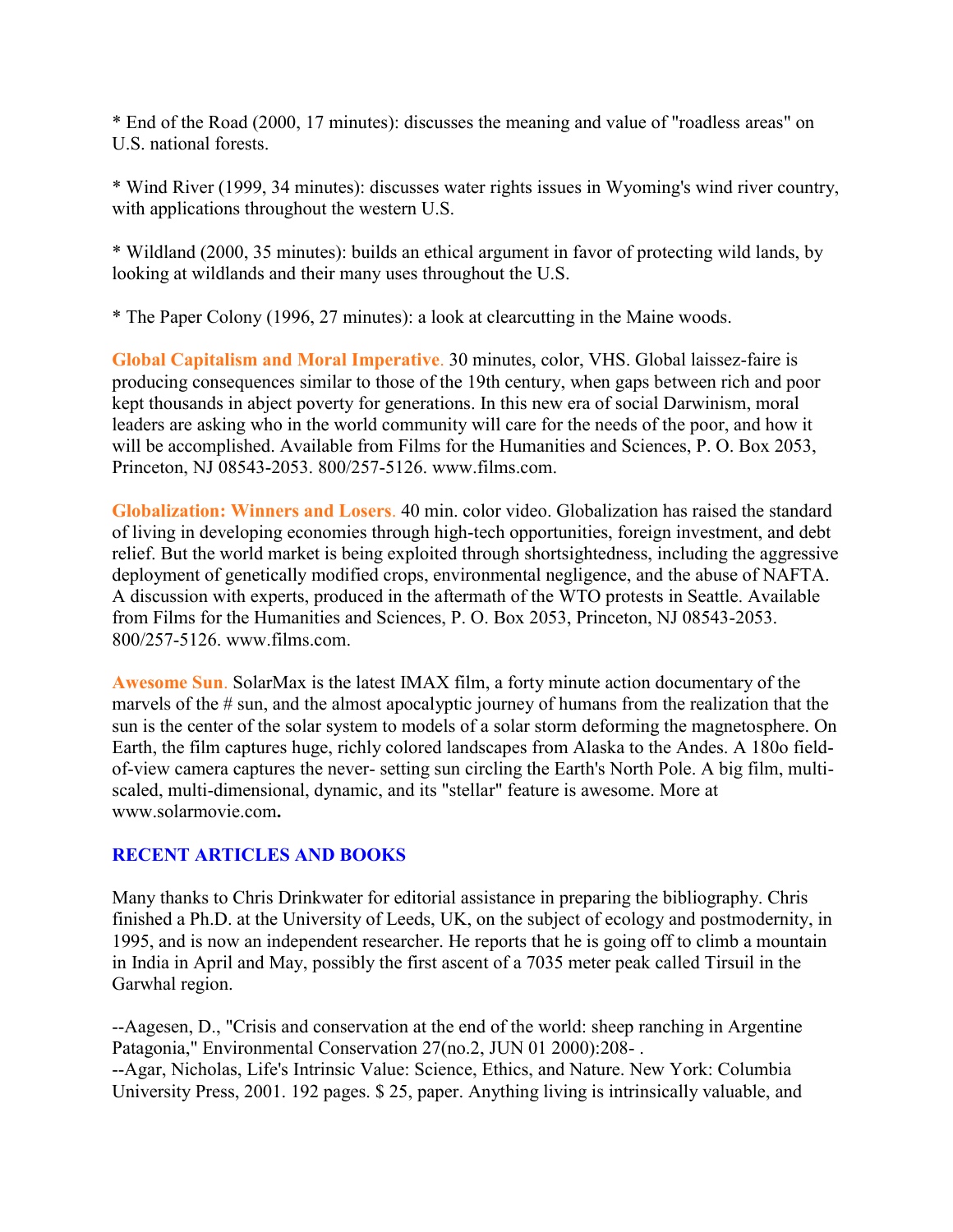Agar challenges the received ethical wisdom which uses the notion of intrinsic value to indicate the great and exclusive moral importance of human beings. Science can play a role in transforming moral common sense into a life centered, biocentric ethic. Agar is in philosophy, Victoria University of Wellington, New Zealand.

--Ahmed, Miyan and Rukunaddin Laarman, Jan G., "Gender Equity in Social Forestry Programs in Bangladesh," Human Ecology 28(no.3, SEP 01 2000):433- .

--Anderson, Brent C., "Valuation of Environmentally Impaired Properties," Natural Resources & Environment 15(no.2, Fall 2000):100- .

--Anastas, P. T., and Warner, J. C., Green Chemistry. Oxford: Oxford University Press, 1998. --Appleton, Arthur E., "The Labeling of GMO (Genetically Modified Organism) Products Pursuant to International Trade Rules," New York University Environmental Law Journal  $8(no.3, 2000):566-.$ 

--Badalamenti, F., Ramos, A. A., and Riggio, S., "Cultural and socio-economic impacts of Mediterranean marine protected areas," Environmental Conservation 27(no.2, JUN 01 2000):110- .

--Baer, Paul, et al., "Equity and Greenhouse Gas Responsibility," Science 289(2000):2287. Developed countries have agreed to base emissions goals on 1990 levels, and the U.S. insists on "meaningful participation" by the developing countries. But this just grandfathers in existing disproportions. Global carbon emissions average one metric ton per year per person; developed nations emit three to five, the U.S. five. Developing nations emit about .6, though many of them only .2. When the global population reaches ten billion as currently estimated, per capita emissions must be stabilized at .3 per person per year. A more just principle would be to base emissions on a per capita basis. This is simple and it gives each person equal access to and responsibility for the atmosphere. The authors are (mostly) with the Energy and Resources Group, University of California at Berkeley. But, replies Arthur Westing, this proposal just grandfathers in existing population excesses, no better than grandfathering in existing development excesses. A more equitable proposal is to allocate a country's emissions total on the basis of the airspace over that country. See Arthur H. Westing, "Atmospheric Ethics," Science 291(2001):827.

--Barker, Barry, Envronmental Studies: Concepts, Connections, and Controversies. Dubuque, IA: Kendall/Hunt Publishing Co., 2001. Biodiversity, human populations, food supplies, environmental health, energy, urbanization, and globalization. Chapter 1 is "Environmental Ethics."

--Bates, Diane and Rudel, Thomas K., "The Political Ecology of Conserving Tropical Rain Forests: A Cross-National Analysis," Society & Natural Resources 13(no.7, OCT 01 2000):619- .

--Becher, Anne, ed., American Environmental Leaders: From Colonial Times to the Present, 2 vols. Santa Barbara, CA: ABC-CLIO, 2000. 921 pages in the two volumes. \$ 175.00. Almost 350 American environmental leaders, typically with a two-page introductory and summary article. Many historical figures, although most of the leaders portrayed are alive today. Includes the most visible movers and shakers but also those who importantly collaborate on conservation efforts from behind the scenes. Scientists, activists, government personnel, business leaders, lawyers, poets, farmers, economists. Among the philosophers and theologians (and cousins): Wendell Berry, J. Baird Callicott, John B Cobb, Bill Devall, Wes Jackson, Bryan Norton, Holmes Rolston, Rosemary Radford Ruether, Theodore Roszak, George Sessions, Donald Worster. Each entry has a springboard bibliography. This is a good one to encourage your library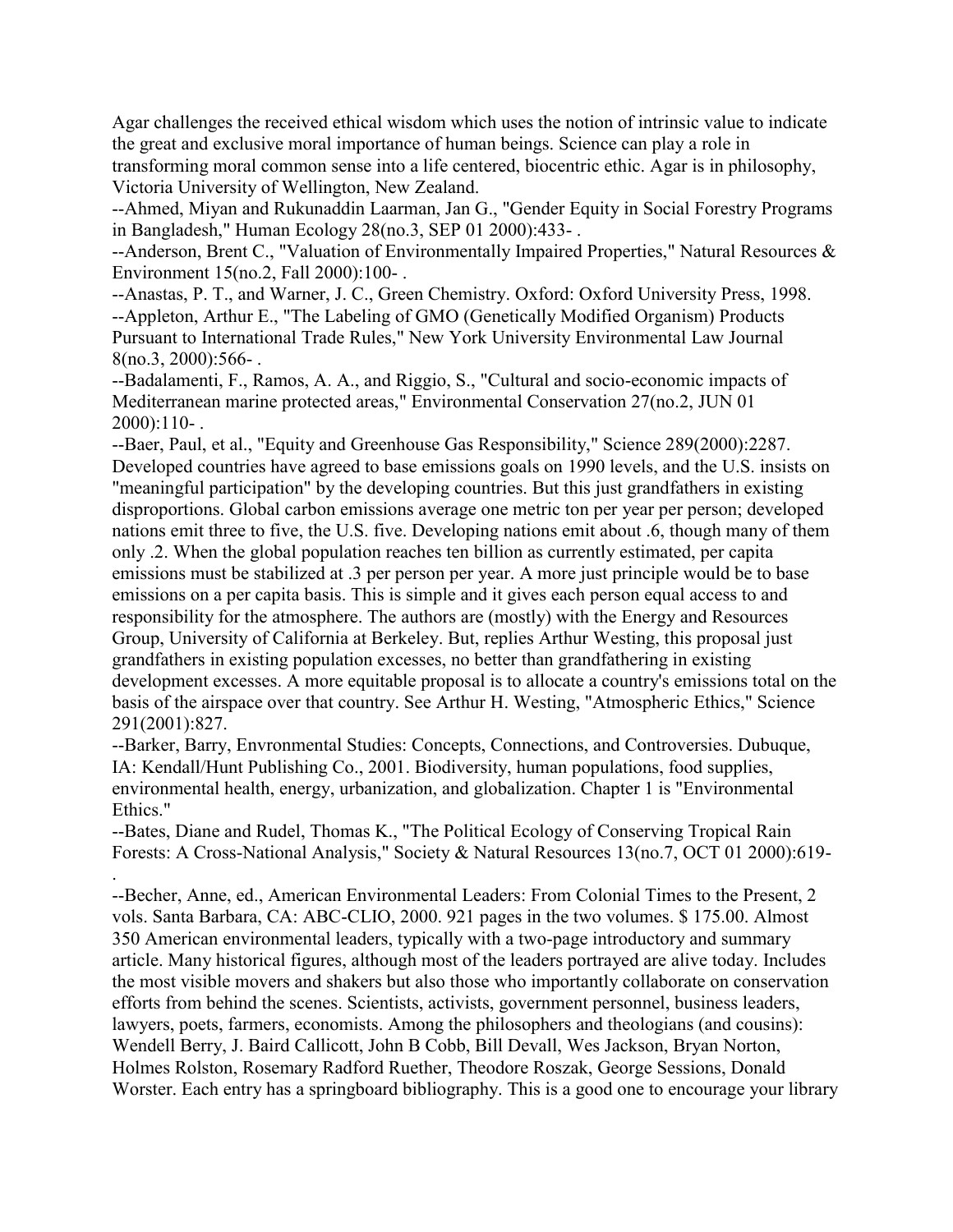to buy.

--Bell, Philip J.P., "Contesting rural recreation: the battle over access to Windermere," Land Use Policy 17(no.4, OCT 01 2000):295-.

--Benson, John, Environmental Ethics: An Introduction with Readings. New York: Routledge, 2001. \$ 20. 304 pages. A blending of a systematic introduction and readings through which the student is led. Some chapters: Environmental goods and human well being. Environmental goods and the problem of co-operation. Environmental virtues. What entities have independent moral status? Relating to nature: Following Nature. Relating to nature: Being a part of nature. Techniques that have been used to value the environment and a critical evaluation of environmentalism, from "light" to "deep green."

Readings: Richard and Val Routley, "Environmental Ethics in Practice"; Bryan G. Norton, "The Cultural Approach to Conservation Biology"; E. O. Wilson, "The Environmental Ethic"; Jane Howarth, "Neither Use nor Ornament: A Consumers' Guide to Care"; David Pearce et al, "Economic Valuation of Environmental Goods"; Garrett Hardin, "A Tragedy of the Commons"; J. L. Mackie, "Game Theory Analysis"; R. W. Hepburn, "Wonder"; John O'Neill, "Science, Wonder and Lust of the Eyes"; Paul W. Taylor, "Respect for Nature"; J. S. Mill, "Nature"; Holmes Rolston, III, "Can and Ought We to Follow Nature?"; Arne Naess, "Identification, Oneness, Wholeness and Self-Realization"; Warwick Fox, "Transpersonal Ecology and the Varieties of Identification"; Val Plumwood, "Nature, Self and Gender: Feminism, Environmental Philosophy and the Critique of Rationalism"; Phil Larkin et al, "Environmental Verses." Benson is emeritus, Lancaster University, UK, also at the Open University, UK.

--Berger, Joel, Swenson, Jon E., and Persson, Inga-Lill, "Recolonizing Carnivores and Naive Prey: Conservation Lesson from Pleistocene Extinctions," Science 291(2001):1036- 1039. Prey species, such as moose in Yellowstone, who have never encountered a predator such as a wolf, are at first naive, but they learn quite quickly to be wary of such new predators. Data from the Yellowstone wolf restoration. Within one season they are quite alert to the new dangers and within one generation, Wyoming moose with no previous experience of wolves for over a century are as alert as their Alaska cousins. Also Scandinavian data. This allays worries about prey species when carnivores are restored. Furthermore, such quick learning casts the "blitzkrieg hypothesis" about humans entering North America and rapidly killing naive prey species in doubt. Berger is in biology, University of Nevada, Reno. Swenson is in biology, Agricultural University of Norway. Persson is in zoology, University of Oslo.

--Berry, R. J., ed., The Care of Creation. Downers Grove, IL: InterVarsity Press, 2000. 192 pages. Paper, \$ 18. "Sam" Berry is professor Genetics at the University College, London, formerly president of the British Ecological Society, of the Linnean Society, and the Euyropean Ecological Federation.

--Bisong, Susan, "The WTO Panel Decision on the U.S. Shrimp Embargo: Another Ruling against U.S. Enforcement of Species Protection in Trade," Natural Resources Journal 40(no.3, Sumr 2000):699- .

--Bodansky, Daniel, "The Legitimacy of International Governance: A Coming Challenge for International Environmental Law," American Journal of International Law 93(1999):596-624. There is a perception that international environmental law is insufficiently democratic, also questions about public participation and expertise. Analysis and research is needed to understand how such factors as public participation, scientific expertise, and consent work in particular contexts to help legitimate international governance. Bodansky is professor of law, University of Washington.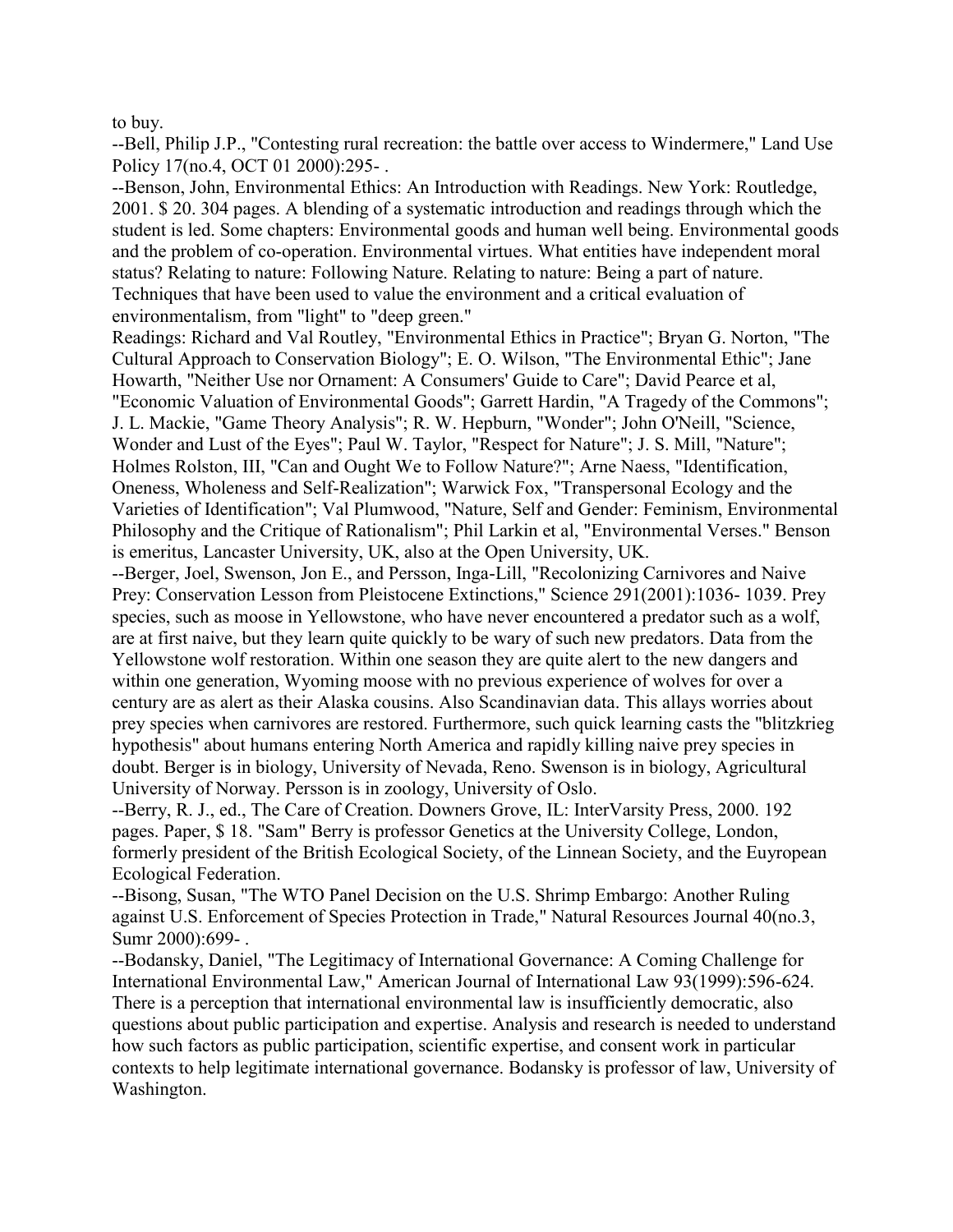--Bonahue, Brian, "History, Work, and the Nature of Beauty: A Massachusetts Community Forest," Journal of Forestry 98(no.11, NOV 01 2000):36- . The Weston Town Forest is the setting for lessons about biodiversity, sustainable forestry, and the beauty of being actively engaged with the history of the forest.

--Borstelmann, John, "Land Exchanges: Sound Management Tool or Invitation to Speculation?," Wild Earth 10(no.3, Fall 2000):63- .--Botteron, Cynthia Ann, What the Study of Tiger Preservation in India Reveals about Science, Advocacy, and Policy Change, Ph.D. thesis, in political science, University of Texas-Austin, 2000. Investigates the legitimacy of the claim that imperialism was the motive and mode of transferring from one cultural context to another the "wilderness" version of "national parks" as a means of saving species and habitat, specifically with reference to tigers in India. The vast and powerful role played by the coalition of conservation scientists and international environmental organizations in creating and promoting this "ethic" has largely been ignored by policy theorists. These activities are here analyzed as is the impact on the development of science by its close association with environmental advocacy organizations. This "constructed" science was used to delegitimize alternative interpretations of the problem of species decline, habitat degradation, and the role and function of humans in the environment. The advisor was David Braybrooke. Botteron can be contacted at the Department of Political Science, Colorado State University, Fort Collins, CO 80523. E-mail: cynn@lamar.colostate.edu.

--Bousé, Derek, Wildlife Films. Philadelphia: University of Pennsylvania Press, 2000. 296 pages. \$ 22.50 paper.

--Mitman, Gregg, Reel Nature. Cambridge, MA: Harvard University Press, 1999. 303 pages. \$ 29.95 paper.

Analyses of the portrayals of nature and wildlife in contemporary and historical cinema. Mitman features the period 1910 and the 1960's; Bousé covers 19th century origins to IMAX. Authors puzzle over the extent to which cinematographic art and technology enable an accurate portrayal versus their intrusion on nature. Both conclude that the artistic element present in the making of nature films inevitably reflects, to some extent, the values of contemporary society. But then they worry that showing nature absent human interaction encourages a sense that humans are apart from nature, resulting in less motivation of viewers toward human responsibilities for conservation. A sad thought is that, with rare species, future generations may be able to see such animals and their behaviors only on archived film. The Bousé book was a Ph.D dissertation at the University of Pennsylvania's Annenberg School for Communication. Mitman teaches history of science at the University of Oklahoma. Reviewed by Thomas Lovejoy, "Cinemas of the Wild," Science 291(5 January 2001):50-51.

--Browder, Greg and Ortolano, Leonard, "The Evolution of an International Water Resources Management Regime in the Mekong River Basin," Natural Resources Journal 40(no.3, Sumr 2000):499- .

--Bunyard, Peter, "Climate debate heats up," The Ecologist 30(no.7, OCT 01 2000):48- . Science editor Peter Bunyard looks at an important new report on responses to climate change in the UK. --Bunyard, Peter, "Crisis? What crisis?," The Ecologist 30(no.7, OCT 01 2000):56- . According to an ex-founder of Greenpeace, the Amazon rainforest has never been in better shape. Peter Bunyard exposes this dangerous greenwash for what it is.

--Burgess, Bonnie B., Fate of the Wild: The Endangered Species Act and the Future of Biodiversity. Athens, GA: University of Georgia Press, 2001. An analysis of the legislative stalemate surrounding the Endangered Species Act. Burgess is a public education at the National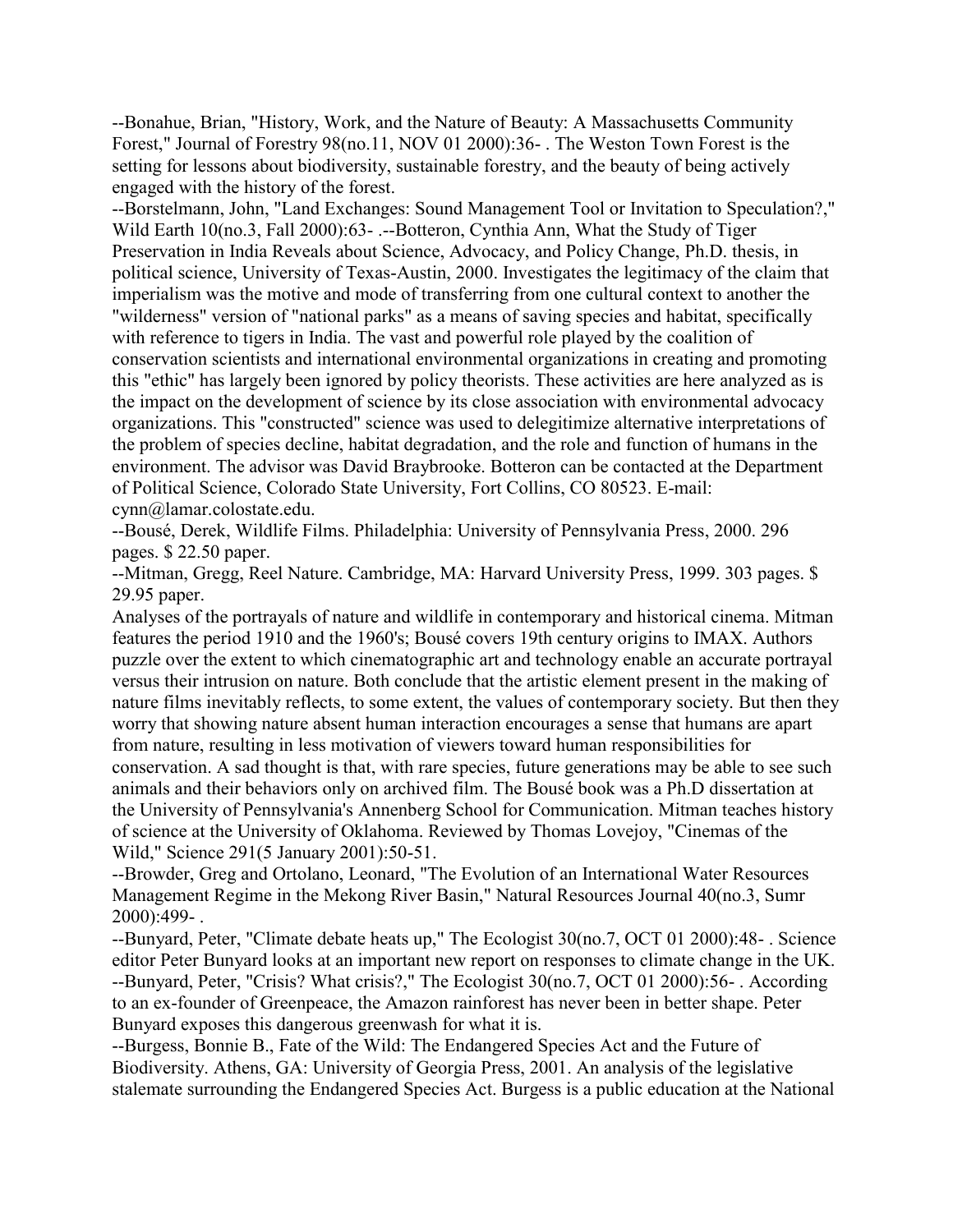Zoo.

--Caddy, John F., "A fisheries management perspective on marine protected areas in the Mediterranean," Environmental Conservation 27(no.2, JUN 01 2000):98- .

--Carr, Mark H., "Marine protected areas: challenges and opportunities for understanding and conserving coastal marine ecosystems," Environmental Conservation 27(no.2, JUN 01 2000):106- .

--Centner, T. J., "Coordinating fence law with range management strategies in the USA," Environmental Conservation 27(no.2, JUN 01 2000):201- .

--Cervi, Gregg Anthony, "War Wrecks and the Environment: Who's Responsible for the Legacy of War? A Case Study: Solomon Islands and the United States," Journal of Environmental Law and Litigation 14(no.2, 1999):351- .

--Charton, J. A., Garcia, Williams, I. D. and Riggio, S., "Evaluating the ecological effects of Mediterranean marine protected areas: habitat, scale and the natural variability of ecosystems," Environmental Conservation 27(no.2, JUN 01 2000):159- .

--Christoforou, Theofanis, "Settlement of Science-Based Trade Disputes in the WTO: A Critical Review of the Developing Case Law in the Face of Scientific Uncertainty," New York University Environmental Law Journal 8(no.3, 2000):622- .

-Clatworthy, Jonathan, Good God, Green Theology, and the Value of Creation. Oxford, UK: Jon Carpenter, 1997. 234 pages. Committed to discovering the goodness of God and of creation. an "optimistic theology."

--Cohen, Carl, and Regan, Tom., The Animal Rights Debate. Lanham, MD: Rowman and Littlefield, 2001. 288 pages. Paper, \$ 20. Argued by the two most articulate and influential philosophers representing opposing camps and meeting head on. A vexed and enduring controversy. Cohen is in philosophy, University of Michigan, Ann Arbor. Regan is in philosophy, North Carolina State University.

--Collins, Terry, "Toward Sustainable Chemistry," Science 291(5 January 2001):48-49. "Chemistry has an important role to play in achieving a sustainable civilization on Earth ... which current chemistry education essentially ignores. It has become an imperative that chemists lead in developing the technological dimensions of a sustainable civilization." Technological chemistry tends to be simple, nondegradable, and toxic, biochemistry tends to be complex and recyclable. "To achieve such sustainable chemistry requires a sea change in the chemical community." Collins teaches "green chemistry" at Carnegie-Mellon University in Pittsburgh. --Comstock, Gary L., Vexing Nature? On the Ethical Case Against Agricultural Biotechnology. Dordrecht: Kluwer Academic Publishers, 2000. Comstock earlier opposed transgenics in biotechnology more so than he does now. Now he takes a cautious approach, judging the balance of probable good over harm.

--Covington, W., Wallace Fule, Peter Z. Vance, and Regina K., "Learning by Doing: Education in Ecological Restoration at Northern Arizona University," Journal of Forestry 98(no.10, OCT 01 2000):30- . Northern Arizona University offers an integrated, interdisciplinary program that stresses both the ecological and the social skills that restorationists need.

--Craige, Betty Jean, Eugene Odum: Ecosystem Ecologist and Environmentalist. Athens, GA: University of Georgia Press, 2001. 264 pages. \$ 35. The first biography of the father of ecosystem ecology. Craige is University Professor of Comparative Literature, University of Georgia.

--Croce, Pietro, Vivisection or Science? An Investigation into Testing Drugs and Safeguarding Health. London: Zed Books, 1999. New York: St. Martins Press, 1999. 209 pages. Published in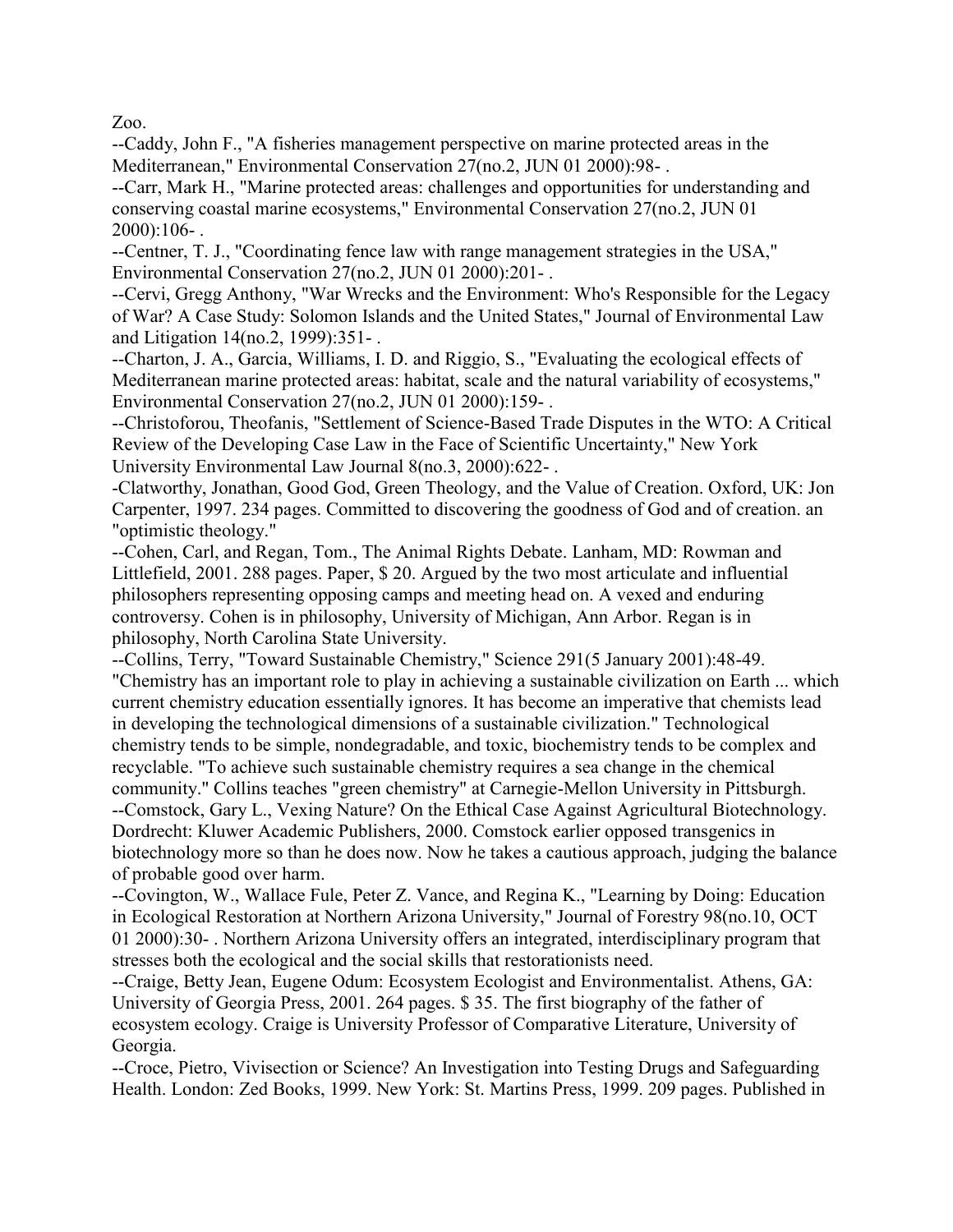association with Doctors and Lawyers for Responsible Medicine.

--Crowley, Eve L. and Carter, Simon E., "Agrarian Change and the Changing Relationships Between Toil and Soil in Maragoli, Western Kenya (1900-1994)," Human Ecology 28(no.3, SEP 01 2000):383- .

--Dean, Cornelia, Against the Tide: The Battle for America's Beaches. New York: Columbia University Press, 1999. 295 pages. \$ 25. Some 70 to 90 percent of the coastlines of the lower 48 states are eroding, and leaving nature to take its course is completely unacceptable to residents and developers. The fundamental problem is our collective desire to live on the beach or close to it. There is a bewildering morass of rules that apparently safeguard short-term economic and political coastal interests at the long-term expense of the general public. Dean is science editor of the New York Times.

--DeaneDrummond (Deane-Drummond), C., "Sophia: The Feminine Face of God as Metaphor for Ecotheology," Feminist Theology 16(1997):11-31.

--Diamond, Jared, Guns, Germs, and Steel: The Fates of Human Societies. New York: Norton, 1997. Diamond examines the environmental factors that influenced the shift from huntergatherers to farming-based cultures, to provide a better understanding of how human societies came to be. Societies with the advantages of reliable food sources and domesticated animals tended to develop writing, technology, government, and organized religion as well as military weapons, resulting in their expansion at the expense of less sophisticated societies. Location and environment, not superior culture, are the deciding factor in the construction of dominant civilizations. So superiority is an illusion, it's all a matter of environmental good fortune. Diamond is a UCLA physiologist and cultural ecologist, who does research among New Guinea tribes.

--Dolan, Kevin, Ethics, Animals, Science. Oxford: Blackwell Science, 1999. 287 pages. --Duchesne, M., Cote, S.D. and Barrette, C., "Responses of woodland caribou to winter ecotourism in the Charlevoix Biosphere Reserve, Canada," Biological Conservation 96(no.3, 2000):311- .

--Edwards, Robert, "Bags of rubbish," The Ecologist 30(no.8, NOV 01 2000):52- . Plastic bags, says Robert Edwards, are choking the life out of India. And that's just how the plastics industry likes it.

--Eghenter, Cristina, "What Is Tana Ulen Good For? Considerations on Indigenous Forest Management, Conservation, and Research in the Interior of Indonesian Borneo," Human Ecology 28(no.3, SEP 01 2000):331- .

--Fischer, Kenneth S., Barton, John, Khush, Gurdev S., Leung, Hei, and Cantrell, Ronald, "Collaborations in Rice," Science 290(2000):279-280. Rice is the largest food source for the poor, the staple of Asia, and also provides employment and income for vast numbers of rural people. Genetic and genomic research in rice has formerly been mostly public, government sponsored research, but the trend is toward private, industry sponsored research. There is growing concern that the poor will not benefit from such research, since the results are often proprietary. These authors, from the International Rice Research Institute, Philippines, propose a model by which patents are available on research discoveries, but rights to these must be made available at reasonably royalty in commercial markets in the developing world, and at zero royalty for subsistence farming.

--Foreman, Dave, The Lobo Outback Funeral Home. Boulder, CO: University Press of Colorado, 2000. A novel about a burned-out Sierra Club lobbyist who leaves Washington, convinced that nothing can stop the human war on nature, and retreats to a cabin in southwestern New Mexico's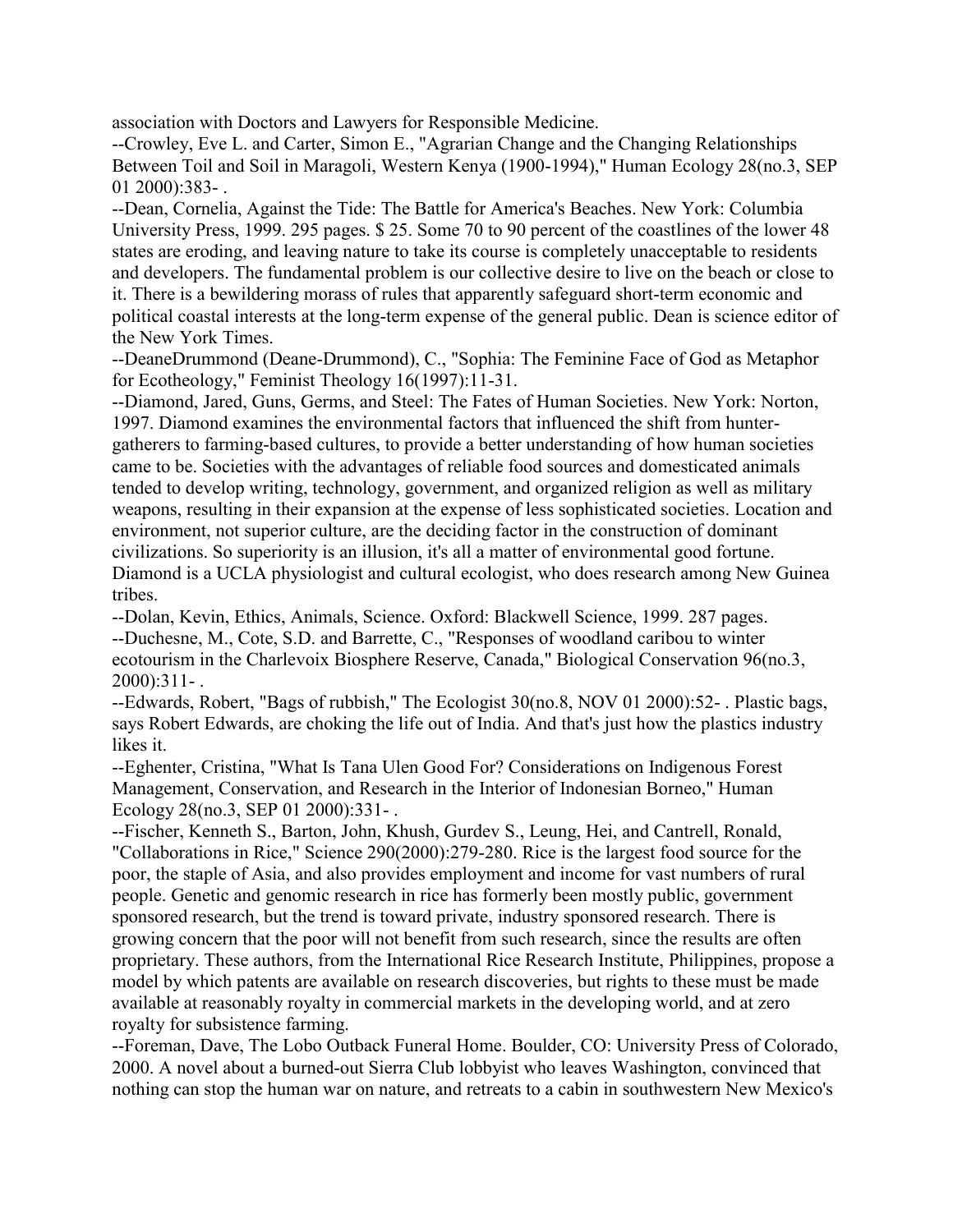Diablo National Forest. But he falls in love with a biologist, as pretty as she is tough, who tries to draw him into the defense of the Diablo Wilderness and a pack of lobos, Mexican wolves. He first refuses, then is soon caught up the bloody consequences of his cynicism, not taking a stand for what he loves. Foreman was a founder of Earth First! in 1980 and is the author of Confessions of an Eco-warrior.

--Gager, Dan, Hendee, John C., Kinziger, Mike, and Krumpe, Ed., "What Managers are Saying- and Doing--about Wilderness Experience Programs," Journal of Forestry 96(no. 8, 1998):33-37. A growing number of organizations take clients/members into the wilderness for personal growth, therapy, or education. Wilderness managers support these programs in principle, but they are concerned about the social and ecological impacts. One conclusion is that often the experience need not be on designated wilderness, as opposed to other forested or wild lands. Given the increasing crowds in wilderness areas, moving elsewhere may be more productive and less disruptive.

--Garrett, Laurie, "Nature and Homo sapiens," Wild Earth 10(no.3, Fall 2000):36-

--Gibson, Robert, "Diversity Over Solidarity," Alternatives 26(no.4, Fall 2000):14- . What we have learned and where we have come in 30 years of eco-activism.

--Goetzl, Alberto, "Consumption and Concerns: A Delicate Balance," Journal of Forestry 98(no.10, OCT 01 2000):19- . Americans need to make the connection between their demands as consumers and their conerns about natural resources.

--Goldsmith, Edward, "Hell on Earth," The Ecologist 30(no.7, OCT 01 2000):40- . We have changed the face of the planet almost unrecognisably over the last 200 years - and now we talk of re-engineering ourselves to adjust to it. Edward Goldsmith says we have missed the point again. --Goni, Raquel, Polunin, Nicholas V.C., and Planes, Serge, "The Mediterranean: Marine protected areas and the recovery of a large marine ecosystem," Environmental Conservation 27(no.2, JUN 01 2000):95- .

--Grant, Lindsey. Too Many People: The Case for Reversing Growth. Santa Ana, CA: Seven Locks Press, 2000. "The recent growth of human populations has imperiled the pursuit of economic prosperity and social justice and has placed undue strain on the natural support systems that all creatures depend upon." In this short handbook (102 pages), Grant examines some of the major issues of our times and argues that uncontrolled population growth lies at their heart. "Food, water, land, air, climate, and energy resources are all threatened by ever increasing numbers of people inhabiting the Earth." A clear, straightforward text, ideal as a supplement for classes in environmental ethics that seek to treat population issues.

--Gray, Patricia M., Krause, Bernie, Atema, Jelle, Payne, Roger, Krumhansl, Carol, and Baptista, Luis, "The Music of Nature and the Nature of Music," Science 291(5 January 2000):52-54. "Rather than being the inventors of music, we are latecomers to the musical scene." The authors find music not only in humans but in whales, birds, even insects. Whale and bird songs, if genetically disposed, are also acquired. "Whales from different oceans sing completely different songs." Whales and birds seem to prefer patterned tones and rhythms rather similar to those humans prefer. "The similarities among human music, bird song, and whale song tempt one to speculate ... that there is a universal music awaiting discovery." This would be rather like Platonic mathematics. "Do musical sounds in nature reveal a profound bond between all living things?"

Such pervasive "music" is discovered partly by discoveries about animal sounds, but also by redefining the term "music," somewhat similarly to the way animal "culture" is often as much a redefinition of "culture" as new discoveries about animal behavior. Acquired bird songs are here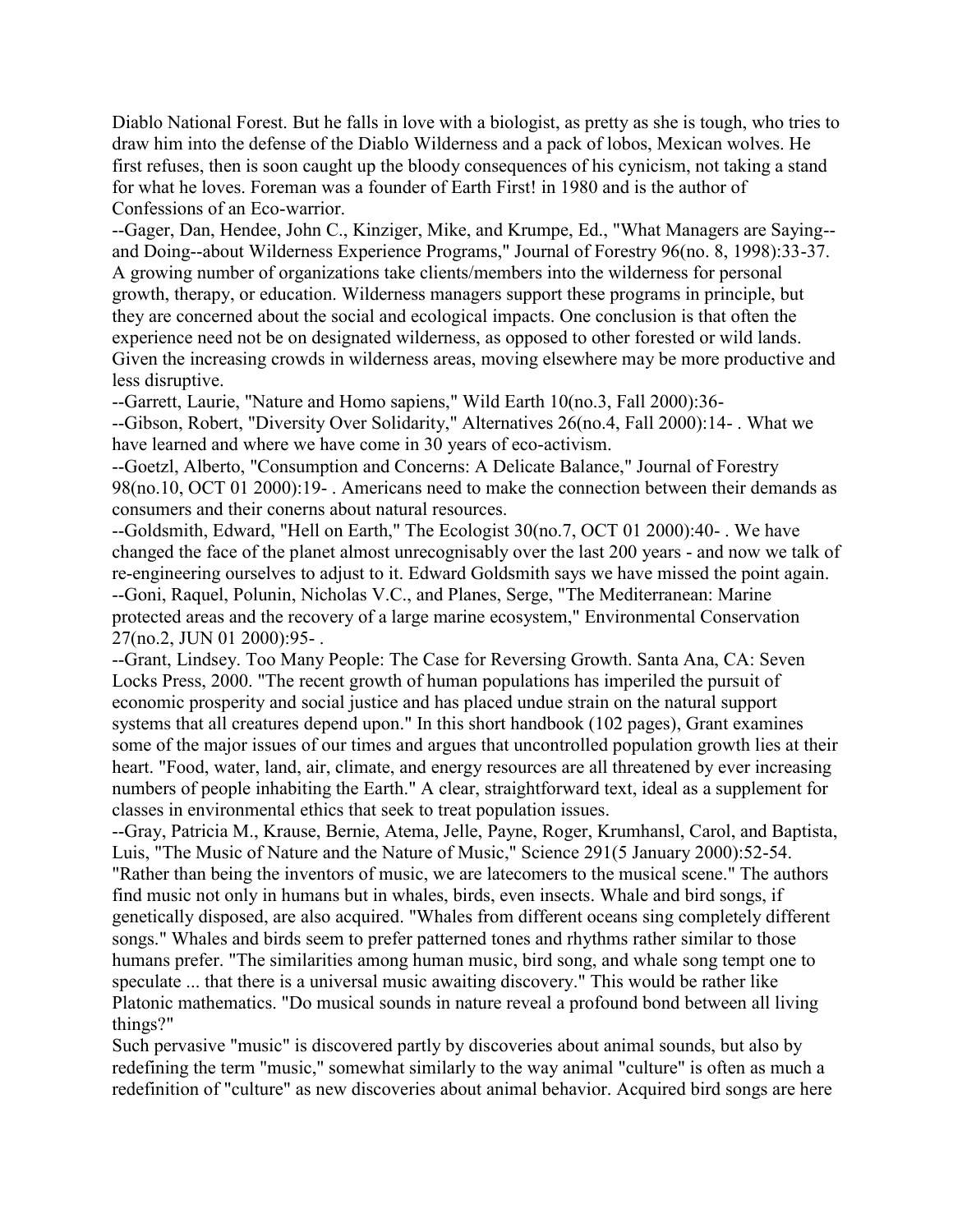part of their "culture" (p. 53) "Music has been defined as patterns of sound varying in pitch and time produced for emotional, social, cultural and cognitive purposes." Songs, seemingly synonymous with music, "can be defined as any rhythmic repeated utterance whether by a bird, a frog, an insect, a whale or a human being." There is no discussion here of the functional nature of such calls (territorial calls, mating, group location) and whether and how this relates to aesthetic capacities and experience. An accompanying article is:

--Tramo, Mark Jude, "Music of the Hemispheres," Science 291(5 January 2000):54-56. Music is universal in human cultures and this seems to indicate that the human brain is constructed so as to produce and enjoy music. Areas of the brain that may be involved in different aspects of music perception and performance.

--Hallman, David G., Spiritual Values for Earth Community. Geneva: World Council of Churches (WCC) Publications, 2000. \$ 10. Seven spiritual values found in Christianity and other faith traditions--gratitude, humility, sufficiency, justice, peace, love, and faith and hope--could inspire greater justice, respect for the Earth's integrity and the building of sustainable communities.

--Harmelin, Jean-Georges, "Mediterranean marine protected areas: some prominent traits and promising trends," Environmental Conservation 27(no.2, JUN 01 2000):104- .

--Hayward, Tim, Political Theory and Ecological Values. Cambridge: Polity Press, 1998. 196 pages. Hayward continues to press his case for ecological issues to be made more central to the enterprise of political theory. He now challenges the conventionally established opposition between a more radical ecologism (caring for nature for nature's sake) and a more reformist environmentalism (caring for nature for our sake); there is no clear distinction to be made between ecological values, on the one hand, and human interests, on the other. The more manageable inquiry is how far our existing values can be maintained in the face of ecological realities. What aspects of being human must be accommodated if a political theory is to avoid being unecological? There are essentially two such aspects: Human beings are a part of nature, and they are not generally motivated to do what is other than in their own interests. Eventually, this means that ecological values must be found consistent with the pursuit of human interests. The most fundamental interest of humans is in integrity, understood as wholeness, unity, and health in one's physical, mental, and spiritual being, and enlightened self-interest can and should include an interest that includes whole-hearted respect for the good of non-human beings. Hayward is in politics at the University of Edinburgh.

--Henderson, Caspar, "Burning desire," The Ecologist 30(no.7, OCT 01 2000):51- . Caspar Henderson explains why it's time to halt Britain's waste incineration scandal.

--Herbohn, K.F., Harrison, S.R. and Herbohn, J.L., "An Alternative Approach to Accounting for Natural Resources: The Case of Multipurpose Forestry in Australia," Society & Natural Resources 13(no.7, OCT 01 2000):663- .

--Hertsgaard, Mark, "Our Real China Problem," The Atlantic Monthly 280 (No. 5, November 1997):96-114. "The price of China's surging economy is a vast degradation of the environment, with planetary implications. Although the Chinese government knows the environment needs protecting, ... it fears that doing the right thing could be political suicide."

--Honneland, Geir and Nilssen, Frode, "Co-management in Northwest Russian Fisheries," Society & Natural Resources 13(no.7, OCT 01 2000):635- .

--IntVeld, R. J., ed., Willingly and Knowingly: The Roles of Knowledge about Nature and the Environment in the Policy Process. Utrecht, Netherlands: Lemma Publishers, 2000. 159 pages. ISBN 90 5189 868 1. This edition is in English. A Dutch group, the Advisory Council for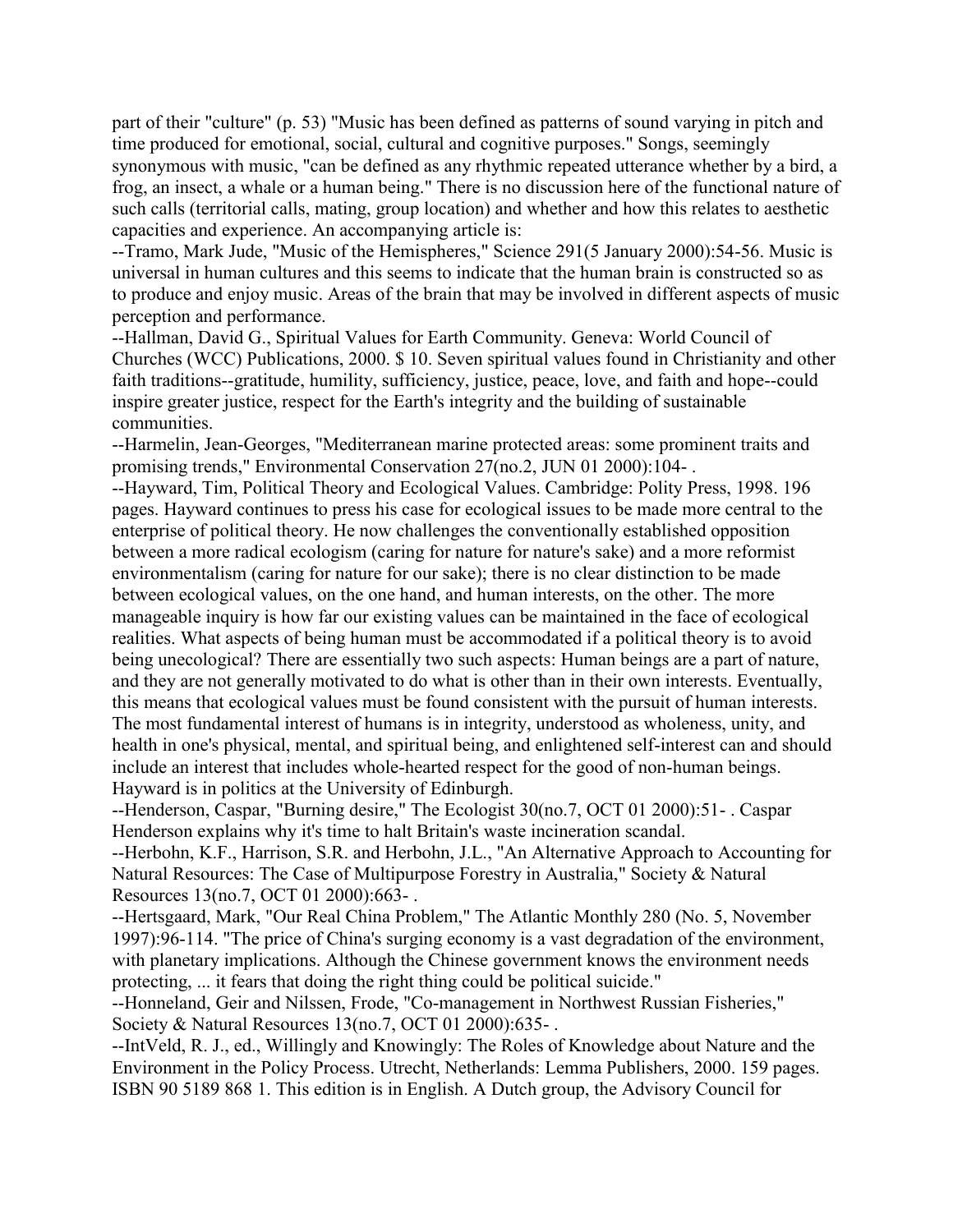Research on Nature and the Environment (RMNO), studied how knowledge about nature is put to use making environmental decisions, especially state policy, in the midst of debates about the National Institute of Public Health and the Environment (RIVM) and the alleged corruption of a number of environmental advice agencies. Four cases are featured: (1) The fifth airport runway at the Schipol (Amsterdam) airport. (2) The Betuwe railway track from Rotterdam to Germany. (3) The planning of new housing areas near the city of Utrecht. (4) The policy on the manure surplus.

--Joy, Bill, "Discomfort and Joy," The Ecologist 30(no.7, OCT 01 2000):35- . Leading technophile and computer guru Bill Joy is having second thoughts. He fears that we may be designing tools that will replace our species and render the planet uninhabitable. In an exclusive interview, he talks to Zac Goldsmith about our technological future.

--Kaebnick, Gregory E., "On the Sanctity of Nature," The Hastings Center Report 30(no.5, SEP 01 2000):16- . Concerns about the sacred--common in everyday moral thinking--have crept into bioethics in various forms. Further, given a certain view of the metaphysics of morals that is now widely endorsed in Western philosophy, there is in principle no reason that judgments about the sacred cannot be part of careful and reasoned moral deliberation.

--Kalabamu, Faustin T., "Land tenure and management reforms in East and Southern Africa - the case of Botswana," Land Use Policy 17(no.4, OCT 01 2000):305- .

--Khoshoo, T.N., "Gandhi and the Environment." Lead paper for the symposium "Gandhi and the Environment," held in New Delhi, 5 October 1996. Published as a stand alone paper by World Wide Fund for Nature-India. Khoshoo states that "Gandhi's environmentalism was based on the following ethical principles: non-violence; truth and persevering the truth; shunning the use of materials obtained by illegitimate means; celibacy as means of population control; neither coveting nor amassing materials and wealth beyond one's need; sanitation of body, mind and surroundings; contentment; austerity; introspection; and meditation and even fasting for selfpurification and for any dereliction of duty towards nature including human beings." According to Gandhi: "the earth provides enough to satisfy every man's needs, but not for every man's greed."

--Kinderlerer, Julian, "Genetically Modified Organisms: A European Scientist's View," New York University Environmental Law Journal 8(no.3, 2000):556-.

--Knight, Richard L., Smith, Frederick W., Buskirk, Steven W., Romme, William H., and Baker, William L., Forest Fragmentation in the Southern Rocky Mountains. Boulder, CO: University Press of Colorado, 2000.

--Krishnan, M. Edited by Guha, Ramachandra. Nature's Spokesman: M. Krishnan and Indian Wildlife. New Delhi: Oxford University Press, 2000. This charming book, edited by Ramachandra Guha, collects selected newspaper articles and other occasional pieces by one of India's leading twentieth century naturalists. It evinces a deep love and knowledge of Indian nature, and a sense of the importance of wildlife to culture, throughout India's history. It includes accounts of wilderness treks and wildlife observed in city gardens, and discusses a wide variety of conservation issues, such as proper park design and management, population growth as a leading factor in the loss of wildlife habitat, and the problem of exotic species. Krishnan shows himself an elegant writer, a knowledgeable and experienced naturalist, and an "ecological patriot" (his term) always ready to speak up for India's endangered wildlife. (Contributed by Phil Cafaro)

--Langston, Nancy, "When Sound Science Is Not Enough: Regulating the Blues," Journal of Forestry 98(no.11, NOV 01 2000):31- . In the inland West, the Forest Service sought to turn old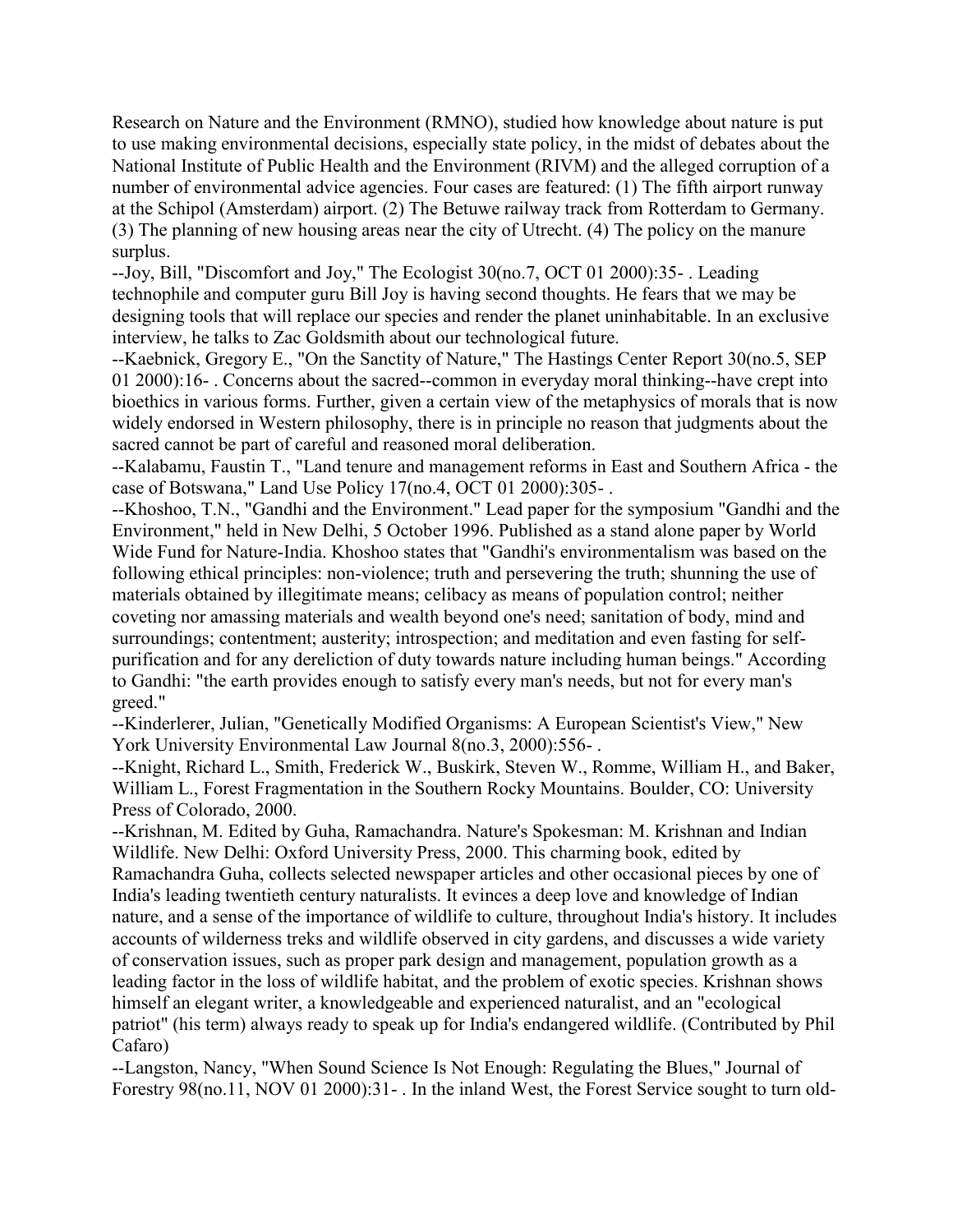growth ponderosa pine forests into efficient producers of timber--but proved only that science cannot be the sole basis of sustainable forest management.

--Lantz, Goran, "Applied Ethics: What Kind of Ethics and What Kind of Ethicist?," Journal of Applied Philosophy 17(no.1, 2000):21- .

--Laurance, William F., et al., "The Future of the Brazilian Amazon," Science 291(19 January 2001):438-439. Although there is considerable effort going into saving the Amazon, current efforts to promote conservation will be overwhelmed by prevailing destructive trends. The Brazilian government, in development schemes, is really doing much more to destroy it than to save it. "Conserving Amazonian forests will not be easy. If the world expects Brazil to follow a development path that differs from its current one--and from a path that most developed nations have followed in the past--then substantial costs will be involved. The investment, however, would surely be worth it. At stake is the fate of the greatest tropical rainforest on Earth." --Ledoux, Laure, Crooks, Stephen and Turner, R. Karry, "Implementing EU biodiversity policy: UK experiences," Land Use Policy 17(no.4, OCT 01 2000):257-

--Lemons, John, "The Heavy Footprint--and Moral Burden--of Consumers," Journal of Forestry 98(no.10, OCT 01 2000):15- . A globally just distribution of resources and environmental risks implies changes in personal behavior as well as consumption patterns and production technology.

--Lockwood, Michael, "Integrated Value Theory for Natural Areas," Ecological Economics 20(1997):83-93. An integrated value theory for identifying, measuring, and aggregating human values for natural areas. Three rational modes of human value expression: weakly comparable, noncompensatory, and exchange. Exchange value expressions are consistent with neoclassical economic notions of value. The other two are not. The framework here, often quite technical, combines the specificity of benefit-cost analysis with the breadth of multicriteria analysis. Lockwood is with Parks and Recreation, Charles Sturt University, Albury, N.S.W., Australia. --Logsdon, Jeanne M. and Husted, Bryan W., "Mexico's Environmental Performance Under NAFTA: The First 5 Years," The Journal of Environment and Development 9(no.4, DEC 01 2000):370- .

--Luzadis, Valeria A., "On Consumption and the Land Ethic: A Moral and Professional Imperative," Journal of Forestry 98(no.10, OCT 01 2000):16- . The moral foundation of a land ethic is not influenced by the presence or absence of a consumption ethic. It is our choice to acknowledge it by developing ethics to guide behavior.

--Lynas, Mark, "Too hot for Heidi," The Ecologist 30(no.8, NOV 01 2000):54- . The alps are melting, and the finger points at climate change. As Mark Lynas reports, there's much more at stake than just pretty landscapes.

--Lynch, Diahanna, "Closing the Deception Gap: Accession to the European Union and Environmental Standards in East Central Europe," The Journal of Environment and Development 9(no.4, DEC 01 2000):426- .

--MacCleary, Douglas W., "Aldo Leopold's Land Ethic: Is It Only Half a Loaf?," Journal of Forestry 98(no.10, OCT 01 2000):5- . If one accepts the extension of ethics to the management of land, it would seem to be a relatively minor leap of logic to accept the idea that one's consumption choices--which also affect land--have an ethical content as well.

--MacDonnell, Lawrence J., From Reclamation to Sustainability: Water, Agriculture, and the Environment in the American West. Boulder, CO: University Press of Colorado, 1999.

--MacKenzie, Ruth and Francescon, Silvia, "The Regulation of Genetically Modified Foods in the European Union: An Overview," New York University Environmental Law Journal 8(no.3,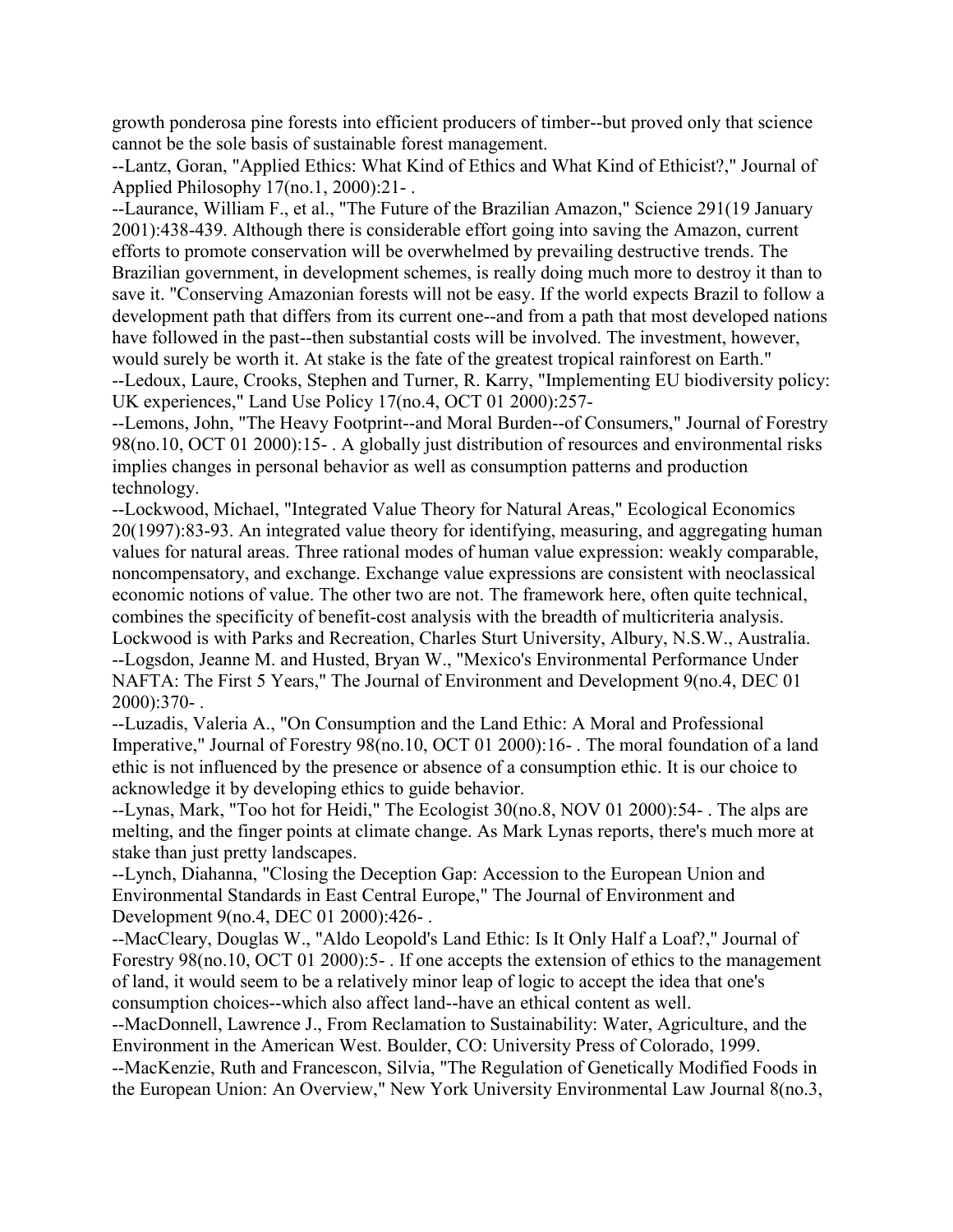$2000$ :530-

--Manus, Peter., "One Hundred Years of Green: A Legal Perspective on Three Twentieth Century Nature Philosophers," University of Pittsburgh Law Review 59(1998):558-674. (1) John Muir, and the contributions and limits of his efforts to bring environmental concerns to the law. (2) Rachel Carson, and how Silent Spring inspired some of the most prominent government leaders to reduce toxins in the environment. (3) Bill McKibben, whose End of Nature attacked the government environmental program, and who also explores how certain local cultures around the globe maintain a collective state of environmental consciousness. Manus is in law, New England School of Law.

--McDowell, Eleanor, and McCormick, James, eds., Environment Scotland: Prospects for Sustainability. Aldershot, Hampshire: Ashtate, 2000. 232 pages.

--McDowell, Eleanor and McCormick, James, eds., Environment Scotland: Prospects for Sustainability. Aldershot, Hampshire: Ashgate Publishing Limited, 1999. 232 pages. Sustainable policy in a devolved Scotland. Sample chapters: Environmental beliefs and behaviors in Scotland. The Scottish Greens in a changing political climate. Sustainable Scotland: The energy dimension. Scotland, Europe, and beyond: Sustainable development in a small country. McDowell is at Glasgow Caledonian University. McCormick is with the Scottish Council Foundation.

--McIntosh, Robert P., "The Myth of Community as Organism," Perspectives in Biology and Medicine 41(no. 3, 1998):426-438. An analysis of the Clements' superorganism vs. Gleason's aggregation models in ecology as used rather variously by non-ecologists, including historians, such as Donald Worster, and philosophers, such as Holmes Rolston and Andrew Brennan, ecologically-oriented activists, such as Edward Goldsmith, or maverick scientists, such as J. E. Lovelock. "A metaphor is a powerful but sometimes dangerous way of indicating a relationship between different things. The metaphor of a group of species, a community, or of a group of species and their environment--an ecosystem--as an organism taken too literally is unsupportable on the evidence of recent ecology. .. . In fact, the integrated, inter-dependent nature of the ecological community in any Clementsian sense is what the debate is all about" (p. 436). McIntosh is in biology at Notre Dame University.

--Mendelson, Joseph, "Giant slaying," The Ecologist 30(no.7, OCT 01 2000):30- . The law of the land can be a potent weapon in any campaigners' armory. Yet few of us know how to use it to our advantage. Joseph Mendelson provides a rough guide to using the law to defend the environment and fight for your cause.

--Midgley, Mary, "Biotechnology and Monstrosity: Why We Should Pay Attention to the `Yuk Factor'," The Hastings Center Report 30(no.5, SEP 01 2000):7- . We find our way in the world partly by means of the discriminatory power of our emotions. The gut sense that something is repugnant or unsavory - the sort of feeling that many now have about various forms of biotechnology - sometimes turns out to be rooted in articulable and legitimate objections, which with time can be spelled out, weighed, and either endorsed or dismissed. But we ought not dismiss the emotional response at the outset as "mere feeling."

--Moffat, Anne Simon, "Can Genetically Modified Crops Go `Greener'?" Science 290(13 October 2000):253-254. The next generation of genetically engineered plants may not be by introducing trans-species genes as by restructuring the plant's own genes, to make it flower earlier or later, leaf more, seed more, the plant be larger, or smaller, and so on. This is what breeders have done for millennia, but these techniques can be 1,000 times more precise than former plant breeding.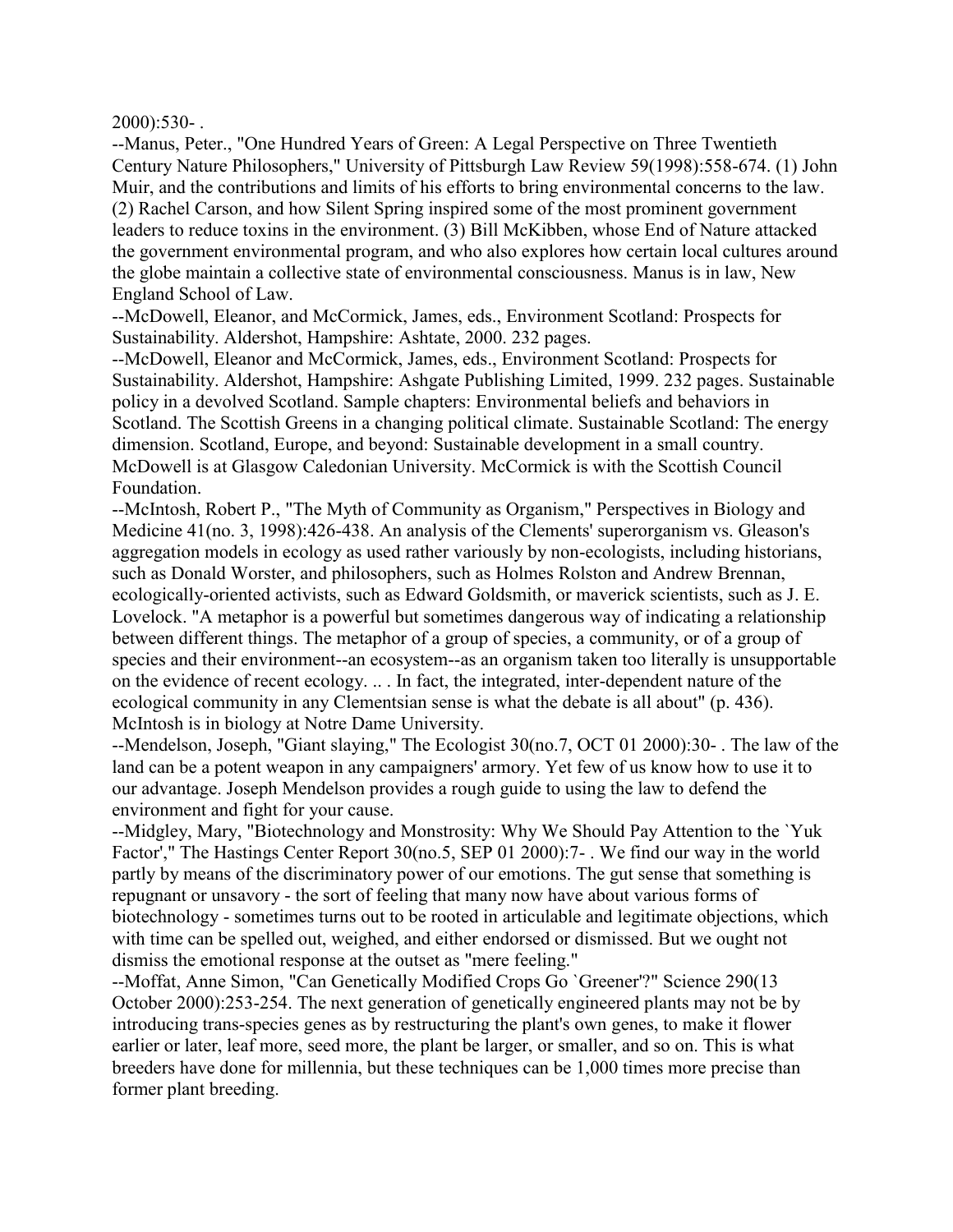--Moran, Dominic, Pearce, David, and Wendelaar, Anouk, "Investing in Biodoversity: An Economic Perspective on Global Priority Setting," Biodiversity and Conservation 6(1997):1219- 1243. Biodiversity investment priorities are a major concern for funding agencies. Here is a costeffectiveness index designed to rank global biodiversity investments, addressing weaknesses in several existing procedures. Biodiversity "cost" includes investments of various kinds; biodiversity "benefit" can be measured by representative biodiversity indicators. Successful investment will depend also on the probability of the likelihood of success and degree of threat present. The index is applied to the Asia-Pacific region. The authors are at the Centre for Social and Economic Research on the Global Environment, University College, London. Moran is also with the Economic Planning Unit, Prime Minister's Department, Kuala Lumpur, Malaysia. --Mugwanya, George William, "Global Free Trade Vis-a-Vis Environmental Regulation and Sustainable Development: Reinvigorating Efforts Towards a More Integrated Approach," Journal of Environmental Law and Litigation 14(no.2, 1999):401- .

--Najam, Adil, "Trade and Environment After Seattle: A Negotiation Agenda for the South," The Journal of Environment and Development 9(no.4, DEC 01 2000):405- .

--National Wildlife Federation, 2001 Conservation Directory. \$ 70.00. National Wildlife Federation, The Lyons Press, 123 West 18th St., New York, NY 10011. 800/836-0510. Fax: 212/920-1836. Over 3,000 entries, U. S. federal and state agencies, conservation groups, university programs, federally protected areas, state environmental education coordinators, sources of environmentally-focused audio materials, periodicals. And more.

--Nelkin, Dorothy, Sands, Philippe and Stewart, Richard B., "The International Challenge of Genetically Modified Organism Regulation," New York University Environmental Law Journal  $8(no.3, 2000):523-$ .

--Nelson, Michael P., "Aldo Leopold, Environmental Ethics, and the Land Ethic," Wildlife Society Bulletin 26(no. 4, 1998):741-744. Leopold, though with no formal training in philosophy, made numerous contributions not only to environmental ethics but also to the concept of nature and the human relation to nature more broadly, the connection between a worldview and an ethics. Leopold is Darwinian, seeing humans as social animals in relation to their landscapes, biotic communities entwined with social communities. "Ecology represents nature as a biotic community; it reveals that humans are members of a nonanthropocentric, biotic community. For Leopold, the Land Ethic was the appropriate response to the recognition of biotic communities." Nelson is in philosophy at the University of Wisconsin-Stevens Point. --Newhart, Dave, "China's Crane Experiment," International Wildlife 31 (no. 1, Jan./Feb. 2001):20-27. When wealth trickles up, people's lives improve, and so do prospects for a revered bird. Controversies that were intense a few years ago between rural farmers in China and managers of reserves to protect the black-necked crane have moderated, and farmers and conservationists are now partners rather than enemies. A big part of the solution has been grants to increase education, food production, health care, tourism, and appreciation for one of China's most widely honored birds.

--Northcott, Michael S., "Ecology and Christian Ethics," in Robin Gill, ed., Cambridge Companion to Christian Ethics. Cambridge: Cambridge University Press, 2001. --Nunez, Theodore W., "Can a Christian Environmental Ethic Go Wild? Evaluating Ecotheological Responses in the Wilderness Debate," pages 329-349 in Kelsay, John and Twiss, Sumner B., eds., The Annual of the Society of Christian Ethics 2000, vol. 20. (Washington, DC: Georgetown University Press, 2000). Postmodern ecophilosophers argue that the wilderness idea, specifically the Euro-American conception of pristine nature derived from Muir and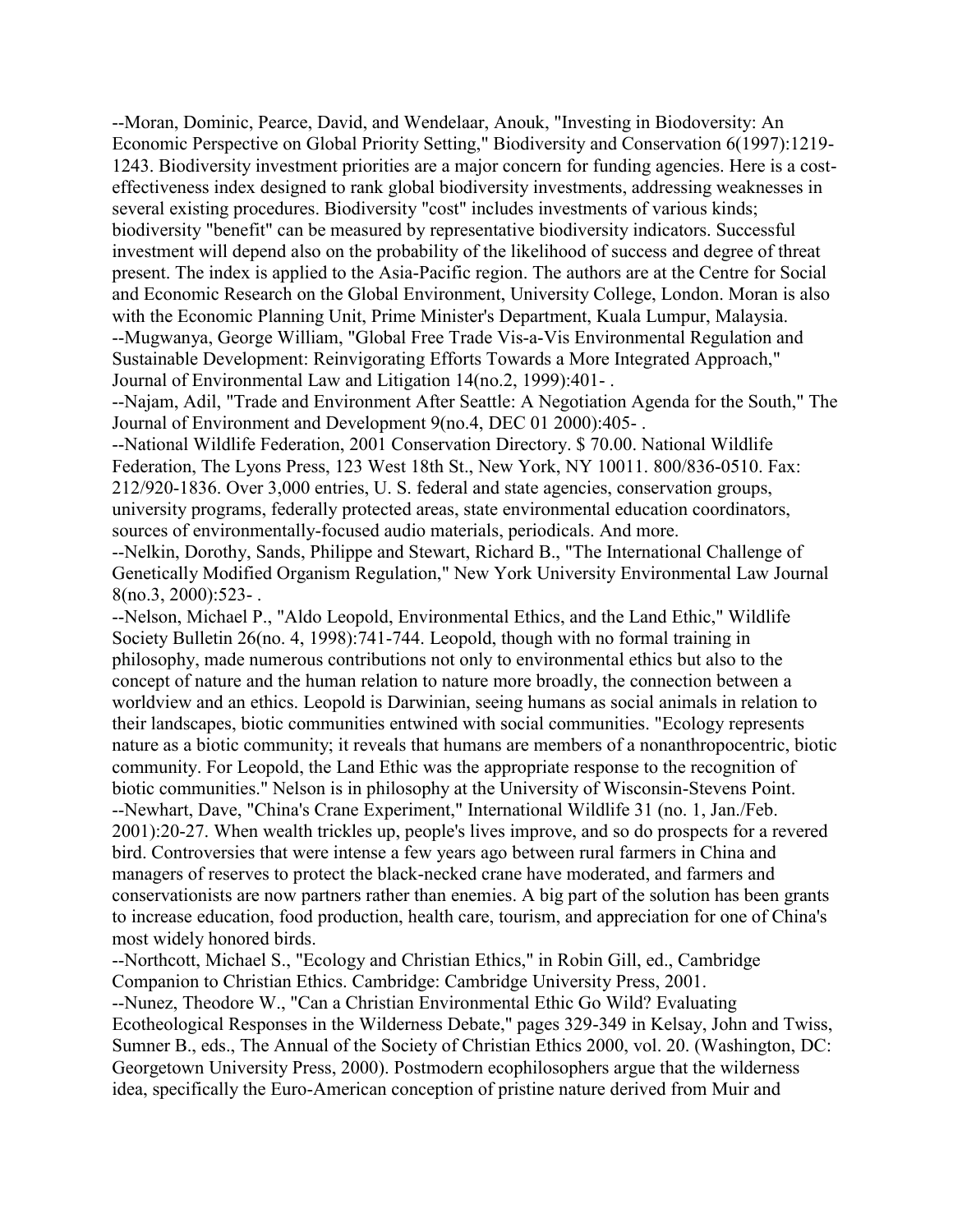inscribed in the 1964 Wilderness Act, is ethnocentric, elitist, androcentric, and unjust. Although the value of existing wilderness areas is not questioned, the background assumptions and policy implications of the received wilderness concept are. This essay first reviews several postmodern critiques of and alternatives to the wilderness idea, and then examines the responses of two leading ecotheologians, Larry Rasmussen and Sallie McFague, to postmodern themes in contemporary ecophilosophy. It concludes by outlining what it might mean for a Christian environmental ethic to go wild. Nunez teaches ethics at Villanova University.

--Ortner, Sherry B., Life and Death on Mt. Everest: Sherpas and Himalayan Mountaineering. Princeton, NJ: Princeton University Press, 1999, paper 2001. \$ 18. 392 pages. An anthropologist assesses the evolving relationship between the mountaineers and the Sherpas, a relationship of mutual dependence and cultural conflict played out in an environment of mortal risk. Ortner is in anthropology at Columbia University.

--Overdevest, Christine, "Participatory Democracy, Representative Democracy, and the Nature of Diffuse and Concentrated Interests: A Case Study of Public Involvement on a National Forest District," Society & Natural Resources 13(no.7, OCT 01 2000):685-.

--Page, Robin and Shoard, Marion, "Should we have a legal right to roam unhindered across the British countryside?," The Ecologist 30(no.7, OCT 01 2000):20- . Leading conservationists Robin Page and Marion Shoard defend their corners.

--Palmer, Joy A., ed., Fifty Key Thinkers on the Environment. London: Routledge, 2001. The fifty thinkers, and the authors who evaluate them, are:

Buddha, fifth century BCE, by Purushottama Bilimoria.

-Chuang Tzu, fourth century BCE, by David E Cooper.

-Aristotle, 384-322 BCE, by David E Cooper.

-Virgil, 70-19 BCE, by Philip R. Hardie

-Saint Francis of Assisi, 1181/2-1226, by Andrew Linzey and Ara Barsam.

-Wang Yang-ming, 1472-1528, by T. Yamauchi.

-Michel de Montaigne, 1533-92, by Ann Moss.

-Francis Bacon, 1561-1626, by Paul S. MacDonald.

-Benedict Spinoza, 1632-77, by Paul S. MacDonald.

-Basho 1644-94, by David J Mossley.

-Jean-Jacques Rousseau, 1712-78, by Paul S. MacDonald.

-Johann Wolfgang von Goethe, 1749-1832, by Colin Riordan.

-Thomas Robert Malthus, 1766-1834, by John I. Clarke.

-William Wordsworth, 1770-1850, by W. John Coletta.

-John Clare, 1793-1864, by W. John Coletta.

-Ralph Waldo Emerson, 1803-82, by Holmes Rolston III.

-Charles Darwin, 1809-82, by Janet Browne.

-Henry David Thoreau, 1817-62, by Laura Dassow Walls.

-Karl Marx, 1818-83, by Richard Smith.

-John Ruskin, 1819-1900, by Richard Smith.

-Frederick Law Olmsted, 1822-1903, by R. Terry Schnadelbach.

-John Muir, 1838-1914, by Peter Blaze Corcoran.

-Anna Botsford Comstock, 1854-1930, by Peter Blaze Corcoran.

-Rabindranath Tagore, 1861-1941, by Kalyan Sen Gupta.

-Black Elk, 1862-1950, by J. Baird Callicott.

-Frank Lloyd Wright, 1867-1959, by Robert McCarter.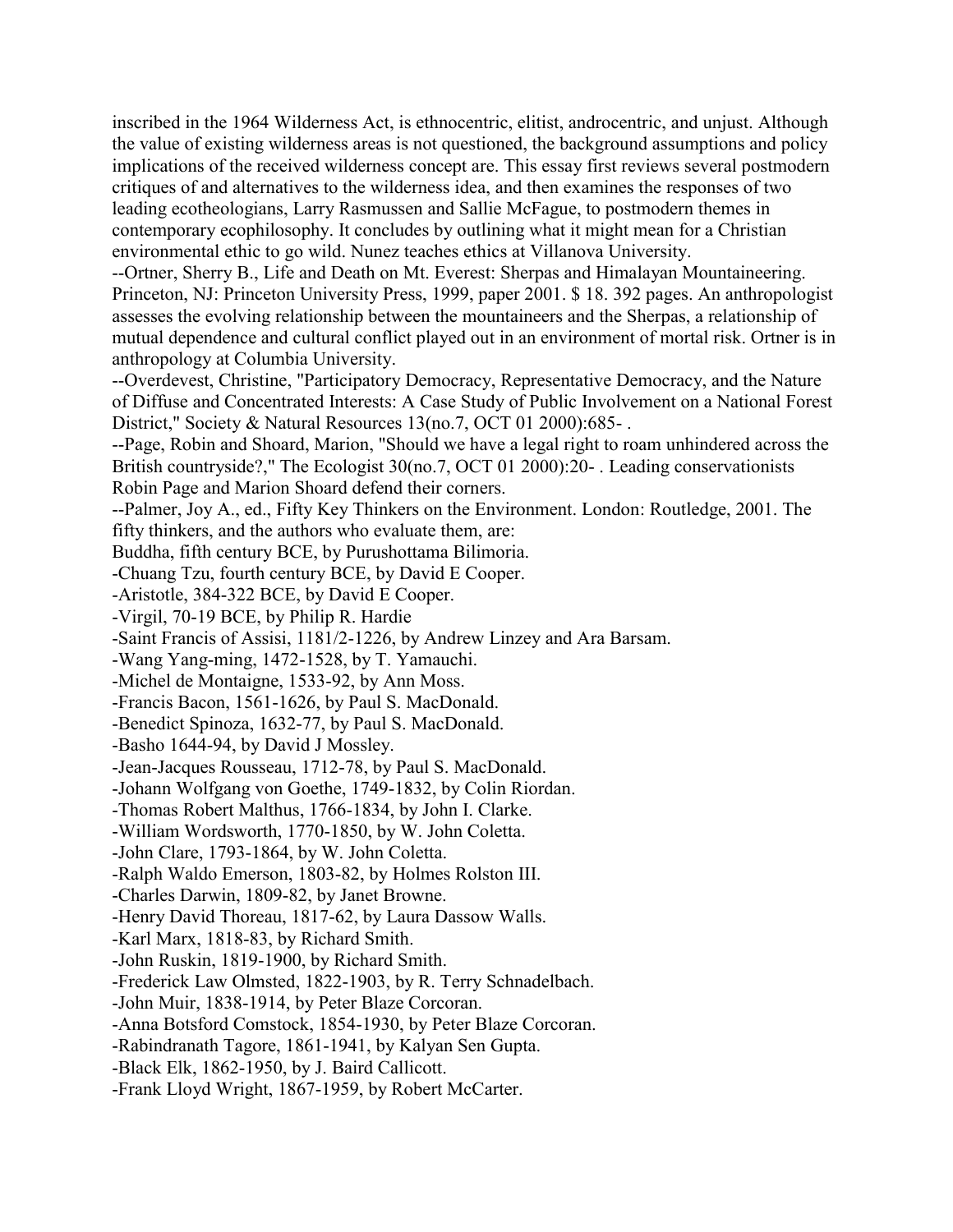-Mahatma Gandhi, 1869-1948, by Purushottama Bilimoria. -Albert Schweitzer, 1875-1965, by Ara Barsam and Andrew Linzey. -Aldo Leopold, 1887-1948, by J. Baird Callicott. -Robinson Jeffers, 1887-1962, by Michael McDowell. -Martin Heidegger, 1889-1976, by Simon P James. -Rachel Carson, 1907-64, by Peter Blaze Corcoran. -Lynn White, Jr, 1907-87, by Michael P. Nelson. -E. F. Schumacher, 1911-77, by Satish Kumar. -Arne Naess, 1912-, by David E. Cooper. -John Passmore, 1914-, by David E. Cooper. -James Lovelock, 1919- , by Michael A Allaby. -Ian McHarg, 1920- , by Terry Schnadelbach. -Murray Bookchin, 1921- , by John Barry. -Edward Osborne Wilson, 1929- , by Phillip J. Gates. -Paul Ehrlich, 1932- , by G. Simmons. -Holmes Rolston III, 1932- . by Jack Weir. -Rudolf Bahro, 1935-97, by John Barry. -Gro Harlem Brundtland, 1939- , by Joy A. Palmer. -Val Plumwood, 1939- , by Nicholas Griffin. -J. Baird Callicott, 1941- , by Michael P Nelson. -Susan Griffin, 1943- , by Cheryll Glotfelty. -Chico Mendes, 1944-88, by Joy A. Palmer. -Peter Singer, 1946- , by Paula Casal. -Vandana Shiva, 1952- , by Lynette J Dumble. Palmer is in education and a chancellor at the University of Durham, UK. She also directs the Centre for Research on Environmental Awareness at the University of Durham. --Partridge, Ernest, "Future Generations," in Jamieson, Dale, ed., A Companion to Environmental Philosophy, London: Blackwells, 2001. Survey of recent philosophical responses to the problem of the responsibility to future generations. Among them: Libertarianism, Utilitarianism, Communitarianism (de-Shalit), Contractarianism (Rawls). The problem of motivating the living generation to make provision to the remote future. Some policy guidelines are offered for just provision for remote posterity. --Partridge, Ernest, "How Much is Too Much?" in Environmental Challenges to Business, The Ruffin Series No. 2, Society for Business Ethics, 2000. Criticizes Mark Sagoff's contention that "technology can deliver greater and greater abundance [and that] the endless expansion of the global economy is physically possible." In response: (a) prices are false indicators of sustainability, (b) close inspection reveals limitations in all basic resource categories--food, forests, water and energy. (c) Sagoff and other technological optimists ignore the fundamental physical principle of entropy. --Partridge, Ernest, "The Tonic of Wildness," in Sharpe, Virginia A., Norton, Bryan G, and Donnelley, Strachan, eds., Wolves and Human Communities. Washington, DC: Island Press,

2001. Experiences of natural and artistic beauty are contrasted: Natural beauty is uncomposed and unframed, and includes the subject in the natural context. Concludes that the experience of wildness teaches us "of our origins, our sustenance, our limitation, and our planetary home. From such lessons ... we ... gain the perspective, appreciation and motivation to preserve our natural estate, and with it our sustainable place within it."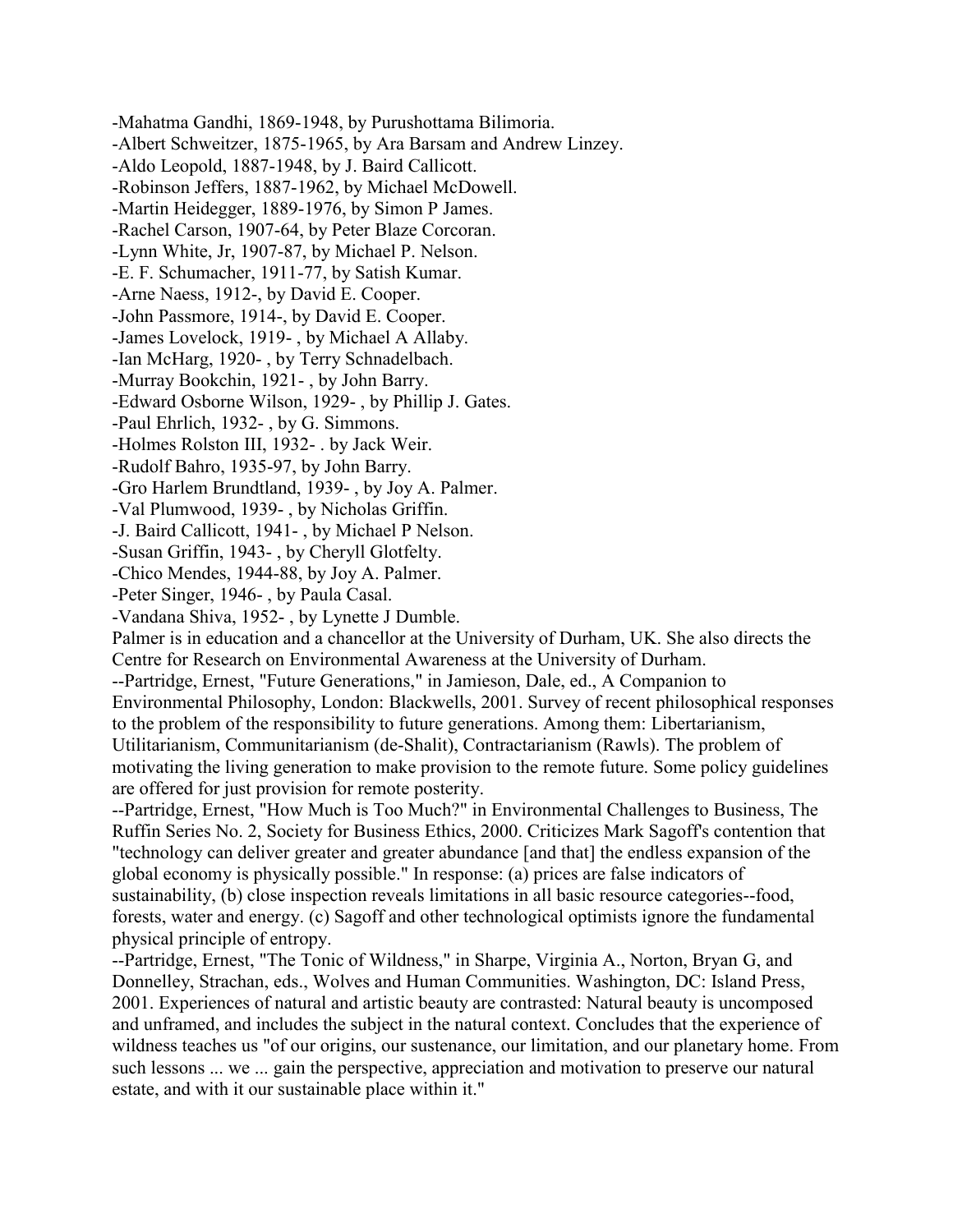--Partridge, Ernest, "Reconstructing Ecology," in Pimentel, David, Westra, Laura, and Noss, Reed F., eds. Ecological Integrity: Integrating Environment, Conservation, and Health (Washington, DC: Island Press, 2000). Answers recent attacks on such cherished ecological concepts as "stability," "equilibrium," "integrity" and "community," by such biologists as Michael Soulé and Daniel Botkin, and by the philosopher Mark Sagoff. Granted, many "classical ecologists" have overstated these concepts. However, the opposing account of nature as a chaotic "hodgepodge" of coexisting species is indefensible. Evolution presupposes order, stability, and symbiosis among species, albeit within a condition of constant change. Ecological theory is falsifiable and predictive, and employs valid classification schemes. Finally, normative terms such as "ecosystemic health" and "integrity" are meaningful.

--Pepperberg, Irene Maxine, The Alex Studies: Cognitive and Communicative Abilities of Grey Parrots. Cambridge, MA: Harvard University Press, 1999. Alex is an African grey parrot, bought in a pet shop. Taught some language, he can classify objects according to color and substance, count up to six, understand the concepts of identity and difference, absence, and relative size. He can recognize that objects continue to exist even when hidden. He has four verbs: "want" (with variations), "go," "come here," and "tickle me." He can say "want corn" or "want grape," and "wanna go chair." It is difficult to test whether Alex can do this only after and because he has been taught language by social interaction with trainers (25 years of training), although Pepperberg maintains that language training affects only the ease with which animals can learn and not whether learning occurs. She takes considerable care not to overinterpret data, and questions remain about how and how much learning takes place in the wild. Meanwhile, birdbrained Alex is quite a talented bird!

--Pimentel, David, Westra, Laura, and Noss, Reed F., eds. Ecological Integrity: Integrating Environment, Conservation, and Health. \$ 35.00 paper, \$ 70.00 hardbound. Washington, DC: Island Press, 2000. A result of the Global Integrity Project. The integrity concept. Historical and philosophical perspectives. Sustainability and the integrity of natural resource systems. Human and societal health. The economics and ethics of achieving global integrity. 21 contributions. In addition to the editors, contributors include James Karr, Robert Goodland, Orie Loucks, Mark Sagoff, Peter Miller, Ernest Partridge, Robert Ulanowicz, Donald A. Brown, Alan Holland, and others. Partridge's "Reconstructing Ecology" is a sustained critique of Mark Sagoff's deconstructing of ecology; see separate entry. Also of particular interest: Ted Schrecker, "The Cost of the Wild: International Equity and the Losses from Environmental Conservation." --Povinelli, Daniel J., Folk Physics for Apes: The Chimpanzee's Theory of How the World Works. New York: Oxford University Press, 2000. Chimpanzees think about the physical world in a way radically different from our own. Whereas humans can reason about imperceptible physical forces such as gravity, mass, and inertia, chimpanzees can only reason about perceptible things such as the learned association between dropping a rock onto a palm nut and then eating the fleshy meat inside. Research to support these conclusions. Our human cognitive departure from nonhuman primates is more dramatic than previously believed. Povinelli is at the Laboratory of Comparative Behaviorial Biology, University of Southwestern Louisiana. For a generally negative review, see Hauser, Marc D., "Elementary, My Dear Chimpanzee," Science 291(19 January 20001):440-441. Povinelli, he claims, worked with young and inexperienced chimpanzees (under 10 years old), and his experimental methodology was not careful enough. --Preece, Rod, Animals and Nature: Cultural Myths, Cultural Realities. Vancouver, BC: University of British Columbia Press, 1999. 305 pages.

--Raeburn, Paul, "Clamor Over Genetically Modified Foods Comes to the United States," New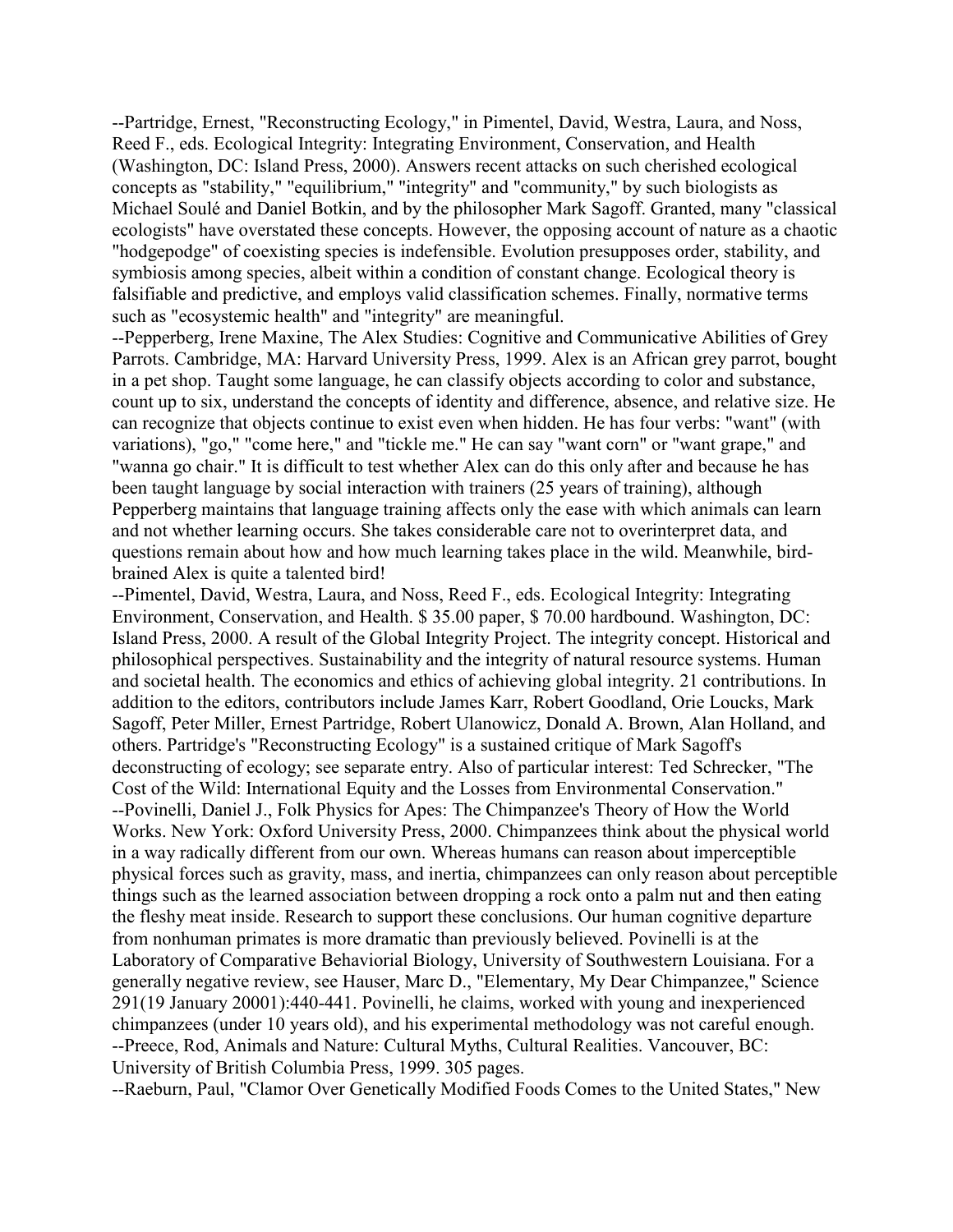York University Environmental Law Journal 8(no.3, 2000):610- .

--Redford, Kent, "Natural Areas, Hunting, and Nature Conservation in the Neotropics," Wild Earth 10(no.3, Fall 2000):41- .

--Revkin, Andrew C., "Eavesdropping on Secrets of Elephant Society," New York Times, January 9, 2001, pp. D1, D4. Reporting the work of Katharine Payne, Bioacoustics Research Program, Cornell Laboratory of Ornithology, on low frequency elephant communication. She concludes: "Our hope is to get out of our own minds a little bit and into the minds of these amazing animals. ... They are at least as emotional and as attached to family members as human beings are. They are very much aware of the experience of others."

--Robinson, Marilynne, "Surrendering Wilderness," Wilson Quarterly 22(no. 4, 1998):60-64. Robinson is resigned to her conclusion: "We must surrender the idea of wilderness, accept the fact that the consequences of human presence in the world are universal and ineluctable, and invest our care and hope in civilization" (p. 64).

--Roleff, Tamara and Hurley, Jennifer A., eds., The Rights of Animals. San Diego, CA: Greenhaven Press, 1999. 223 pages.

--Royal Robert, The Virgin and the Dynamo: The Use and Abuse of Religion in Environmental Debates. Grand Rapids, MI: Eerdmans, 1999. 247 pages. Royal wishes to correct overly romantic approaches to the natural world, including common images of the world as sacred. He has many doubts about the use of religion ("the virgin"), deep ecology, ecofeminist theology, creation spirituality, and others; better hard science ("the dynamo") brings more sober truth about the dark side of nature. Nor does he want biologisms of any sort. Humanity is the crown of creation and humans enjoy considerable creativity in coping with nature.

--Russell, Colin A., The Earth, Humanity and God. The Templeton Lectures, Cambridge, 1993. London: UCL Press, 1994. The Earth in space. The Earth in time. Fragile planet. "Hurt not the Earth" (Science and environmental problems, the chemical industry, nuclear technology). Foes of the Earth (Human ignorance, greed, aggression, arrogance). "Mother Earth?" Gaia (Selfregulating systems). Surveying the prospects. Hope for the Earth (intrinsic value, creation and restoration, human stewardship, divine destiny, a new creation). Russell dislikes materialist science, but equally a postmodernist pantheism with an organismic view of nature, a kind of "return to myth," neither good science nor good theology. Stewardship, combining biblical and scientific outlooks, is the most adequate model. Russell is at the Open University, UK. --Saberwal, Vasant, Rangarajan, Mahesh, and Kothari, Ashish. People, Parks and Wildlife: Towards Coexistence. Hyderabad, India: Orient Longman Limited, 2001 (Tracts for the Times #14). 143 pages. "There are two opposing ways of thinking about conservation. One is an exclusionist policy that seeks to exclude resident people from within protected areas, restrict local human access to them, and prohibit customary use rights; a policy that considers the interests of local residents as irreconcilably opposed to the logic of conservation. There is a contrary way of looking at the question, one that opposes total exclusion, argues for the rights of resident people within the forests, and sees no ineluctable hostility between humans and animals. It is a mode of thinking that considers the politics of total exclusion to be ecologically unsound, practically unviable, and socially unjust. This tract develops the second argument against the first." Focusing on wildlands management in India, the authors saddle "exclusionists" with outmoded or extreme positions (natural systems are always in equilibrium, local interests are necessarily opposed to conservation) and fail to discuss the actual effects of subsistence use on biodiversity in a detailed or objective manner. (Contributed by Phil Cafaro). --Sagoff, Mark, "Do We Consume Too Much?" The Atlantic Monthly 279 (No. 6, June,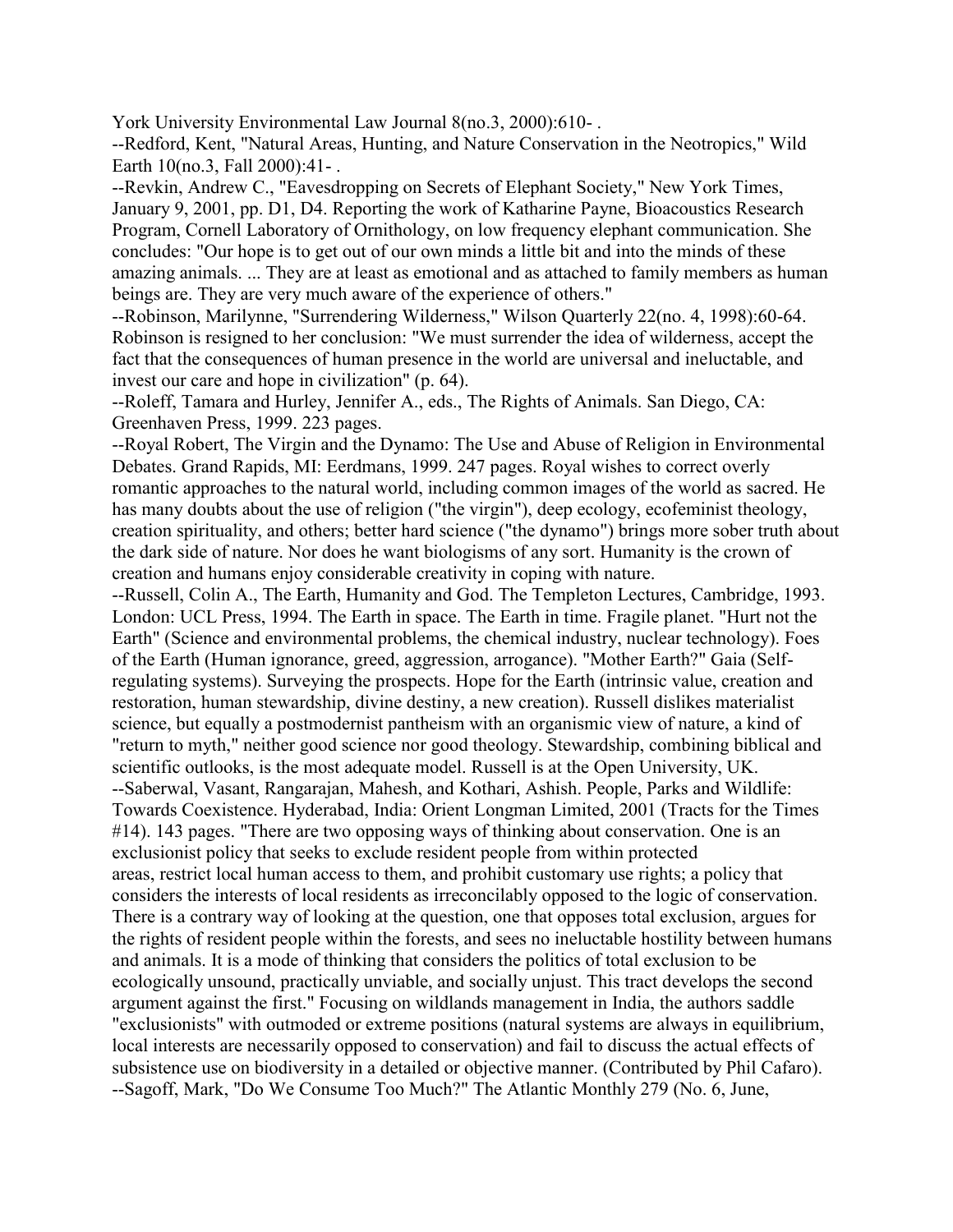1997):80-96. With vigorous reply: Ehrlich, Paul R., Daly, Gretchen C., Daly, Scott C., Myers, Norman, and Salzman, James, "No Middle Way on the Environment," 280 (No. 6. December, 1997):98-104. Also see Partridge, Ernest, "How Much is too Much?" listed separately. Sagoff: "It is simply wrong to believe that nature sets physical limits to economic growth. ... The idea that increasing consumption will inevitably lead to depletion and scarcity, as plausible as it may seem, is mistaken both in principle and in fact" (p. 83). Such beliefs come from mistaken beliefs that mineral resources are finite, that we are running out of food and timber, we are running out of energy, and that resource consumption by the wealthy north exploits the poorer nations of south. Although our present consumption patterns cannot be sustained, better technology will help us surmount natural limits without requiring substantial changes beyond what we are willing to adopt. Shades of Julian Simon!

But Sagoff does not advocate high levels of consumption. The more significant limits to resource use and consumption are inherent in our spiritual needs for affiliation with nature and not in nature itself. "An intimacy with nature ends our isolation in the world. We know where we belong, and we can find the way home" "The question before us is not whether we are going to run out of resources. It is whether economics is the appropriate context for thinking about environmental policy" (p. 96). Sagoff thinks not. He not only has great faith in technology, he has even more faith that a people who discover themselves to be unlimited by nature will voluntarily limit themselves for spiritual communion with nature. "We consume too much when consumption becomes an end in itself and makes us lose affection and reverence for the natural world" (p. 96).

Ehrlich, the Dailys, Myers, and Salzman respond that Sagoff "has done a disservice to the public by promoting once again the dangerous idea that technological fixes will solve the human predicament" (p. 98). Sagoff misperceives his own misperceptions. Resources are finite, nature's services are threatened by consumption, prices are not reliable signals of resource scarcity, technology is no magic solution, and wealthy nations do exploit poorer nations. Sagoff's claims run counter to a statement signed by 1,500 leading scientists, including more than half of all living Nobel laureates in the sciences, as well as another statement issued by fifty-eight scientific academies, representing the global scientific community and including the U.S. National Academy, the British Royal Society, the French, German, Swedish, Russian, and Indian Academies. "Thus the very people who would produce the technological fixes in which Sagoff places such faith do not share his complacency" (p. 99). Middle-ground statements are muddled and encourage the present trajectory. "The temptation to look for the truth `somewhere in the middle' may be dangerous folly."

--Schwarze, Reimund and Niles, John O., "The Long-Term Requirement for Clean Development Mechanism Forestry and Economic Liability," The Journal of Environment and Development 9(no.4, DEC 01 2000):384- .

--Shermer, Steven D., "The Efficiency of Private Participation in Regulating and Enforcing the Federal Pollution Control Laws: A Model for Citizen Involvement," Journal of Environmental Law and Litigation 14(no.2, 1999):461- .

--Simberloff, Daniel, and Stiling, Peter, "Risks of Species Introduced for Biological Control," Biological Conservation 78(1996):185-192. Also: "How Risky is Biological Control?" Ecology 77(1996):1965-1974. Numerous biological control introductions have adversely affected nontarget native species. Cost-benefit analysis for conservation are difficult because it it difficult to assign values to the various tradeoffs. Risk assessment is difficult because it is difficult to predict outcomes. Better consideration is needed to myriad factors that now often receive cursory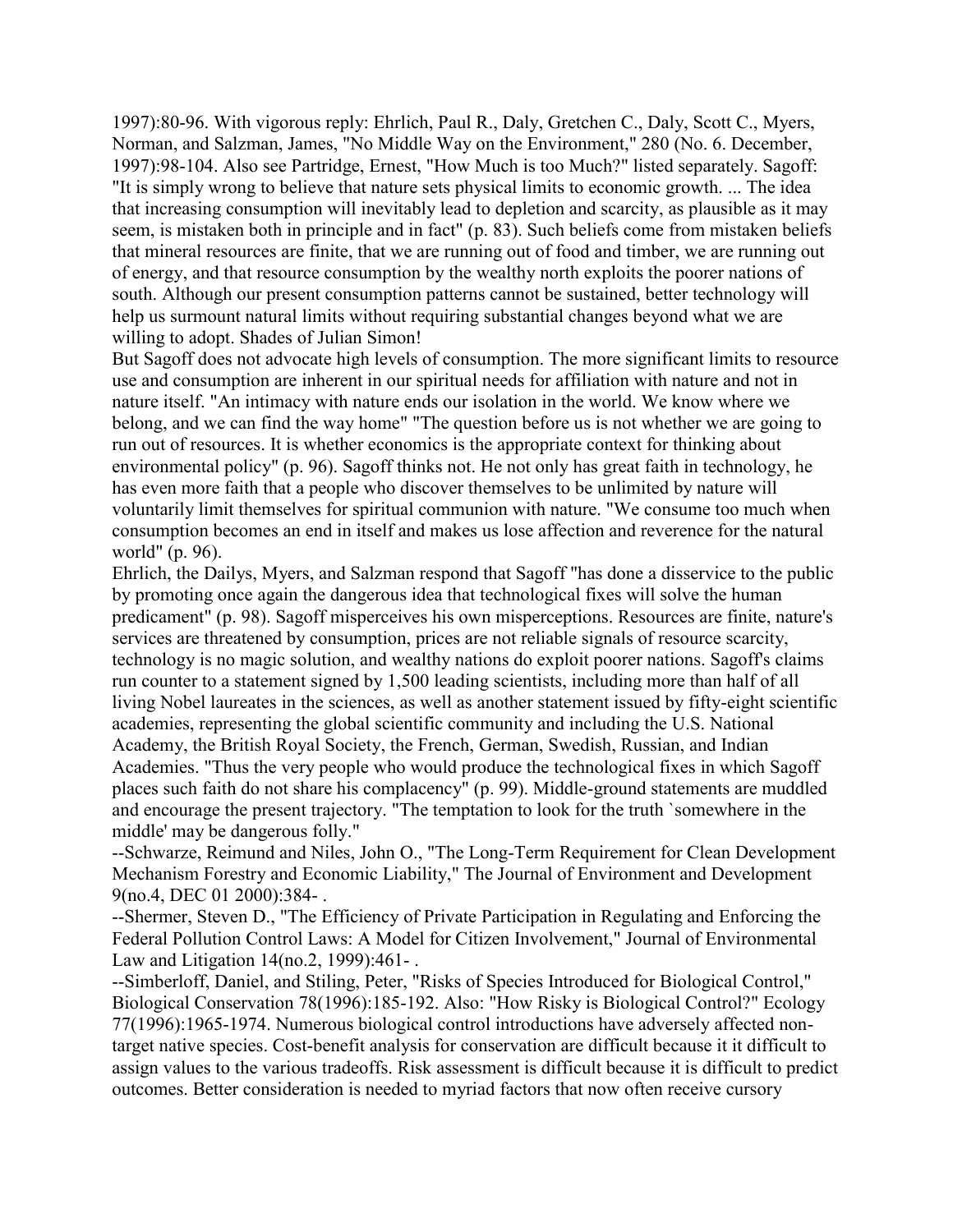attention. Simberloff is in biology, Florida State University, Tallahassee. Stiling is in biology, University of South Florida, Tampa.

--Skog, Kenneth E. and Ince, Peter J., "Industrial Ecology and Sustainable Forestry," Journal of Forestry 98(no.10, OCT 01 2000):20- . Tracing the flow of materials through production and consumption is a useful but limited approach to determine the most effective ways to conserve forests and their benefits.

--Sneddon, Christopher, "`Sustainability' in ecological economics, ecology and livelihoods: a review," Progress in human geography 24(no.4, 2000):521- .

--Songorwa, Alexander N., Buhrs, Tom and Hughey, Ken F.D., "Community-Based Wildlife Management in Africa: A Critical Assessment of the Literature," Natural Resources Journal 40(no.3, Sumr 2000):603- .

--Staebler, Rebecca N., "Forestry and Foresters: Looking Back 100 Years," Journal of Forestry 98(no.11, NOV 01 2000):4- . In 1903 Theodore Roosevelt told a gathering of the Society of American Foresters that there were no greater body "who have in their power to do greater service to the country". This commemorative issue shows how well foresters and SAF have lived up to Roosevelt's charge during our first 100 years.

--Stone, Joshua M., "Restraints on Competition Through the Alteration of the Environment at the Genetic Level," New York University Environmental Law Journal 8(no.3, 2000):704-.

--Teel, Julie, "Regulating Genetically Modified Products and Processes: An Overview of Approaches," New York University Environmental Law Journal 8(no.3, 2000):649- .

--Tilzey, Mark, "Natural Areas, the whole countryside approach and sustainable agriculture," Land Use Policy 17(no.4, OCT 01 2000):279- .

--Umezaki, Masahiro, Kuchikura, Yukio and Ohtsuka, Ryutaro, "Impact of Population Pressure on Food Production: An Analysis of Land Use Change and Subsistence pattern in the Tari Basin in Papua New Guinea Highlands," Human Ecology 28(no.3, SEP 01 2000):359- .

--Voss, Michael, "Resource Conservation: The Central and Southern Florida Project Comprehensive Review Study: Restoring the Everglades," Ecology Law Quarterly 27(no.3, 2000):751- .

--Wagner, Michael R., Block, William M. and Wenger, Karl F., "Restoration Ecology: A New Forest Management Paradigm, or Another Merit Badge for Foresters," Journal of Forestry 98(no.10, OCT 01 2000):22- . If ecological restoration means finding the best outcome for a specific site based on ecological knowledge and the diverse perspectives of interested stakeholders, then foresters have earned a new merit badge as "ecological restorationist"--with 100 years of experience.

--Warwick, Hugh, "Guilty as charged," The Ecologist 30(no.7, OCT 01 2000):52- . Hugh Warwick reports from India on a unique `citizens' jury' project, set up to decide the fate of GM crops.

--Weil, Robert, "Doomed Harvest: How PNTR and the WTO Threaten to Drive Chinese Farmers off the Land," Multinational Monitor, May 2000, pages 16-18. Much of Chinese agriculture is in small and scattered fields, not efficient by industrialized standards. But China is largely selfsufficient in grain and other foods. China's rural population has often moved to the cities, stressing agriculture, but the Chinese government has worked out means of price support, protective tariffs, and a responsibility system emphasizing local initiative. Permanent normal trade relations and entry into the WTO will undermine all this, and U.S. and other foreign grain companies are poised to exploit the weaknesses in Chinese agriculture. Even Chinese government sources estimate that increased imports will displace ten million peasants from their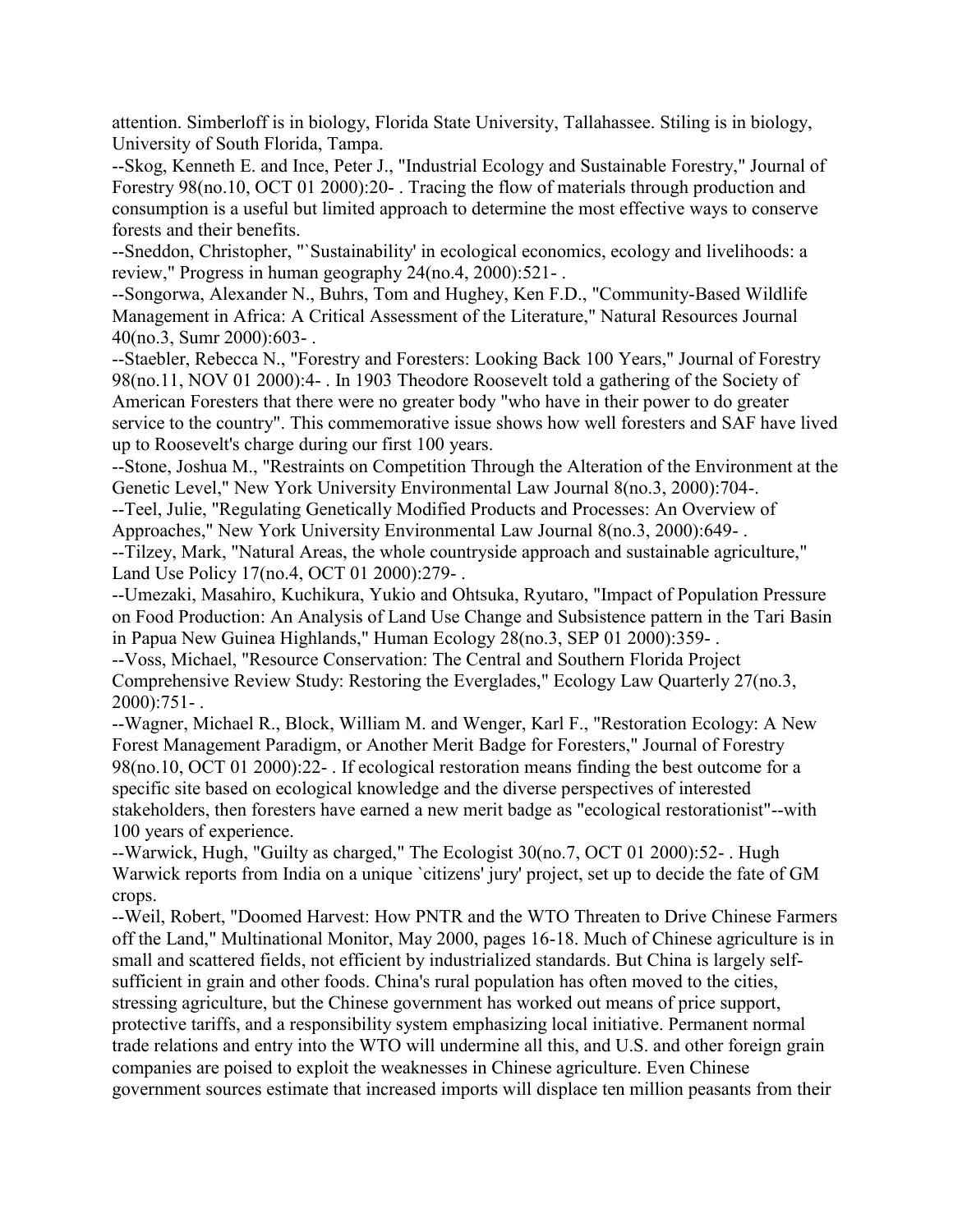land.

--Wenz, Peter S., Environmental Ethics Today. New York: Oxford University Press, 2001. Wide-ranging, front-line, readable. Part I. Anthropocentrism. 1. Overpopulation, Markets, and Human Rights (free markets, tragedy of the commons, lifeboat ethics). 2. Energy, Economics, and Future Generations (global warming, fair contracts, cost-benefit analysis). 3. Competing Human-Centered Values (environmental hazards in Third World, aesthetic values, moral pluralism, relativism).

Part II. Nonanthropocentrism. 4. Animal Liberation and Utilitarianism. 5. Animal Rights and Medical Research. 6. Species Diversity and Gaia (extinction, endangered species, mechanical and organic metaphors for nature). 7. The Land Ethic (hunting to preserve ecosystems, tigers and elephants vs. humans in the Third World).

Part III. Environmental Synergism. "Environmental synergists believe that synergy exists between respect for people and respect for nature. Overall and in the long run, simultaneous respect for people and nature improves outcomes for both. ... Respect for nature promotes respect for people, so the best way to serve people as a group is to care about nature for itself" (p. 169). (This seems to be something like Bryan Norton's convergence hypothesis.) 8. Human Rights, Agriculture, and Biodiversity (sustainability, high-tech agriculture, fouling our own nest, anthropocentrism or synergism). 9. Ecofeminism and Environmental Justice. 10. Religion and Nature (playing God, hermeneutics, narratives, grand narratives, deep ecology, stewardship, Native American religion).

Part IV. Applications. 11. Personal Choices, Consumerism, and Human Nature. 12. Public Policies, Efficiency, and Globalization. Final Reflections: Is Optimism Justified? In the course of the book Wenz considers the views of Thomas Berry, Wendell Berry, J. Baird Callicott, Jane Goodall, Garrett Hardin, David Korten, Aldo Leopold, Arne Naess, Val Plumwood, Daniel Quinn, Tom Regan, Holmes Rolston, III, Vandana Shiva, Julian Simon, Peter Singer, and Karen Warren. Wenz is in philosophy at the University of Illinois/ Springfield; earlier works include Nature's Keeper (1988) and Environmental Justice (1988). --Westing, Arthur H., "Core Values for Sustainable Development," Environmental Conservation 23(no. 3, 1996):218-225. Widely shared core social values became strikingly articulated following World War II in such documents as the Universal Declaration of Human Rights. Widely shared core environmental values began to emerge later in such documents as the World Charter for Nature and the Rio Declaration. The social values at first ignored environmental values, but the environmental values were generally couched in social terms. Key ethical issues are how to strike a balance between anthropocentric and non-anthropocentric concerns, a proper apportionment of the biosphere between humankind and other life on Earth. Stumbling blocks include the imbalance between human numbers and available natural resources, the prevalence of totalitarian and corrupt regimes, and the ineffective system of peaceful world governance. Nevertheless a trend toward environmental values is evident. Westing is with the Westing Associates in Environment, Security and Education, Putney, VT.

--Whilhite, Christopher, "A Wilder Vision for the Texas Hill Country," Wild Earth 10(no.3, Fall 2000):74- .

--Willers, Bill, "The Trouble with Cronon," Wild Earth 6(no. 4, Winter, 1996/97):59-61. Response to William Cronon, "The Trouble with Wilderness, or Getting Back to the Wrong Nature," in Cronon, ed., Uncommon Ground: Toward Reinventing Nature (New York: W. W. Norton, 1995).

--Williams, Cindy Deacon, "Sustainable Fisheries: Economics, Ecology, and Ethics," Fisheries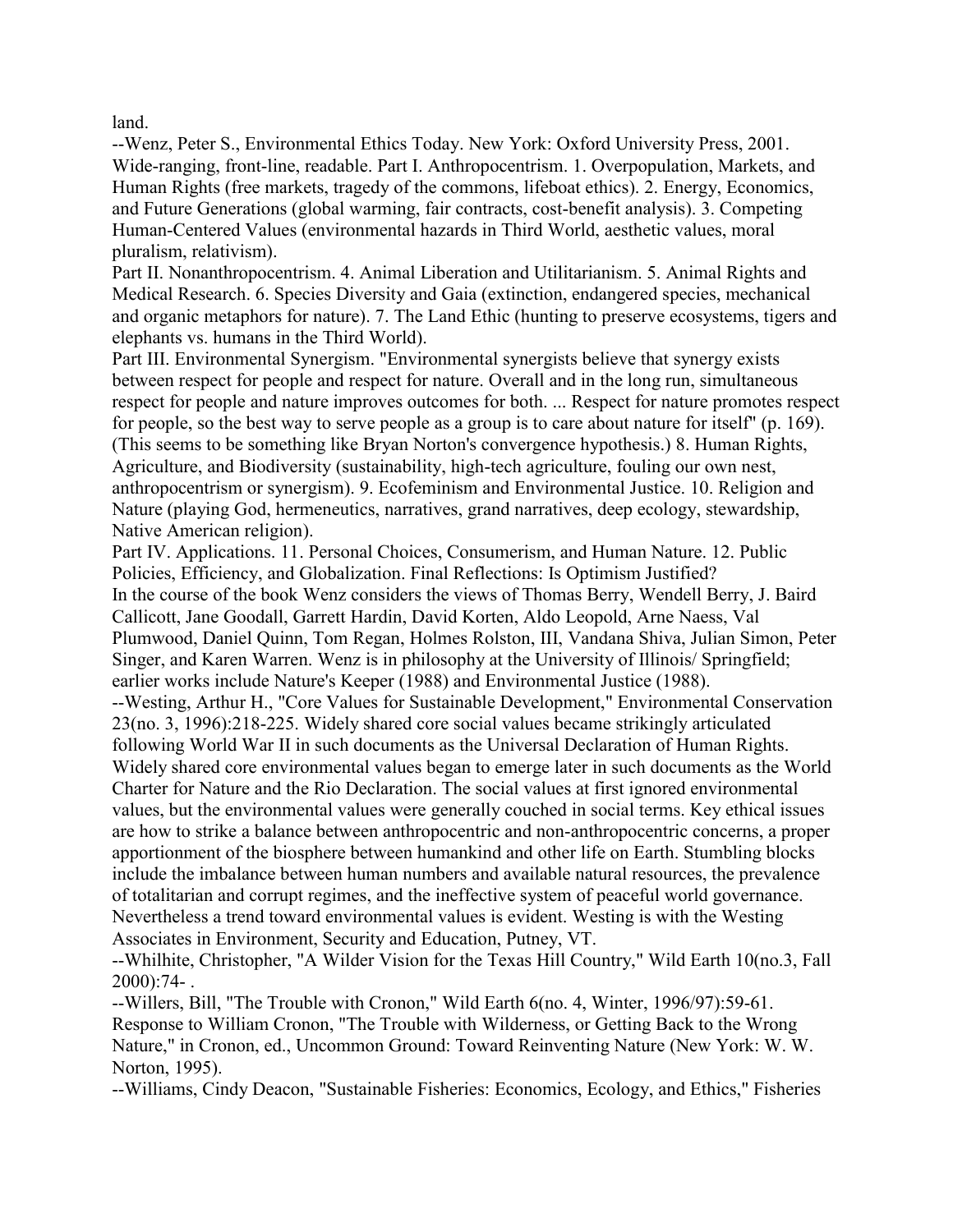22(no. 2, 1997):6-11. "We have an ethical responsibility as professionals who should know and understand to truly be in communion with nature, not verbally caught up in our description of its parts. We need to be a part of it, be aware, feel that we belong. We must be able to bring our love and passion to efforts to reach a sustainable relationship with the waters of the world and the species that inhabit them" (p. 11). Williams is an aquatic ecologist, Pacific Rivers Council. This was her plenary address to the American Fisheries Society, 1996.

--Winter, Brian D., and Hughes, Robert M., "Biodiversity: American Fisheries Society Position Statement," Fisheries 22 (no. 3, March):16-23. A position statement resulting from several years of preparation and review within the American Fisheries Society. Among other reasons:

"Biodiversity must be sustained simply because humans have a moral obligation to ensure the natural evolutionary existence of species and ecosystems whose values do not depend on their human usefulness" (pp. 16-17). Winter is with the National Park Service, Olympic National Park. Hughes is an aquatic biologist with Dynamic, Corvallis, OR.

--World Wide Fund for Nature-India, National Consultation on Religion and Conservation, 21 April 1999: Proceedings. New Delhi: World Wide Fund for Nature-India, 1999. Proceedings of a conference held "to harness the crucial support of the major religions of [India] for nature conservation and environmental protection." Includes interesting interfaith discussions by religious leaders, and "pledges to mother earth" by representatives of the following religions: Bahai, Buddhism, Christianity, Hinduism, Islam, Jainism, Judaism, Sikhism, and Zoroastrianism. Also a final "Declaration of Principles."

--World Wide Fund for Nature-India, Religion and Conservation. New Delhi: Full Circle Press, 1999. 120 pages, paperback. ISBN 81-7621-047-1. A follow-up publication to the Assisi Conference of 1986 and the Windsor Conference of 1995, on religion and nature. Includes Declarations on Nature by leaders of nine faiths: Bahai, Buddhism, Christianity, Hinduism, Islam, Jainism, Judaism, Sikhism, and Taoism. Also includes the U.N. World Charter for Nature of 1982 and supplementary material.

# **Environmental Ethics in China--Recent Bibliography**

Thanks to Yang Tongjin, Chinese Academy of Social Sciences and Secretary, Chinese Society for Environmental Ethics, for this bibliography.

--Chen Cangshu, Sustainable Development From the Perspective of Philosophy. Chinese Social Science Press, 2000. 253 pages. Main chapters: The Vagueness of the Concept of Sustainable Development; Is Industrial Civilization Sustainable? Is Sustainability Compatible with Development? The Causes of Unsustainable Development; Dualism of Subject and Object; To Harmonize Man and Nature; The Predicaments of Equality; The Mechanism of Sustainable Development; The Role of Science and Technology; On Sustainable Development of China. --Chen Shaofeng, "On the Relations between Environmental Ethics and Economic Sustainable Development", Daode Yu Wenming (Ethics and Civilization) 1(2000): 21-23.

--Fan Dongping, "The Value Goals of Sustainable Development", Ziran Bianzhengfa Tongxun (Journal of Dialectics of Nature) 6(2000): 18-24.

--Han Yuehong, "Can Sustainable Ethics Replace Environmental Ethics", Ziran Bianzhefa Yanjiu (Studies in Dialectics of Nature) 10(2000): 58-62.

--He Huaihong, "A Summary of Confucianism's Ecological Ethical Thoughts", Zhongguo Renmingdaxue Xuebao (Journal of People's University of China) 2 (2000): 32-39.

--He Zhonghua, "Some Difficulties faced by Sustainable Development", Tianjing Shehuikexue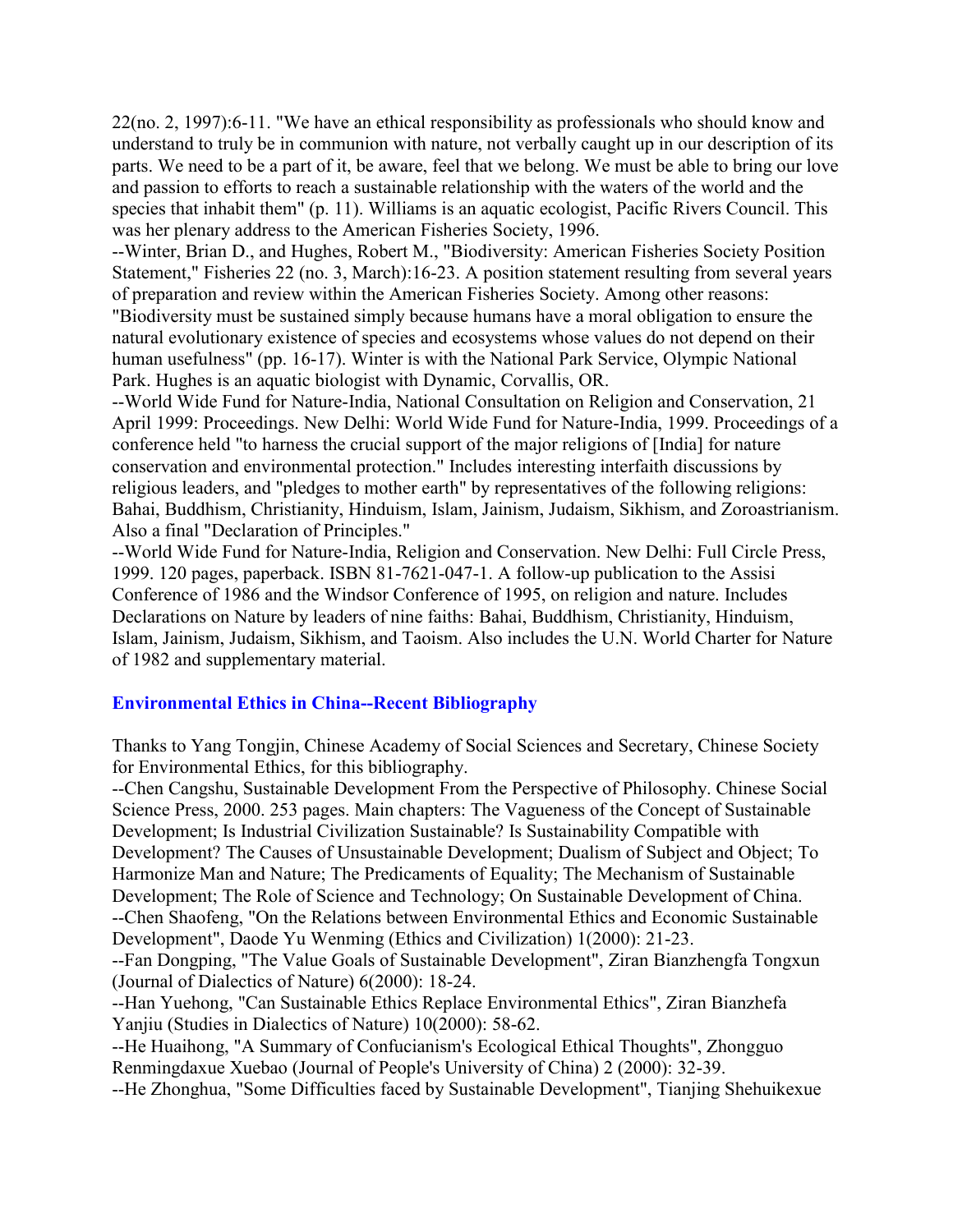(Tianjing Social Sciences) 1(2000): 4-11.

--Kuang Fuguang, A Text of Environmental Ethics, Chinese Environmental Sciences Press, 2000. 198 pages. Main chapters: The objects, nature, goal and methods of environmental ethics; The origin and development of environmental ethics; The essence, frame and function of environmental ethics; The principles of environmental ethics; The norms of environmental ethics; Environment education and environmental ethics education; Environmental ethics and sustainable development.

--Lei Yi, "Environmental Ethics and International Justice", Daode Yu Wenming (Ethics and Civilization), 1(2000): 24-27.

--Lei Yi, "Anthropocentrism and Its Critiques", Huanjing Yu Shehui (Environment and Society) 3 (2000): 6-11.

--Lei Yi, "Theory in the Ecological Movement: From Shallow to Deep", Guowai Shehuikexue (Foreign Social Sciences) 6 (1999).

--Li Huiqin and Guo Changhua, "An Elementary Discussion on the Ecological Ethical Thought of Confucianism Prior to the Qin Dynasty", Luoyang Gongxueyuan Xuebao (Journal of Luoyang Institute of Technology) 2(2000): 7-11.

--Li ji and Li Peichao, "Environmental Ethics Studies in China in Last 20 Years", Hunan Xikedaxue Xuebao (Journal of Hunan Medical University) 1(2000): 65-68.

--Li Peichao, "On the Modern Value Ideas of Environmental Ethics", Daode Yu Wenming (Ethic and Civilization) 1(2000): 16-20.

--Li Shoude, "The Development of Environmental Ethics Studies in China", Ziran Bianzhefa Yanjiu (Studies in Dialectics of Nature) 4(2000): 33-36.

--Liu Er, "An Overview of Contemporary Western Environmental Philosophy", Ziran Bianzhengfa Yuanjiu (Studies in Dialectics of Nature) 12 (2000): 11-14.

--Liu Fang, "An Review of Contemporary Environmental Ethics Studies", Shanghai Shifandaxue Xuebao (Journal of Shanghai Normal University) 4(2000): 15-21.

--Liu Xiangrong and Zeng Jianping, "The Common Interests of Human Beings: The Foundation of Environmental Ethics", Daode Yu Wenming (Ethics and Civilization) 6 (2000): 41-46.

--Lu Feng, "Social Ethics and Ecological Ethic", Hrbei Xuekan (Hebei Forum) 5(2000): 12- 17.

--Luo Yaling and Tang Jianbo, "Reflections on Nonanthropocentric Environmental Ethics", Nanjing Shehuikexue (Nanjing Social Sciences) 5(2000): 10-14.

--Meng Peiyuan, "On the Philosophy of Ecology Reflected in Yizhuan", Zhouyi Yuanjiu (Studies in Zhouyi) 1 (2000): 9-17.

--Qian Jianxing, "Environment Ethics: Foundation, Mechanism and Efficacy", Lingxia Shehuikexue (Lingxia Social Sciences) 3(2000)45-50.

--Ren Chunxiao, "Some Philosophical Argumentation about Ecological Ethics", Fudan Xuebao (Fudan Journal) 2(2000): 44-49.

--Wang Zhengping, "Deep Ecology: A New Kind of Environmental Values", Shanghai Shifandaxue Xuebao (Journal of Shanghai Normal University) 4(2000): 1-4.

--Xiao Wei, "How Can Eco-ethics Be Possible", Fudan Xuebao (Fudan Journal) 2(2000): 37-43. --Xu Hongxin, "On the Illusion of Anthropocentrism", Shehuikexue Luntan (Forum of Social Sciences) 6(2000):23-25.

--Wang Guoping, "Protecting the Vitality and Diversity of Planet Earth", Huanjing Yu Shehui (Environment and Society) 1(2000): 1-7.

--Wu Guiqing and Xun Shuseng, "The Construction of Environmental Ethical Values", Daode Yu Wenming (Ethics and Civilization) 1(2000): 28-29.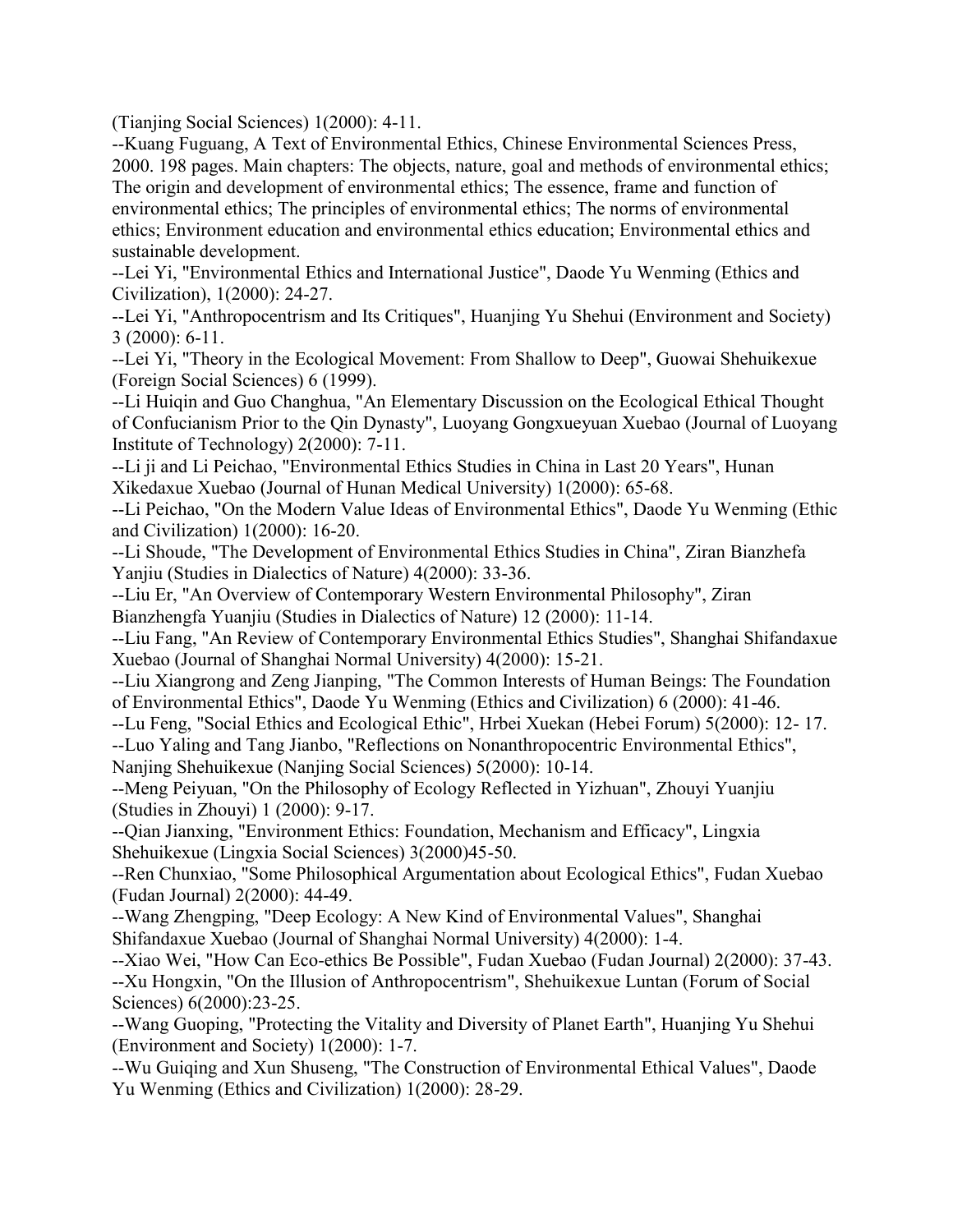--Wang Guoping, "The Historical Turn of Philosophy from Culture to Nature", Kexuejishu Yu Bianzhengfa (Science, Technology and the Dialectics of Nature) 5(2000): 1-5.

--Yang Tongjin, Toward A Deep Environmentalism: the Basic Ideas of Environmental Ethics. Chengdu, Sichuan People's Publishing House, 2000, 223 pages. I trace briefly the history of western environmental ethics, and analyze respectively the main four schools of western environmental ethical thoughts: anthropocentrism, animal liberation/rights theory, biocentrism and ecocentrism. I suggest that an authentic environmental ethics must be an open, pluralist environmental ethics, which not only incorporates the wisdom of the four schools, but also tries to transcends their limits. A virtue ethics, especially Confucian ethics and Taoist ethics, can provide a ground for such an environmental ethics. Only such an environmental ethics can provide the most solid ethical foundation for environmentalist movements.

This book, the first that studies western environmental ethical thoughts systematically in China, consists of six chapters: 1. Environmental Ethics: The Spiritual Foundation of

Environmentalism. 2. Considering Others: Enlightened Anthropocentrism. 3. Sympathizing With Animals: Animal Liberation/Rights Theory. 4. Valuing Life: Bioegalitarianism. 5. Respecting for Nature: Ecocentrism. 6. Praying for Green: Toward A Deep Environmentalism. Each chapter begins with two cases.

--Yang Tongjin, "Environmental Ethics and the Green Civilization", Shengtai Jingji (Ecological Economy) 1(2000): 44-47.

--Yang Tongjin, "The Basic Ideas of Environmental Ethics", Daode Yu Wenming (Ethics and Civilization), 1(2000): 6-10.

--Yang Tongjin, "Analysis of Pluralist Environmental Ethics", Zhexue Dongtai (Philosophical Trends) 2 (2000): 22-24.

--Yang Tongjin, "Chinese and Western Animal Protection Ethics: An Outline for Comparative Studies", Daode Yu Wenming (Ethics and Civilization), 4(2000): 30-33.

--Ye Ping, "On the Ecological Rights of Nonhuman Beings", Daode Yu Wenming (Ethics and Civilization) 1(2000): 11-15.

--Ye Ping, "Prospects for the Ecological Environment and the Human Future", Huanjing Yu Shehui (Environment and Society) 1(2000): 8-12.

Thanks to Liu Er, Harbin Institute of Technology, Harbin, China, for the following annual contents of the journal associated with the Chinese Society for Environmental Ethics, Huanjing yu Shehui, a Quarterly, (Environment and Society), vol.3, no.1 (March 30, 2000). Contains (in Chinese):

--Wang Guopin, "Protect the Vitality and Diversity of Planet Earth."

--Ye Ping, "Prospect of the Environment and Man's Future."

--Zhong Xiaobing, Yang Zunliang & Han Jing, "Economic Leverages for Environmental Protection."

--Wang Xiuzhu & Liu Yi, "The Environmental Effects of Free Trade."

Special Topic: Greening Higher Education:

--Lu Zhimao & Ye Ping, eds.,"Environmental Education: History and Current Developments." --Li Yanbing, "An Exploration of Ways for Organizing Student Environmental Protection Groups on University Campuses."

--Wu Qingyan, ed., "The Bhopal (India) Incident."

--Midgley, Mary, "The End of Anthropocentrism?" (trans. by Zhao Yuqin).

--Singer, Peter, "Equality for Animals?" (trans. by Yu Jing).

Huanjing yu Shehui, a Quarterly, (Environment and Society), vol.3, no. 2 (June 30, 2000)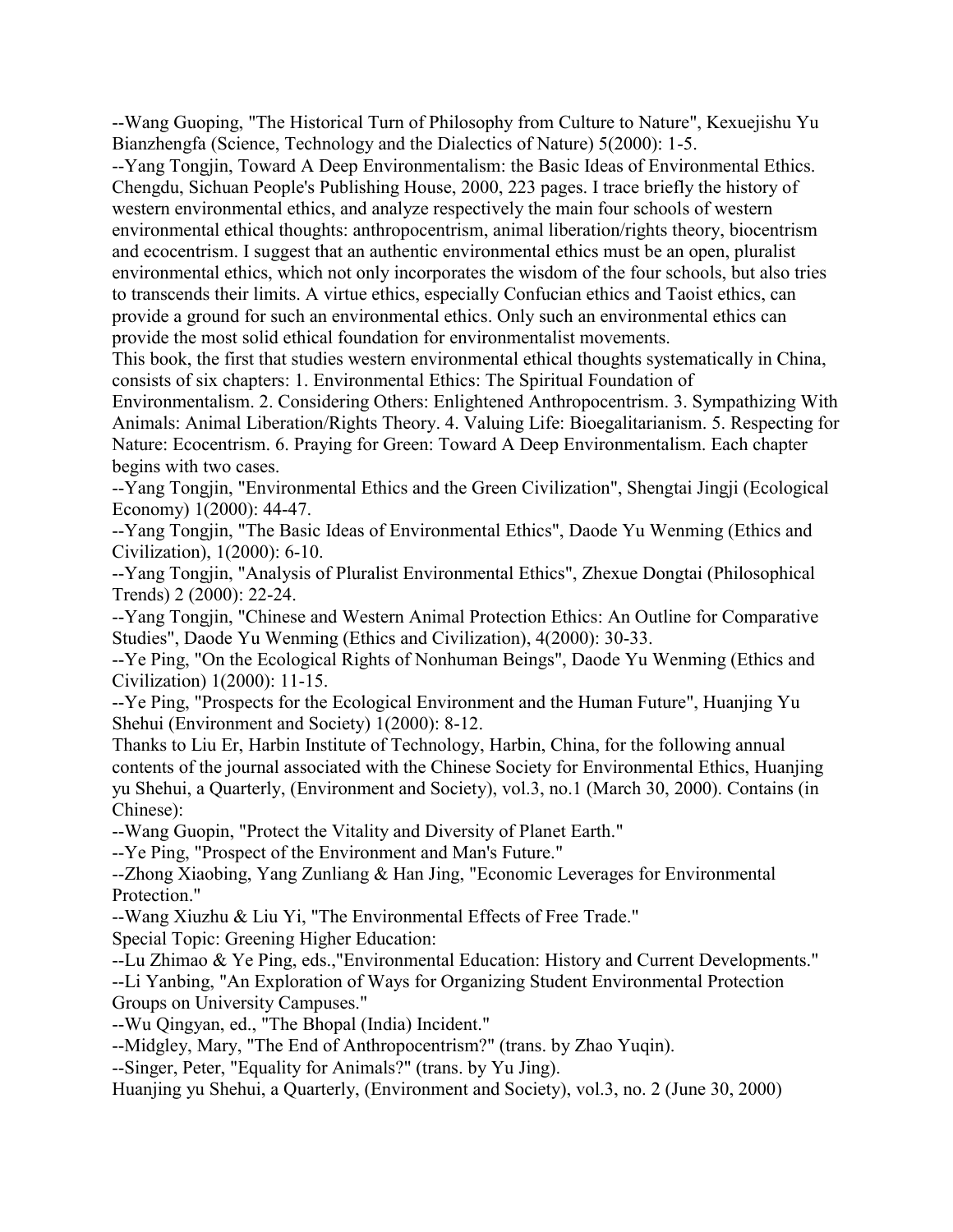--Ye Ping & Liu Yunhua, "Open Up a New Prospect for Green Higher Education in China." --Zhou Yu, "Construction of Green University at Harbin Institute of Technology in the 21st Century."

Wu Gaohui, "A Plan for the Green Higher Education Project at Harbin Institute of Technology." --Yang Tao, "Green Quality Education at Harbin Institute of Technology."

--Tang Kuiyu & Ye Ping, "Progress in Green Education Practice and Research in China."

--Zhou Ding, "Three Main Views on Green Education."

--Ren Yongtang, "The Main Approach to Green Higher Education."

--Zhou Shaoqi, "A Brief Discussion on Ecological Civilization and Green Higher Education."

--Cheng Lixian, "Ethical Premises for Developing a Good Green Education."

Huanjing yu Shehui, a Quarterly, (Environment and Society), vol.3, no. 3 (September 30, 2000). Contains:

--Yu Mouchang, "The Development of Genetic Engineering Calls for an Ethic Concerning Gene Transfer."

--Lei Yi, "Anthropocentrism and Its Critiques."

--Ma Wenying & Tang Zhenyu, "A Preliminary Analysis of a Bibliography of Important Papers in Environmental Theories."

--Feng Xianghong & Yang Guoshu, "Notes at the `Conference on Ecological Ethics'" (sponsored by Heilongjiang Association of Ethics).

--Mei Hongguang, "Ecological Ethics in the Development of China's Western Region." --Li Jundeng & Dong Linmo, translators and compilers, "Beyond Science: Global Imperatives for Environmental Education in the 21st Century."

--Yi Baoli & Li Changsheng, "Bears Encaged in a Remote Mountain Valley," an investigation. --Eric Katz & Lauren Oechsli, "Moving Beyond Anthropocentrism: Ecology, Ethics, Development and the Amazon," (trans. by Liu Pigang).

--Robert Costanza & Bryan G. Norton, eds., "Ecosystem Health: New Goals for Environmental Management," (trans. by Zeng Huan).

Huanjing yu Shehui, a Quarterly, (Environment and Society), vol. 3, no. 4 (December 30, 2000). Contains:

--Ye Ping, "The Concept of `Green University' and Its Position in Education" Abstract: The Green university is the university for a new age that is adapted to the needs for environmental protection and the strategy for sustainable development. It is characterized by an effort to incorporate indices and contents of environmental science knowledge, ecophilosophical wisdom, and ecological ethical education into educational models, design of curricula, and the development of community bases for internships, so as to train high-level scientists and engineers for a new era who can both remake nature and rebuild nature.

Huanjing yu Shehui, a Quarterly, (Environment and Society), vol. 3, no. 4 (December 30, 2000). Contains:

--Liu Er, "The American Indians' Conception of Nature as Shown in Chief Seattle's Letter" Abstract: This paper explores the American Indians' conception of nature as shown in Chief Seattle's letter, and suggests that there are many similarities between the conception of nature among primitive peoples and contemporary environmental philosophy, and that primitive cultures can be drawn upon by modern societies for their own intellectual and spiritual nourishment.

--Yang Tongjin, "An Outline of Ecofeminism" Abstract: This paper gives an introduction and criticism of ecofeminism, with an emphasis on the basic features of ecofeminism and its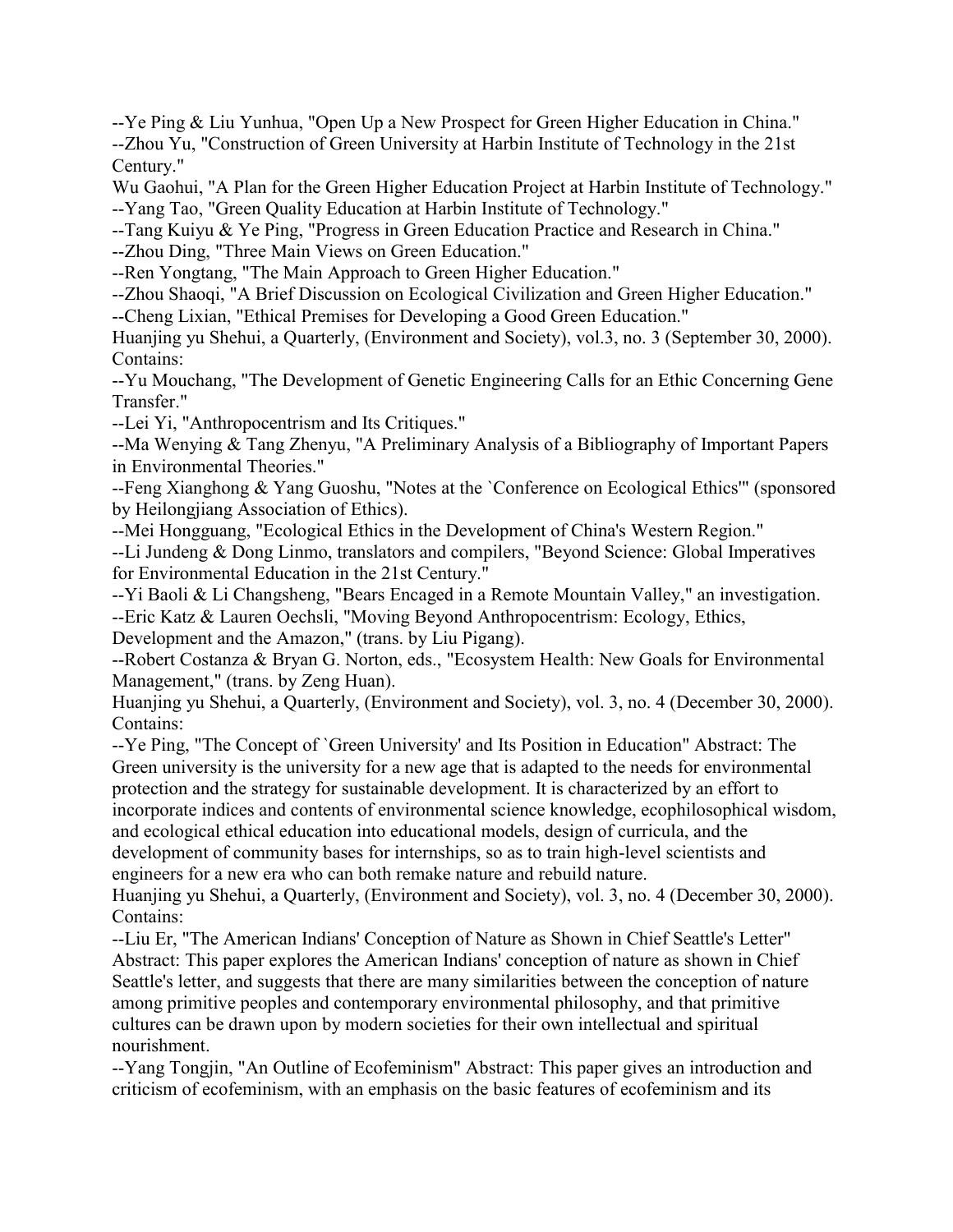classification. It suggests that ecofeminism is likely to give much splendor to future environmental movements. Key Words: Ecofeminism, Cultural ecofeminism, Socialist ecofeminism, Women's liberation.

Huanjing yu Shehui, a Quarterly, (Environment and Society), vol. 3, no. 4 (December 30, 2000). Contains:

--Bao Qingde, "Replacement and Transformation: Sustainable Development and the Evolution of the Conception of Development." Abstract: The idea of sustainable development represents a major shift in people's conception of development. Its essence is a thorough replacement and innovative transformation of peoples' values regarding social development. The focus of this paper is to clarify the origins of the idea of sustainable development and its connotation, and to give an overview of such issues as the evolution of people's conception of development. --Cai Ya'na, Miu Shenyu & Huang Xiaobing, "On Latent Environmental Problems: The Risk Involved in Gene Transfer Organisms." Abstract: This paper describes the historical origins and basic ideas regarding the issue of the risk involved in gene transfer organisms as one of the latent environmental problems.

--Marti Kheel, "From Healing Herbs to Deadly Drugs: Western Medicine's War Against the Natural World (trans. by Wu Pei).

-- "Ecology for the 21st Century: Deep Ecology," trans. by Cai Ya'na, Miu Shenyu & Huang Xiaobing**.**

#### ISSUES AND NEWS

**George Marshall** died in 2000. He was a brother to Bob Marshall, for whom the Bob Marshall Wilderness Complex, one of the largest in the United States, was named. The two brothers were founders of the Wilderness Society and George was on the Governing Council from 1937-1991, at times editor of its magazine, then The Living Wilderness. He was as much civil libertarian as conservationist, and once served three months in prison for refusing to turn over records to the House Un-American Activities Committee.

**2000 was the best year for land conservation in two decades or longer**, according to a membership letter from William Meadows, president of the Wilderness Society. In 2000 President Clinton created 19 new national monuments, Congress designated 8 new wilderness areas protecting more than 1 million acres, and the US Forest Service finalized a roadless area moratorium protecting nearly 60 million acres. According to Meadows, conservationists will be playing defense for the next year at least, working to preserve these victories.

**Bush's choice for interior.** Newly-elected U.S. President George Bush has appointed Gale Norton, private property rights advocate and protegee of the infamous former Interior Secretary James Watt, as head of the Interior Department. Environmental groups are unanimous in their opposition to Gale Norton, claiming her views are fundamentally incompatible with her job as head of Interior, where she is the steward of most U.S. public lands. Norton has publically criticized many of the environmental regulations she is now charged with enforcing, including the Endangered Species Act. Environmental group opposed Norton's support for "free market environmentalism" (i.e., the free market is the best mechanism for environmental protection),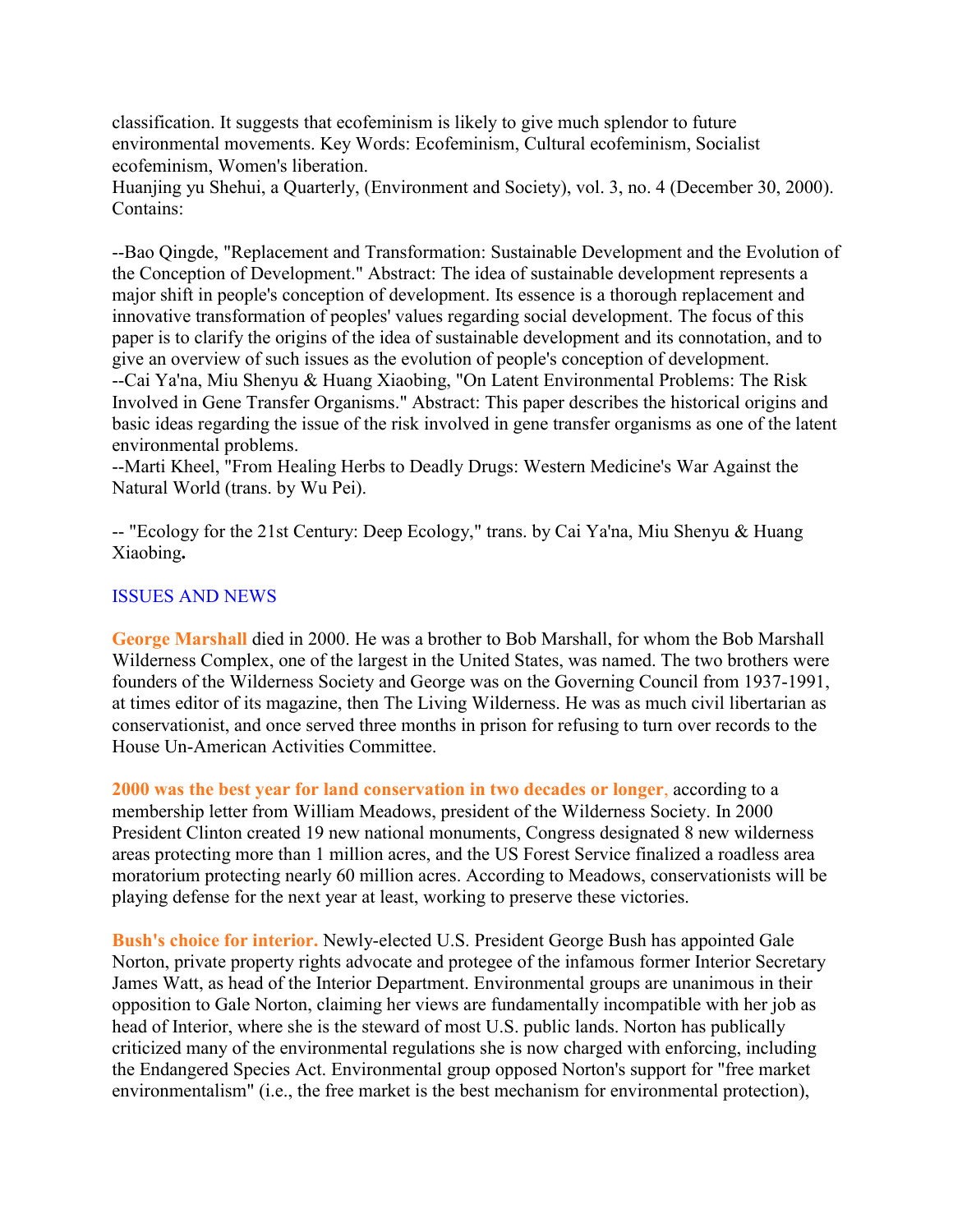"takings" (government land use regulations amount to takings of private property that require compensation), and drilling for oil in Alaska's Arctic National Wildlife Refuge. See Michael Grunwald and Eric Pianin, "A Mixed Environmental Bag," Washington Post (12/23/00): A1 and Douglas Jehl, "Environmental Groups Join in Opposing Choice for Interior Secretary," New York Times (1/12/01): A15.

**Bush breaks campaign pledge on global warming**. In Washington, President George W. Bush broke his campaign promise to curb carbon dioxide pollution, the primary gas causing global warming. On the campaign trail in September, then-Gov. Bush promised "mandatory reduction targets for emissions of four main pollutants" including carbon dioxide. In recent weeks, his Environmental Protection Agency administrator, Christie Whitman, spoke out in support of Bush's campaign position, igniting the ire of business lobbyists. Bush reversed his position in a letter to Senator Chuck Hagel (R-NE), promising to reduce only three air pollutants. Sierra Club News Bulletin, 13 Mar 2001.

**Multinationals take aim at protesters.** In response to a growing anti-globalization movement, multinational companies are beginning to take aim at the protesters. According to a document obtained by the newsletter Inside EPA, the Sony Corporation has been preparing an "action plan for counteracting the efforts of several domestic and international environmental groups- including Friends of the Earth, Greenpeace and the Silicon Valley Toxics Coalition"--that are involved in a campaign to hold electronics manufacturers responsible for their toxic waste. Last summer in Brussels, Belgium, Sony representatives presented a paper called "NGO Strategy" to the European Information and Communications Technology Industry Association's conference on environmental policy. Sony's strategic suggestions included "pre-funding intervention" to reduce the financial support that liberal foundations give to environmental organizations; a recommendation that companies ratchet up their capability to quickly respond to environmental critics and pre-empt future legislation; and the development of a "detailed monitoring and contact network" to keep tabs on these organizations. Sony executives have acknowledged that the company is monitoring environmental groups. "We are obviously concerned about our image," Mark Small, Sony's vice president of environmental and health and safety issues, told the InterPress news service. "If Greenpeace is pushing something, we want to be on top if it." **In These Times**, December 25, 2000**.**

**Loggers said to wipe out butterflies**. To regain protected forest land, loggers may have deliberately wiped out some 22 million Monarch butterflies which migrate annually from Canada to Mexico for the winter, a top environmentalist said on Tuesday. Homero Aridjis, head of the environmental lobby Group of 100, told Reuters loggers were believed to have sprayed pesticide on the orange and black butterflies in order to regain some 216 square miles of forest declared protected by the government. Millions of monarch butterflies migrate some 3,000 miles annually to flee the icy winter in Canada and the United States for the warmer fir forests in Mexico's central Michoacan state, some 70 miles west of Mexico City. In November last year, the government of former President Ernesto Zedillo extended the land devoted to five sanctuaries. The move was in response to a study showing that farming and illegal logging had destroyed 44 percent of the original forest since 1971. Without drastic action, the study predicted the original forest would disappear in under 50 years. "The new decree could have prompted this," Aridjis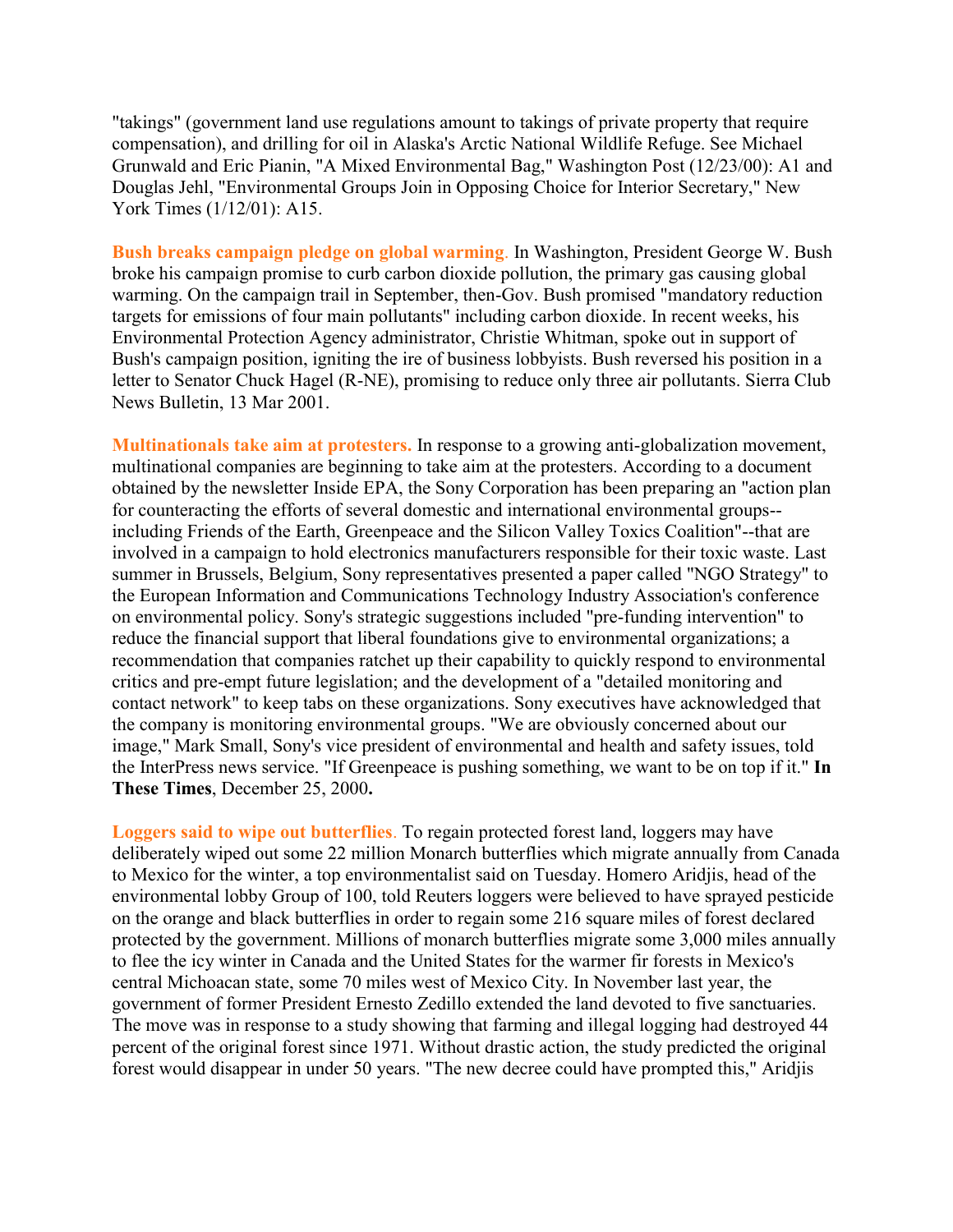said. "If there are no butterflies they can claim the trees without problem." Reuters News Service, Mar 6 2001.

India counts to a billion. Preliminary reports from India's ongoing census indicate the country topped one billion people sometime in the past year. India's most recent census, conducted in 1991, gave a striking picture of both the problems and the possibilities of the world's largest democratic nation:

\* The population of India grew by some 24 percent per decade for the past 30 years. In 1991, it had reached 846 million, and is expected to jump well past 1 billion this year.

\*Literacy rates, too, have steadily risen over the past 50 years, from about 18 percent in 1951 to about 52.2 percent in '91. Yet the reading ability of women, at 39 percent, lagged far behind men at 64 percent.

\*The population growth of urban areas, once at a rampant 46 percent growth rate in 1971, calmed down to about 26 percent in '91. But a closer look showed that larger cities like Bombay and New Delhi grew at a faster rate than medium and small cities. The population of New Delhi, for instance, grew from 6.2 million to 9.4 million between 1981

and '91, a 51.5 percent growth rate.

\*With 18 official languages, and hundreds of local dialects that are as different from each other as Hungarian is from French, there was still no single language in 1991 that Indians shared. The most common language remains Hindi, but in 1991 only 39 percent of the population felt comfortable enough in that language to consider it a "mother tongue." The Christian Science Monitor, 2001.

**National parks in developing world successful in protecting biodiversity**. A study of 93 parks in tropical countries found that despite being under intense land-use pressure from local people, the parks were effective in protecting the ecosystems and species within them. Almost of the parks were in better shape than the land immediately surrounding them; they had less logging, burning, and grazing and more wild animals. 85% were successful against encroaching agriculture. The presence of guards and penalties were effective deterrents (though less so against hunting). The study is represented as a response to critics who claim that such parks will fail if they are aimed solely at protecting nature without accommodating the needs of local people. See Henry Fountain, "Defending the Park," New York Times (1/9/01): D5.

**First primate genetically engineered**. Scientists have placed a gene from a jellyfish into an unfertilized monkey egg and succeeded in producing a baby monkey with the added gene in its cells. They don't know yet if the gene will be in the monkey's sperm cells and thus a permanent addition to that monkey's descendants. The ultimate goal is to create colonies of monkeys genetically modified to develop human diseases and use them as research subjects. Although it is believed to be the first instance of # genetically engineering a primate, the result shows the rudimentary character of current genetic engineering. The inserted gene, although present in the monkey's cells, was not producing the protein it did in the jellyfish. The gene was added using a technique known to silence genes in this way. Furthermore, the scientists started with 224 monkey eggs to which they added a virus containing the gene. Out of 126 embryos they selected 40 that looked most promising and got 5 pregnancies with three live births, only one of which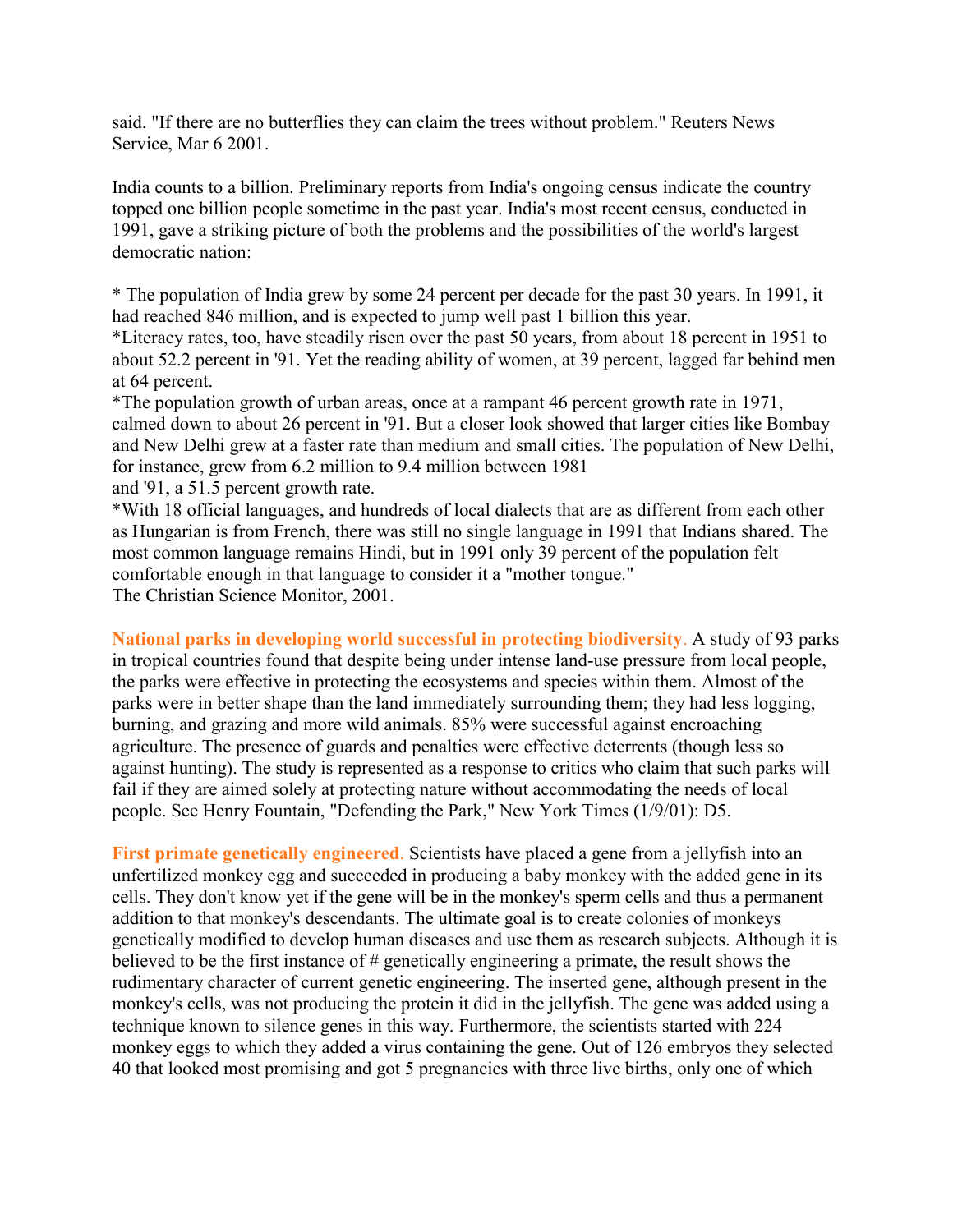had the added gene. See Gina Kolata, "Scientists Produce Monkey Altered by Added Gene," New York Times (1/11/01).

**Big bad wolves in Norway, but not Sweden**. Norwegian officials plan to shoot most of Norway's two dozen wolves, although the wolves, which also range in Sweden, are welcome there. Wolves kill about 800 sheep each year, although other carnivores, such as lynx and wolverine, kill many more (30,000). There are now about 70-80 wolves in Scandinavia, although nearby Russia has 30,000. See Gibbs, Walter, "Sweden's Welcome Pal Is Oslo's Big Bad Wolf," The New York Times, International, January 21, 2001, p. 6.

**Animal researchers pained by effort to define animal stress**. The Animal Welfare Act requires the U.S. Department of Agriculture "to minimize pain and distress" in animals used in research, and USDA officials, wondering whether they have focused too much on pain and not enough on distress, have a study in progress. Their working definition of "distress" is "a state in which an animal cannot escape from or adapt to the internal or external stressors it experiences, resulting in negative effects on its well-being." Animal welfare advocates favor further regulation concerning stress. Some scientists oppose it, others favor it. But deciding between stress and distress is difficult. See Constance Holden, "Researchers Pained by Effort to Define Distress Precisely," Science 290 (24 November 2000):1474-1475.

**Snowmobiles out of Yellowstone Park. Yes. No, not yet**. Yellowstone National Park is proposing to ban snowmobiles in Yellowstone, phasing them out by the end of winter 2003. The use of snowcoaches will continue and expand. The three-year phase out is to allow time for local businesses to readjust. Snowmobile use, though limited to the main roads and mostly to the Old Faithful area, had been escalating with many thousands of snowmobiles, noisy and polluting 2 cycle engines, each carrying one or two persons. A single snowmobile can emit as many hydrocarbons and as much nitrous oxide as 1,000 cars. The coaches, with 4-cycle engines, carry a dozen persons, and will be required to meet environmental standards. Various conservation and animal welfare groups had filed suit against the Park Service that snowmobile use was having a negative impact on wildlife.

The issue became a political football with the change of U.S. presidential administrations. In one of its last acts, the Clinton administration moved to endorse the ban, but in its first days the Bush administration moved to slow down the ban, maybe try to figure out a way to undo it.

**Vatican official calls for more just relationship with animals**. Human dominion over the natural world must not be taken as an unqualified license to kill or inflict suffering on animals, a Vatican official has said. The cramped and cruel methods used in the modern food industry, for example, may cross the line of morally acceptable treatment of animals, the official said in an article December 7 in the Vatican newspaper, L'Osservatore Romano. The article, titled "For a More Just Relationship With Animals,'' was written by Marie Hendrickx, a longtime official of the Congregation for the Doctrine of the Faith. She said that in view of the growing popularity of animal rights movements, the church needs to ask itself to what extent Christ's dictum, "Do to others whatever you would have them do to you" can be applied to the animal world.

**Immortal bacterium?** Well, anyway, the oldest living organisms known. Researchers claim to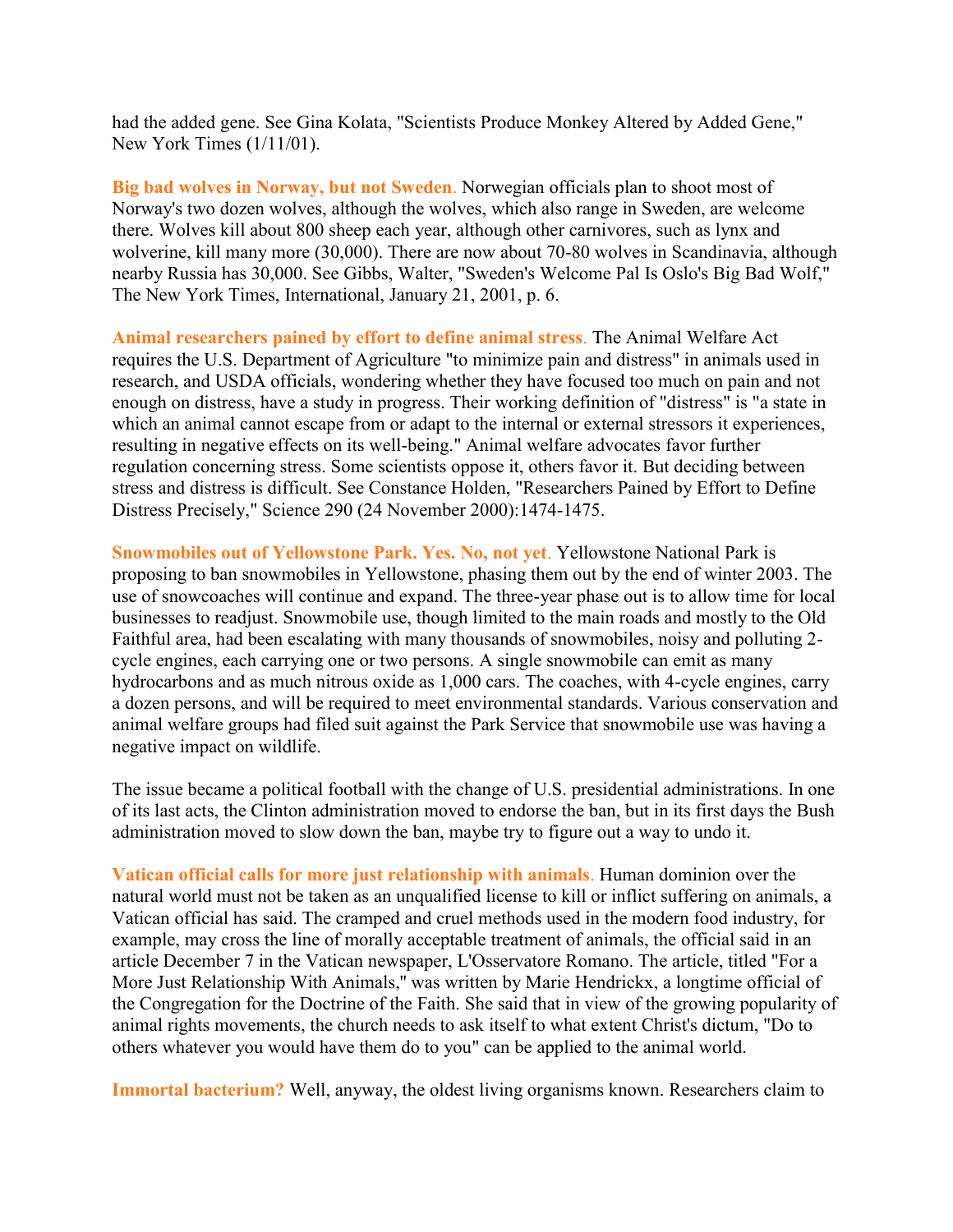have isolated bacteria 250-million-years old from tiny water inclusions in salt crystals in what was an inland sea, now New Mexico. The bacterium, in the genus Bacillus, was revived and cultured, even DNA sequenced. It is related to present day bacteria in the Dead Sea. Earlier reports have been of bacteria in bees in amber, 25-40 million years ago; other, older claims had been doubted, due to contamination. Mechanisms by which the biopolymers within it were kept from degeneration are unknown, nor, with discovery, whether bacteria need to die at all. Vreeland, Russell H., Rosenzweig, William D., and Powers, Dennis, W., "Isolation of a 250 Million-year-old Halotolerant Bacterium from a Primary Salt Crystal," Nature 407(19 October, 2000):897-900; and commentary, Parkes, R. John, "A Case of Bacterial Immortality?" Nature 407(19 October 2000):844-845.

**A roaring debate over ocean noise**. Scientists and conservationists suspect that human- made noises pose threats to whales and other sea life. Some think pinging noises produced by some soars can deafen and daze some kinds of whales, leaving them vulnerable to stranding and shark attack. Soars have gotten louder as submarines have gotten quieter. The U.S. Navy has been generous in providing funds and facilities to research the issue, but the results of tests are inconclusive. Effects seem to be short-lived; longer-range effects are difficult to assess. The Navy moves or postpones potentially damaging operations when wildlife are in the area. The debate has been rekindled by finding unusual standings of beaked whales, bleeding at the ears, near Navy facilities in the Bahamas. David Malakoff, "A Roaring Debate Over Ocean Noise," Science 291(26 January 2001):576-578.

**Super-deadly virus, genetically engineered**. Australian scientists inserted a virus into a pest mouse to sterilize the mouse. Then, in further attempts to increase its effectiveness sterilizing the mice, scientists found they had made a virus with deadly virulence, wiping out all the animals. They reported these results, with a warning that the results might or might not be transferrable to humans, cautioning that it might be dangerously easy to engineer such a human virus. The media release triggered sensational warnings in the Australian press, and elsewhere. Elizabeth Finkel, "Engineered Mouse Virus Spurs Bioweapon Fears," Science 291(26 January 2001):585.

**Cloned Gaur a short-lived success**. A baby gaur, a wild ox native to and endangered in Southeast Asia, cloned and given birth by an ordinary cow at a genetics center in Iowa, died a day after birth. But the death may be unrelated to the cloning process. See Gretchen Vogel, "Cloned Gaur a Short-Lived Success," Science 291(19 January 2001):409.

**Arctic life on thin ice**. Field observations in the Arctic suggest that many species are floundering in a warming environment. Sea ice in the Arctic now covers 15% less area than it did in 1978; everything is affected from algae and phytoplankton to bears. See Krajick, Kevin, "Arctic Life on Thin Ice," Science 291 (19 January 2001):424-425.

Thanks to Ned Hettinger, Holmes Rolston, III and Lee Speer for this issues issues.

#### ISEE OFFICERS

**President:** Kristin Shrader-Frechette. 336 O'Shaughnessy Hall, University of Notre Dame, Notre Dame, IN 46556. Email: Kristin.Shrader-Frechette.1@nd.edu.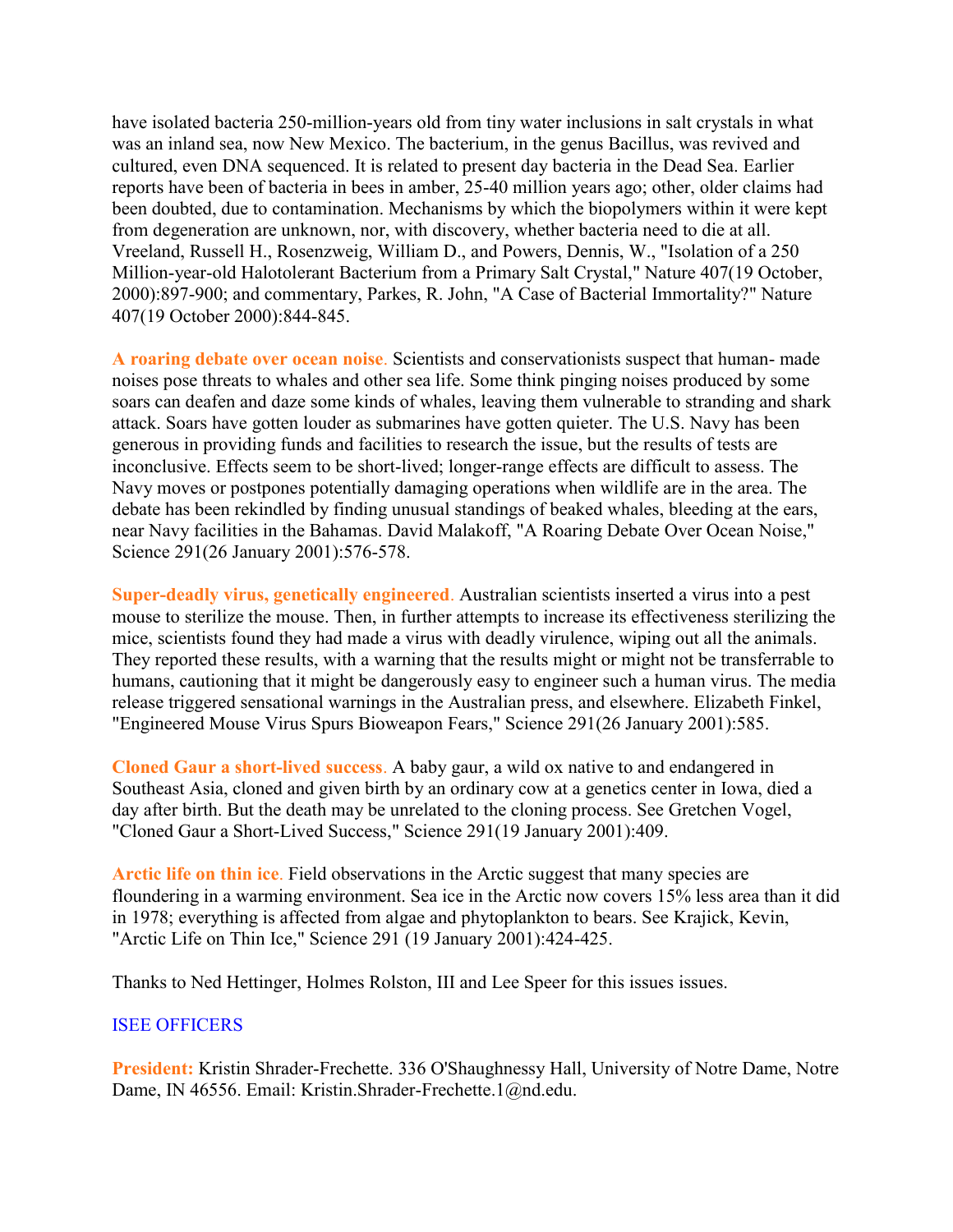**Vice-President**: Dale Jamieson, The University Center for Human Values, 305 Marx Hall, Princeton University, Princeton, NJ 08544-1006. Phone: 609-258-2660. Fax: 609-258-2729. Email: djamieso@princeton.edu.

**Secretary**: Laura Westra. Osgoode Hall Law School, York University, 4700 Keele Street, Toronto, Ontario M3J 1P3. Phone: 905-303-8181. Fax: 905-303-8211 E-mail: lwestra@interlog.com.

**Treasurer**: Max Oelschlaeger. Department of Humanities, Arts, and Religion, Northern Arizona University, PO Box 5634, Flagstaff, AZ 86011-5634 USA. E-mail: [max.oelschlaeger@nau.edu.](mailto:max.oelschlaeger@nau.edu.)

# **ISEE REGIONAL REPRESENTATIVES**

**Africa**: Johan P. Hattingh, Department of Philosophy, University of Stellenbosch, 7600 Stellenbosch, South Africa. Hattingh heads the Unit for Environmental Ethics at Stellenbosch. Phone: 27 (country code) 21 (city code) 808-2058 (office), 808-2418 (secretary); 887-9025 (home); Fax: 886-4343. Email:  $iph2@akad.sum.ac.za$ .

**Australia and New Zealand**: William Grey, Department of Philosophy, University of Queensland, 4067, Queensland AUSTRALIA. Email: [wgrey@cltr.uq.edu.au.](mailto:wgrey@cltr.uq.edu.au)

**China**: Yu Mouchang, Institute of Philosophy, Chinese Academy of Social Sciences, Beijing, 100732, China. Yang Tongjin, Institute of Philosophy, Chinese Academy of Social Sciences, Beijin,100732, China. E-mail: [yangtong12@sina.com.](mailto:yangtong12@sina.com)

**Taiwan**: Edgar Lin, Biology Department, Tunghai University, Taichung, Taiwan 40704. Email: edgarlin@ms5.hinet.net. Phones: 886-4-3595622 office; 886-4-3590991 home. Fax: 886-4- 3595953.

**Eastern Europe**: Jan Wawrzyniak. Department of Philosophy, Adam Mickiewicz University of Poznan, Poland. University address: Prof. Jan Wawrzyniak, Institut Filozofii, Adam Mickiewicz University, 60-569 Poznan, Szamarzewskiego 91c POLAND. Phone: +48 / 61 / 841-72-75; Fax: +48 / 61 / 8430309. Home address: 60-592 Poznan, Szafirowa 7, POLAND. Email: [jawa@main.amu.edu.pl.](mailto:awa@main.amu.edu.pl) Website: [http://appliedphilosophy.mtsu.edu/ISEE/JanWaw/index.html.](http://appliedphilosophy.mtsu.edu/ISEE/JanWaw/index.html)

**Western Europe and the Mediterranean**: Martin Drenthen, Center for Ethics University of Nijmegen (CEKUN), Postbox 9103, 6500 HD Nijmegen, THE NETHERLANDS. Office phone: 31 (country code) 24 (city code) 3612751. Fax: 31-24-3615564. E- mail:mdrenthen@hetnet.nl. Home: Van't Santstraat 122, 6523 BJ Nijmegen. Home Phone: (31) - (24) - 3238397.

**Mexico and Central America**: Teresa Kwiatkowska, Universidad Autonoma Metropolitana-Iztapalapa, Departamento de Filosofia, Av. Michoacan y Purissima s/n, 09340 Mexico D.F., MEXICO. Phones: (5) 637 14 24 (home), (5) 724 47 77 (office). Fax: (5) 724 47 78. E-mail: [kwiat@xanum.uam.mx](mailto:kwiat@xanum.uam.mx) .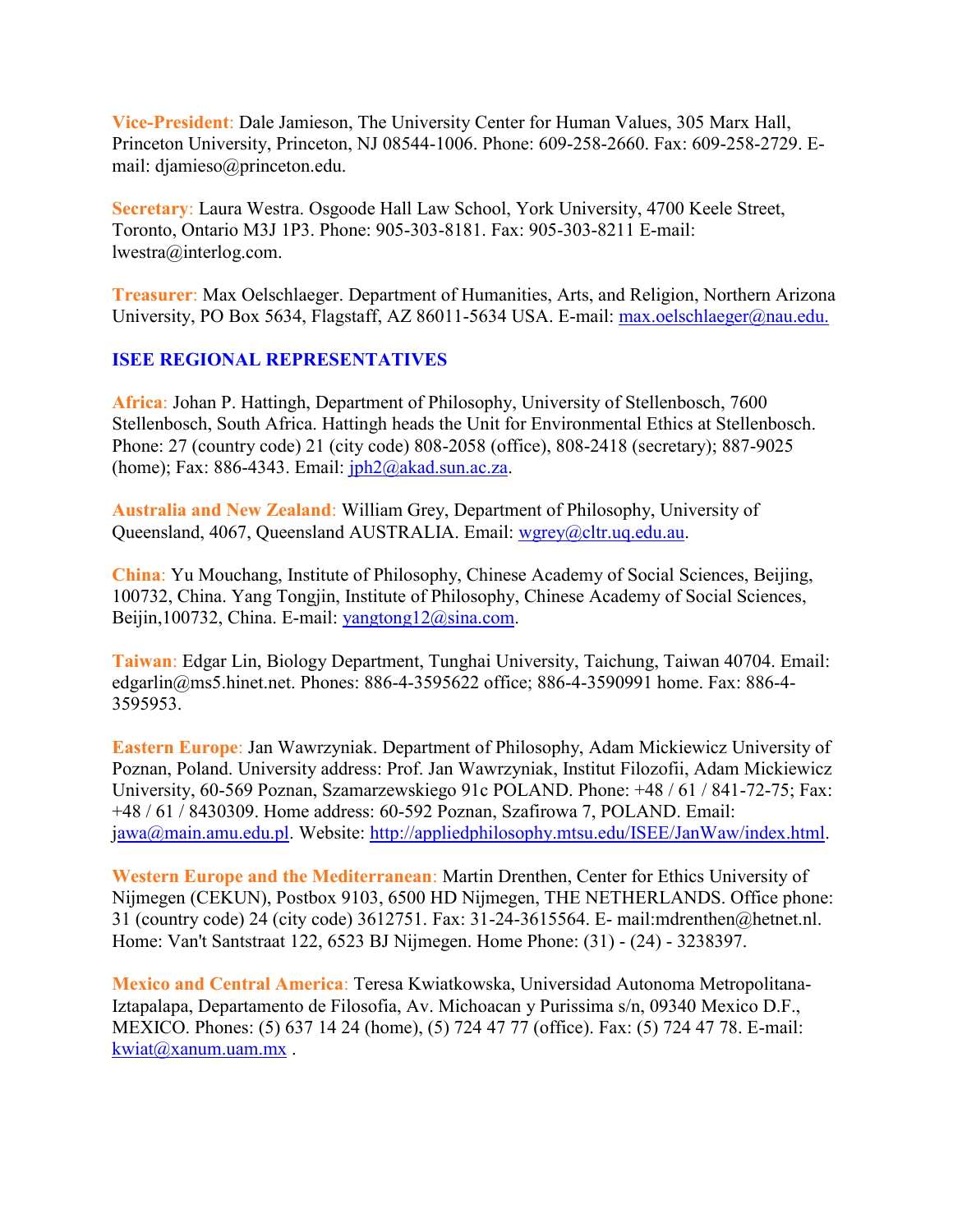**Canada:** Laura Westra. Osgoode Hall Law School, York University, 4700 Keele Street, Toronto, Ontario M3J 1P3. Phone: 905-303-8181. Fax: 905-303-8211 E-mail: [lwestra@interlog.com.](mailto:lwestra@interlog.com)

**Pakistan and South Asia**: Nasir Azam Sahibzada, Education Manager, WWF--Pakistan, T-28 Sahibzada House, Zeryab Colony, Peshawar City (NWFP), PAKISTAN. Phone: (92) (91) (841593). Fax: (92) (91) (841594). Email: lapis@brain.net.pk or naasir1@email.com.

**South America**: Ricardo Rozzi, Instituto de Investigaciones Ecologicas Chiloe, Chile. E-mail: [rrozzi@eudoramail.com.](mailto:rrozzi@eudoramail.com)

**United Kingdom**: KeeKok Lee, Institute for Environment, Philosophy & Policy, Furness College, University of Lancaster, Lancaster LA1 4YG, UK. E-mail: [keekok.lee@lancaster.ac.uk.](mailto:keekok.lee@lancaster.ac.uk.)

**United States**: Ned Hettinger, Philosophy Dept, College of Charleston, Charleston, South Carolina 29424 USA. Phone: 843-953-5786; 843-883-9201 (home). Fax: 843-953-6388. E-mail: [HettingerN@CofC.edu\)](mailto:HettingerN@CofC.edu). Address July 1999 to August 2000: 416 W. College, Bozeman, MT 59715. Phone: 406-522-9676.

Holmes Rolston, III, Dept. of Philosophy, Colorado State University, Fort Collins, Colorado 80523 USA. Phone: 970-491-6315 (Office). Fax: 970-491-4900. Email: [rolston@lamar.colostate.edu.](mailto:rolston@lamar.colostate.edu)

Jack Weir, Department of Philosophy, Morehead State University,UPO 662, Morehead, Kentucky 40351-1689 USA. Phone: 606-784-0046 (Home Office), 606-783-2785 (Campus Office). Fax: 606-783-5346 (include Weir's name on Fax). Email: [j.weir@morehead-st.edu.](mailto:j.weir@morehead-st.edu)

# **ISEE NEWSLETTER SUBMISSIONS**

Please send any announcements, calls for papers or news items via e-mail (preferred), snail mail or fax to newsletter editor Philip Cafaro. Address: Department of Philosophy, Colorado State University, Fort Collins, CO 80523 USA. E-mail: cafaro@lamar.colostate.edu. Phone: 970/491- 2061. Fax: 970/491-4900. Please continue to send bibliographic items to Holmes Rolston III, at the address above. Correspondents, especially international ones, should realize that diacritical marks do not come through on U.S. e-mail. The next deadline for submissions is June 7.

#### **ISEE MEMBERSHIP / RENEWAL FORM**

Please enroll me as a member of the International Society for Environmental Ethics. Enclosed are dues:

Annual regular dues are: Inside U.S., \$15 Regular, \$10 Students; Outside U.S., \$20 Regular, \$15 Students (due to additional postage). Members outside the United States should send the equivalent of U.S. dollars, based on current exchange rates, to the ISEE Treasurer (address below). Sorry, we cannot accept credit card payments.